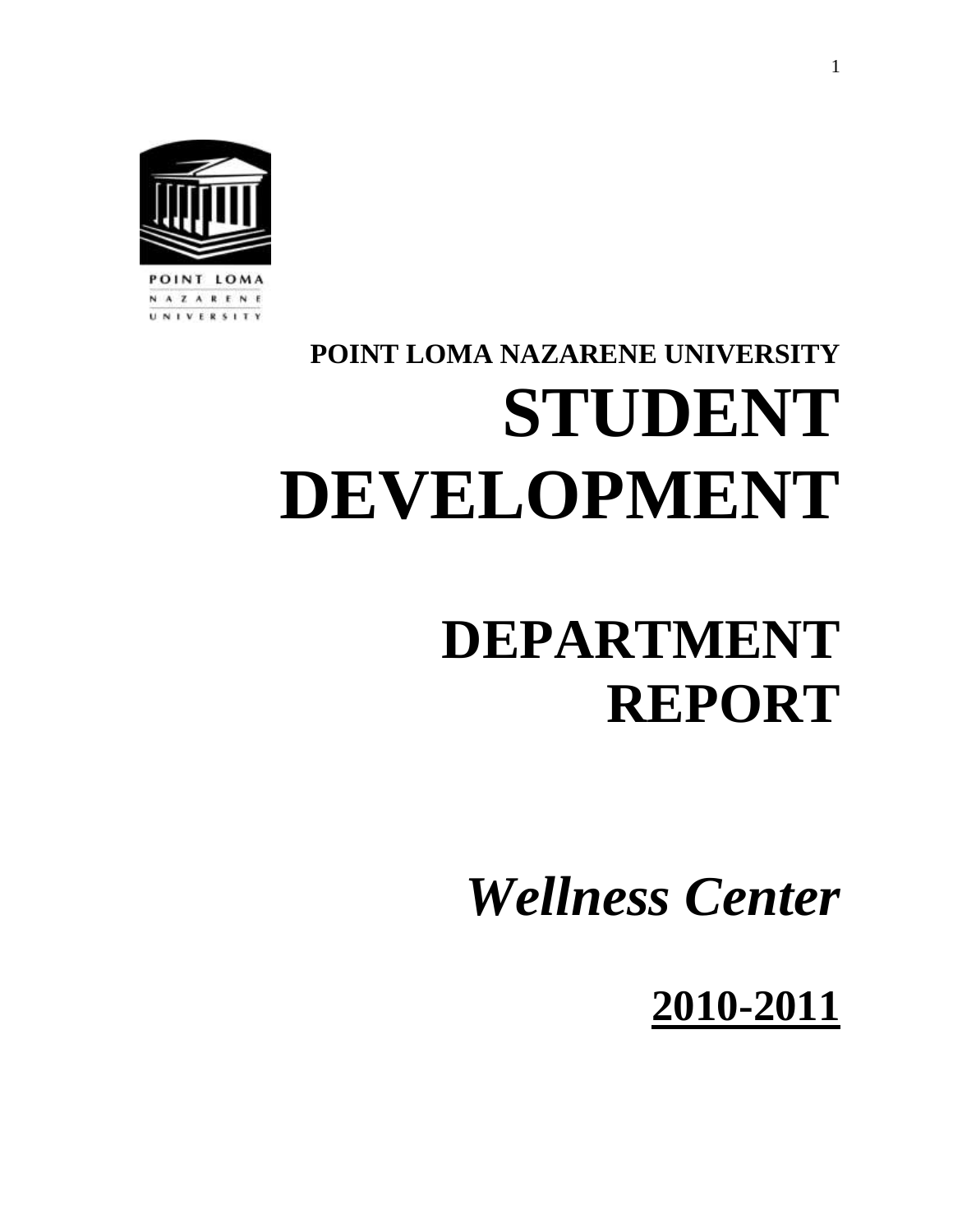# **Table of Contents** Page Number

| 1.  | Wellness Center: Purpose and Program Description 3                    |  |
|-----|-----------------------------------------------------------------------|--|
| 2.  |                                                                       |  |
| 3.  | Table 1: Total Wellness Center Services: Student Contacts 8           |  |
| 4.  |                                                                       |  |
| 5.  |                                                                       |  |
| 6.  | Outreach Education: Purpose and Program Description 11                |  |
| 7.  | Outreach Education: Summary of Program Impact. 15                     |  |
| 8.  |                                                                       |  |
| 9.  |                                                                       |  |
| 10. | Appendix 1: Depression Screening Summary Statistics (Oct 5, 2010) 27  |  |
| 11. | Mental Health Services – Purpose and Program Description29            |  |
| 12. | Mental Health Services: Summary of Program Impact31                   |  |
| 13. | Mental Health Services: Description of Services - Overview 32         |  |
| 14. |                                                                       |  |
| 15. |                                                                       |  |
| 16. |                                                                       |  |
| 17. | Table 5: Counseling Services 2010/2011 Academic Year 37               |  |
| 18. |                                                                       |  |
| 19. | Table 7: Mental Health Services by Presenting Problem 39              |  |
| 20. |                                                                       |  |
| 21. |                                                                       |  |
| 22. |                                                                       |  |
| 23. | Table 8: Total Wellness Center Services: Health Services 2010-2011 47 |  |
| 24. | Table 9: Health Services Visits by Presenting Problem (2010-2011)48   |  |
| 25. | 2010-2011 Achievements and Professional Growth for 2011-201249        |  |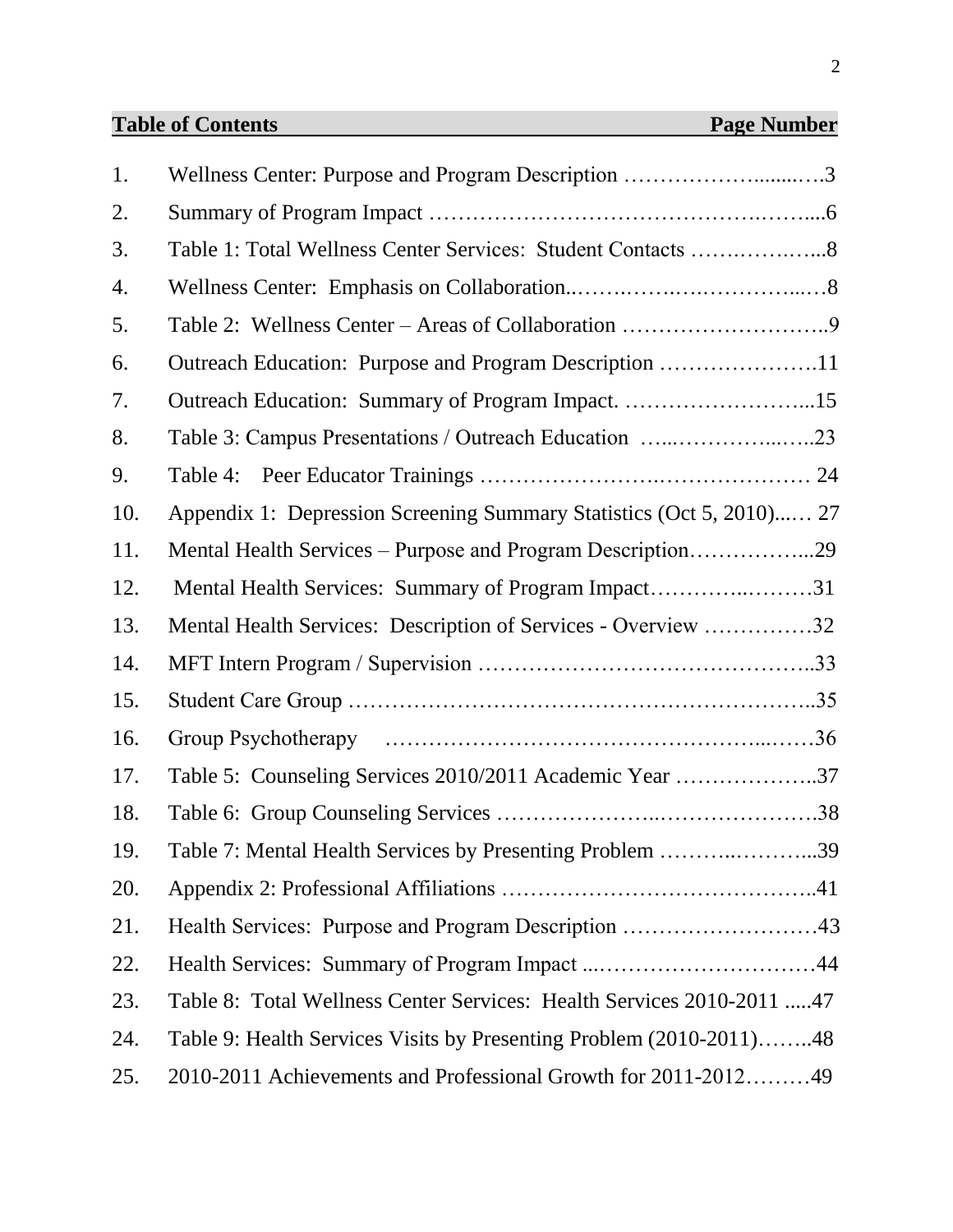# **WELLNESS CENTER – Jim Coil, MFT**

"Wellness must be a prerequisite to all else. Students cannot be intellectually proficient if they are physically and psychologically unwell." **—Ernest Boyer,** *Campus Life: In Search of Community*

The Wellness Center at Point Loma Nazarene is comprised of the following service oriented student development programs:

- Health Services
- Counseling  $\bullet$
- Outreach Education

#### **PURPOSE**

The Wellness Center at Point Loma Nazarene University is dedicated to providing services to students, which address the whole person: emotional, social, physical, intellectual and spiritual aspects, the Wellness Center staff endeavor to assist students in achieving their full academic potential and dreams.

The staff consists of nurse practitioners, a physician, and counselors. Clinical services include physical health and mental health issues. As a model of proactive preventative programming, the Wellness Center through its outreach education activities provides materials and presentations to students on a wide variety of topics relevant to students and their sustaining the vitality needed to accomplish their academic goals. In addition, the Wellness Center trains and supervises nearly 40 Peer Educators, students who volunteer to assist their fellow students by providing skills including, but not limited to active listening, conflict resolution, problem solving, and information on topics related to current trends, physical health concerns and other emotional issues.

#### **PROGRAM DESCRIPTION**

"In 1856 Amherst president William Stearns observed: *"Students of our colleges have bodies which need care and culture as well as the intellectual and moral posers and which need this care at the same time with higher education. The breaking down of the health of students…involves the necessity of leaving college in many instances and crippling the energies*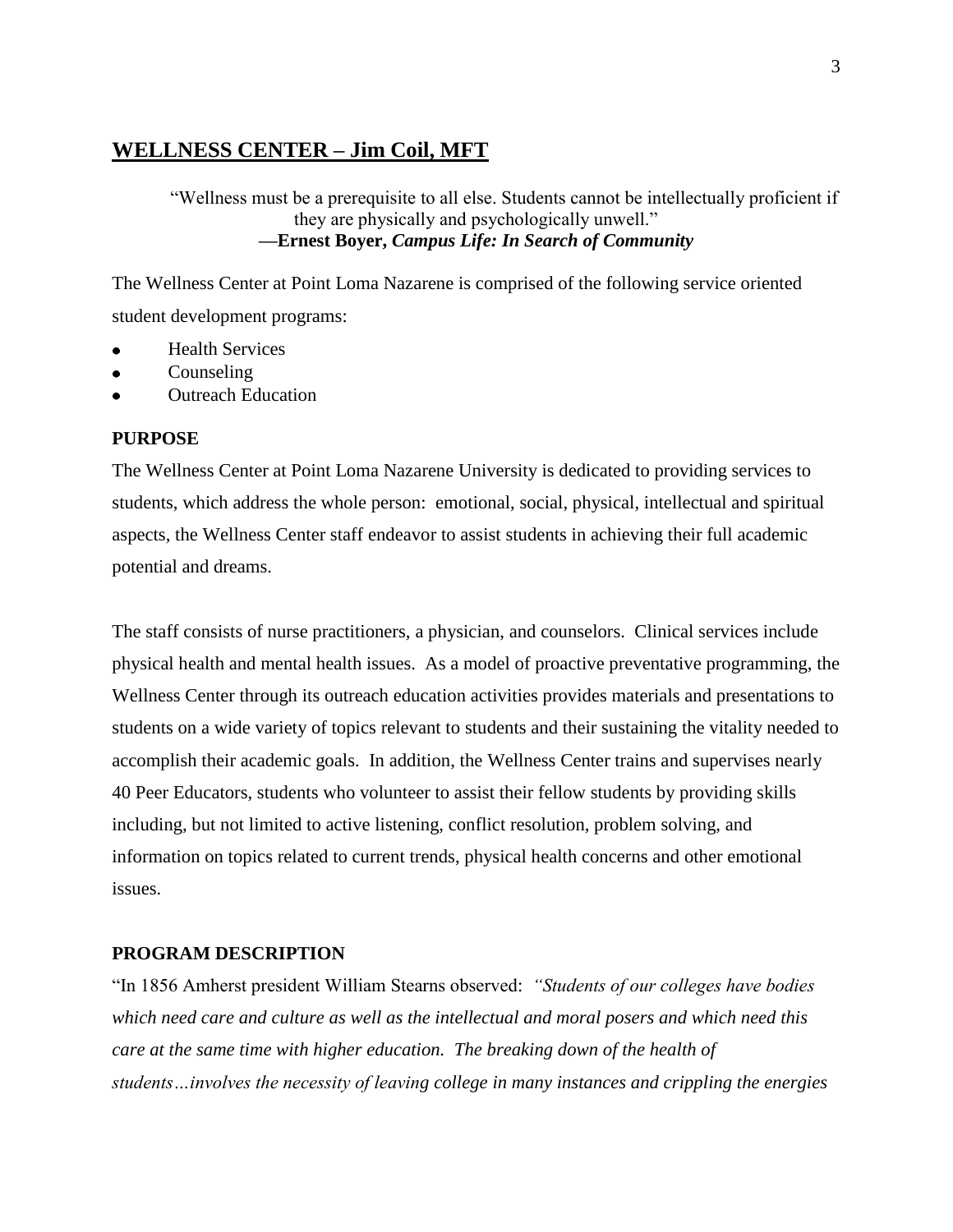*and destroying the prospects of not a few who remain is, in my opinion, wholly unnecessary if proper measures could be taken to prevent it." (Turner and Hurley, p.2)*

Wellness Center services are based on a holistic model, which incorporates physical, mental, spiritual, social, occupational, educational and emotional aspects of life. It is an integrated site providing physical and mental health services as well as outreach education. *"Health education and promotion, along with increased reliance on professional counseling, are elements of a comprehensive scope of health services." (Guidelines for a College Health Program, p.1)*

According to the National College Health Assessment of 2010, the top ten impediments to academic performance were:

| <b>Stress</b>        |
|----------------------|
| Cold/flu/sore throat |

- 3. Sleep difficulties
- 4. Concern about family/friend
- 5. Relationship difficulties
- 6. Depression/anxiety 7. Internet use/games 8. Sinus infection 9. Death of friend/family
- 10. Alcohol use

Working as a team, the staff of professional clinicians, along with the support staff and student workers, focuses on providing services that include all of the above issues as well as public health concerns, healthy lifestyle choices, self care and knowledge, emotional support and building relationships with students. The entire staff including our valuable department assistant collaborates with other departments within Student Development, the PLNU community and the surrounding local community resources.

#### **Duing the 2010/2011 academic year, the Wellness Center staff accounted for 22.778 documented**

**touch points/ contacts with students**. Many more are uncounted such as the self-help visits, numbers in classrooms presentations, crisis management sessions with residential life staff, and counseling groups. We continually work to find successful means to reach into student's lives and build relationships, offer support and build healthy lifestyles.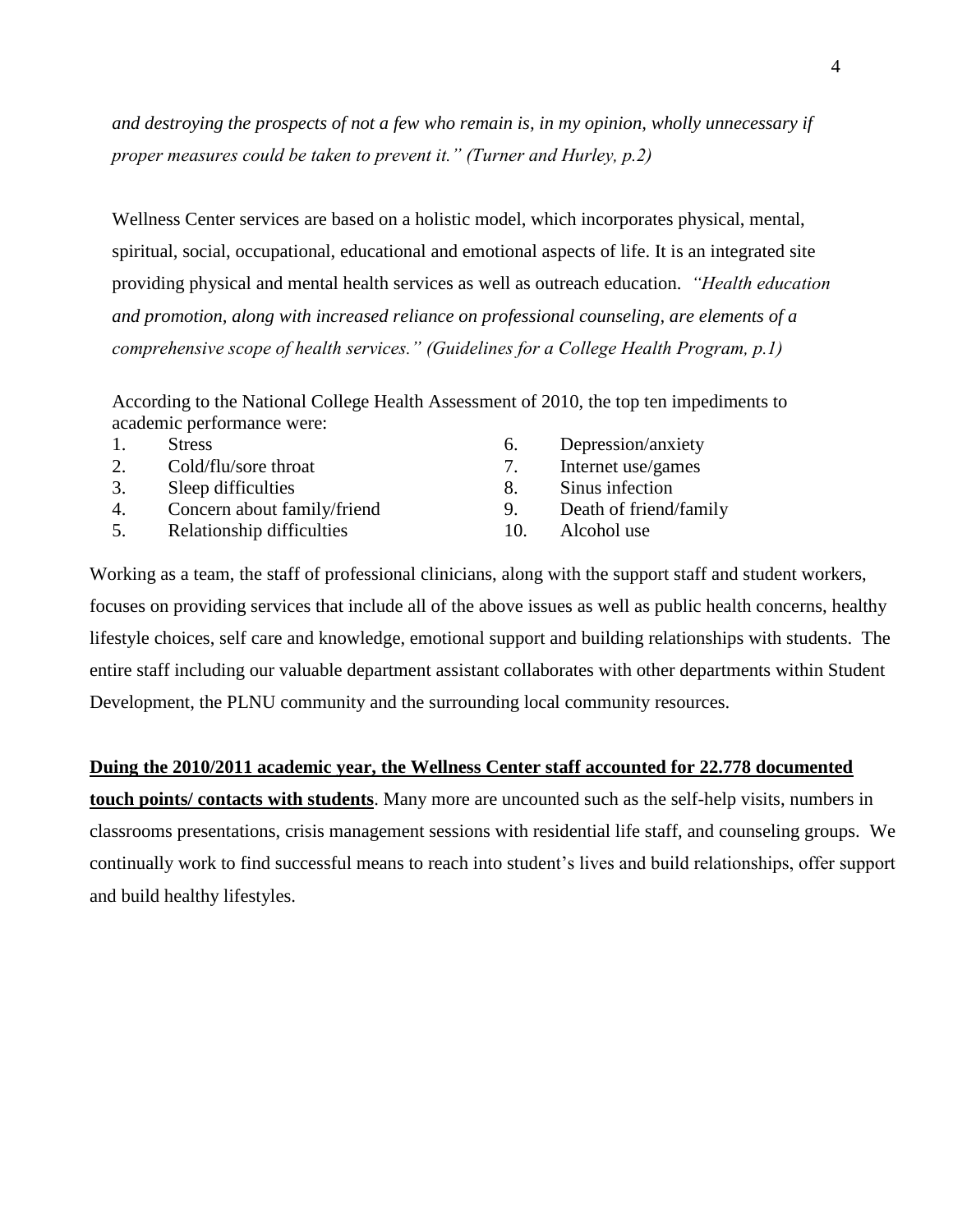# **AREAS OF IMPACT**

| Program                         | <b>Outcome Domain(s)</b> | <b>Type of Assessment Data</b>                |
|---------------------------------|--------------------------|-----------------------------------------------|
| Physical Health Clinical        | 1, 2, 3, 4, 5, 8         | Program Data Collection                       |
| Services                        |                          | Survey of expectations                        |
|                                 |                          | <b>Surveys of Satisfaction</b>                |
|                                 |                          | Observation                                   |
| <b>Mental Health Clinical</b>   | 1,2,3,4,5,6,8            | <b>Program Data Collection</b>                |
| <b>Services</b>                 |                          | Survey of expectation                         |
|                                 |                          | Survey of satisfaction<br><b>Observations</b> |
| <b>Outreach Education</b>       | 1,2,3,4,5,7,8            | Program data collection                       |
|                                 |                          | Survey of expectations                        |
|                                 |                          | Survey of satisfaction                        |
| Peer Educator Program           | 1,2,3,4,5,6,7,8          | Survey of satisfaction                        |
|                                 |                          | Interviews                                    |
|                                 |                          | Observations                                  |
|                                 |                          | <b>Focus Groups</b>                           |
| Wellness Wednesday              | 1,2,3,4,5,6,8            | <b>Numerical Student Participation</b>        |
|                                 |                          | Data                                          |
|                                 |                          | Survey of satisfaction                        |
| <b>Classroom Presentations</b>  | 1.2.3.4.6.8              | Evaluations (satisfaction)                    |
| <b>Auxiliary Services</b>       | 1,2,3,4,5,8              | <b>Numerical Student Participation</b>        |
| (Massage/ED Specialist)         |                          |                                               |
| Intern/MSN                      | 1,2,36,7,8               | Evaluation                                    |
| <b>Students</b>                 |                          | Observation                                   |
| <b>Travel Medication</b>        | 1,2,3,4,5,6,7,8          | <b>Numerical Participation</b>                |
| (LoveWorks)                     |                          |                                               |
| <b>Worker Compensation</b>      | 3,4                      | <b>HR</b> Feedback                            |
|                                 |                          |                                               |
| <b>Public Health Issues</b>     | 1,4,8                    | Compliance with standards                     |
|                                 |                          |                                               |
| <b>Student Billing</b>          | 4                        | <b>Program Data Collection</b>                |
| <b>Staff Training</b>           | 1,2,3,4,7                | Evaluations                                   |
| <b>Blood Drives/Bone Marrow</b> | 3,4,5,6,8                | <b>Numerical Participation</b>                |
| Drive                           |                          |                                               |
| Interviews                      | 1,2,3,4,5,6,7,8          | N/A                                           |
| (Point, Class)                  |                          |                                               |
| <b>Outreach Material Design</b> | 1,2,3,4,5,7,8            | Observation                                   |
| <b>Student Insurance</b>        | 1,4,7                    | <b>Numerical Student Participation</b>        |
| <b>Public Health</b>            | 1,4,8                    | <b>Compliance with Community</b>              |
|                                 |                          | <b>Standards</b>                              |
| Depression Screening            | 1,2,3,4,5,6,8            | Program Data Collection                       |
|                                 |                          | Interviews                                    |
| Mentoring                       | 1,2,3,4,5,6,7,8          | Journals                                      |
|                                 |                          | Interviews                                    |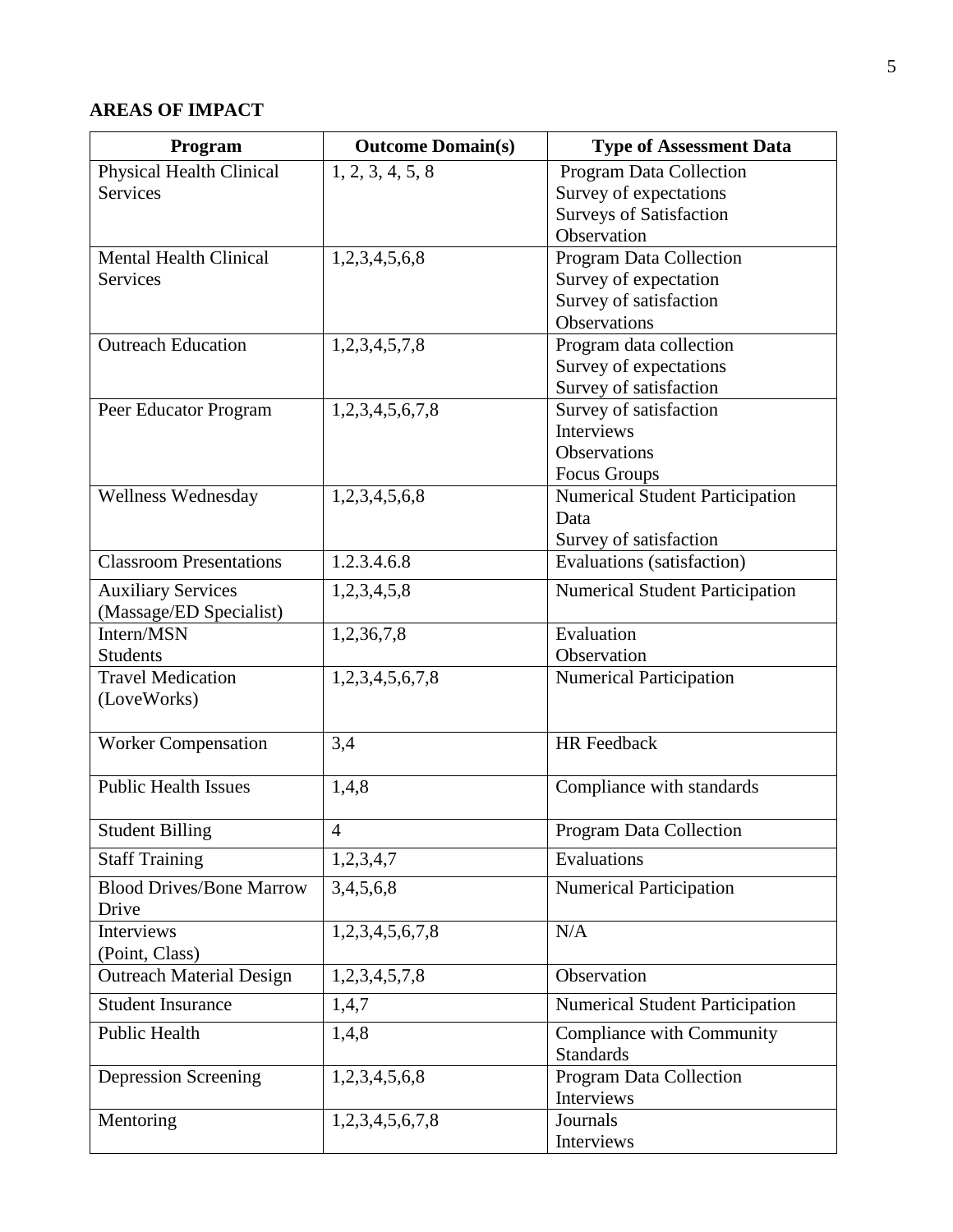| Web site                           | 1,2,3,4,5,6,8          | Numerical |
|------------------------------------|------------------------|-----------|
| SD interdepartmental<br>networking | 1, 2, 3, 4, 5, 6, 7, 8 | N/A       |
| Campus Activities                  | 1,2,3,4,5,6,7,8        | N/A       |

#### **SUMMARY OF PROGRAM IMPACT**

#### **Physical Health Services**

Staffed by two part – time Nurse Practitioners (NP) and one part time consulting physician (MD), the health services staff provided 3,078 visits this academic year. By providing first line Worker Compensation assessment, Wellness Center clinicians save the PLNU community resources that can be utilized in other areas. Each NP has unique clinical background and experience that increases the depth of their expertise and the health services offered in the Wellness Center. Working as a team with the Wellness Center Director, the Consulting Physician and the Counselors, the Nurse Practitioners assess and treat everything from sore throats, strained backs, migraine headaches, travel medications, TB screening, collapsed lungs, chronic diseases, dermatological issues, and physical symptoms brought on by anxiety and stress, etc. In nearly every encounter the NP and MD provide health education as a part of their treatment plan or advice. Teaching students how to self care, to respond to symptoms correctly and to understand their health is the largest component of each visit. Enabling them to return to class, to avoid disease and injury and to self-care in healthy ways assists them in the achievement of their academic goals.

#### **Mental Health Services**

There is a mental health crisis on college campuses across the nation. Such books as "The College of the Overwhelmed" focus on the challenge of mental health problems that often reveal themselves in the college years. The American College Health association (ACHA) reports that nearly 50% of all college students become depressed so much that they have difficulty functioning or experience major clinical problems such as bipolar disorder, eating disorders, drug or alcohol abuse. (NCHA, 2003) PLNU is no different and has experienced the increase of incapacitating mental health problems within the student body. This year there were over 1,700 counseling visits. Two full time counselors, one part time (15 hour/week) counselor, five counseling interns and the wellness center director provided psychological assessment and treatment in a brief therapy model. They have assisted many in maintaining their focus on college life enabling them to continue to complete class work and stay in school. Counseling case management and support are provided to students who return home for treatment and continuing care. Assistance is given to family members, campus friends and others when there are incidences such as death and trauma.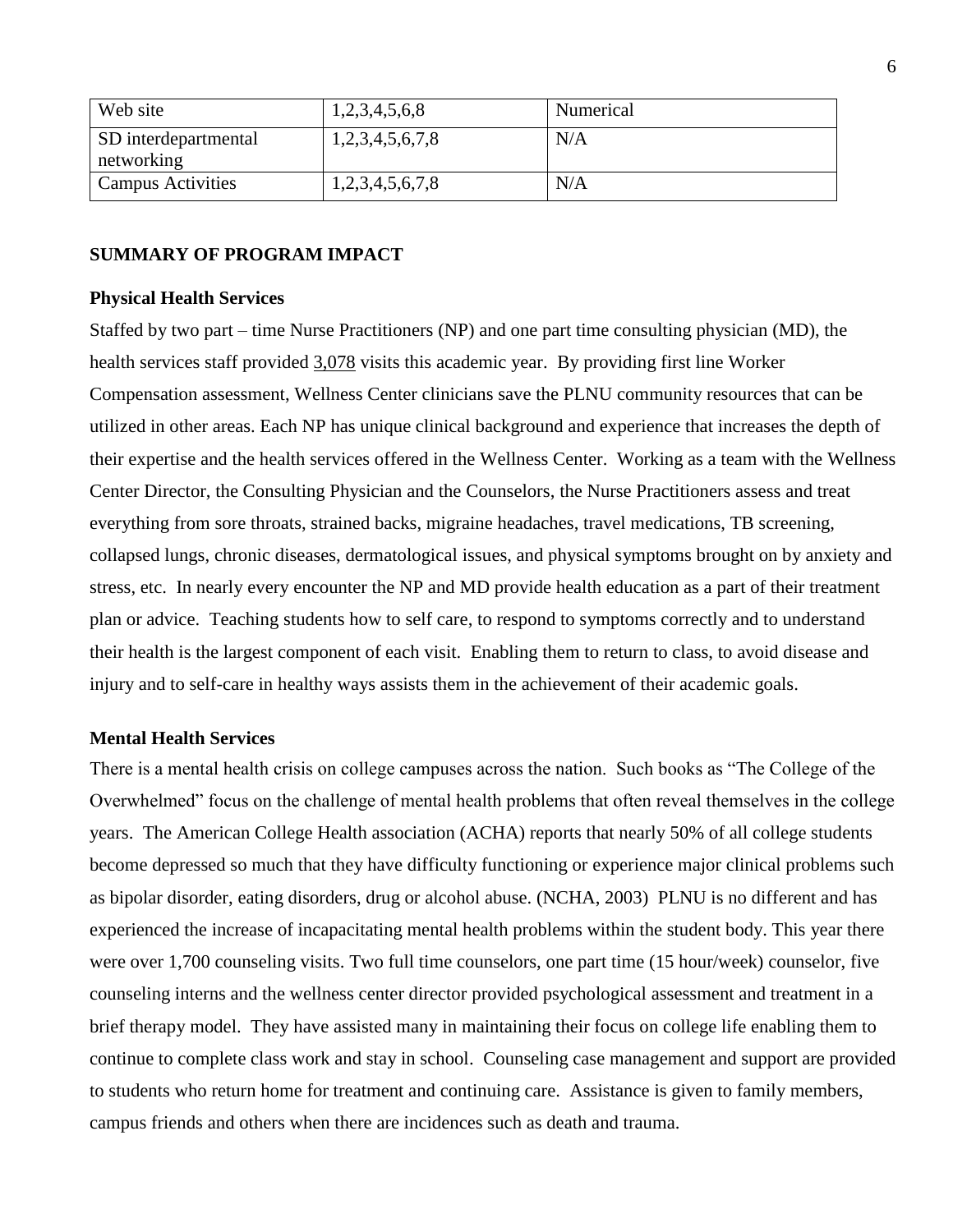#### **Outreach Education**

Outreach Education provides a range of planned, proactive health promotion and primary prevention services addressing the needs of college students. **Overall, the summary of outreach education contacts (excluding mental health/counseling and physical health services contacts) indicates a student participation rate of 14,766.** Appendix 1 lists the outreach efforts in detail. The Director of Outreach Education utilizes a team of 35 student Peer Educators as well as Wellness Center professional staff, support staff and community resources to formulate programming that meets the needs of student life especially in the areas addressed by Healthy People 2010 and AMA Guidelines for Adolescent Preventive Services. The leading health indicators for Healthy People 2010 include: Physical Activity, Overweight and Obesity, Tobacco Use, Substance Abuse, Responsible Sexual Behavior, Mental Health, Injury and Violence, Environmental Quality, Immunization and Access to Health Care. (US Dept. Health and Human Services, Healthy People 2010) Students are exposed to issues in health care that currently impact their lives and often will have an impact on the quality of life in their future, their decision-making processes and ultimately long productive life span.

#### **Integration of Services**

*"Integrating mental health and physical health can provide great benefit to the student if issues of confidentiality and style of communication can be resolved." (Turner and Hurley, p.200)* PLNU has provided such an integrated service over the last nine years. Outreach education was added six years ago. The staff is committed to putting the student outcome as the primary focus of service. By working together they are able to bring experience, education, and example to meet the needs of students. Public health issues such as immunizations are coordinated by the medical staff and are taught in our Wellness Wednesday programming, crisis response is developed and implemented by all staff; both mental health and physical health provide outreaches to the community through resource maintenance and advanced practice clinician oversight; student insurance provides coverage for both physical and mental health issues. These are just some of the ways integration of services occurs. By the practice of integration of services, we mirror to the student the desirability of integrating all of the aspects of wellness into their present lives and future.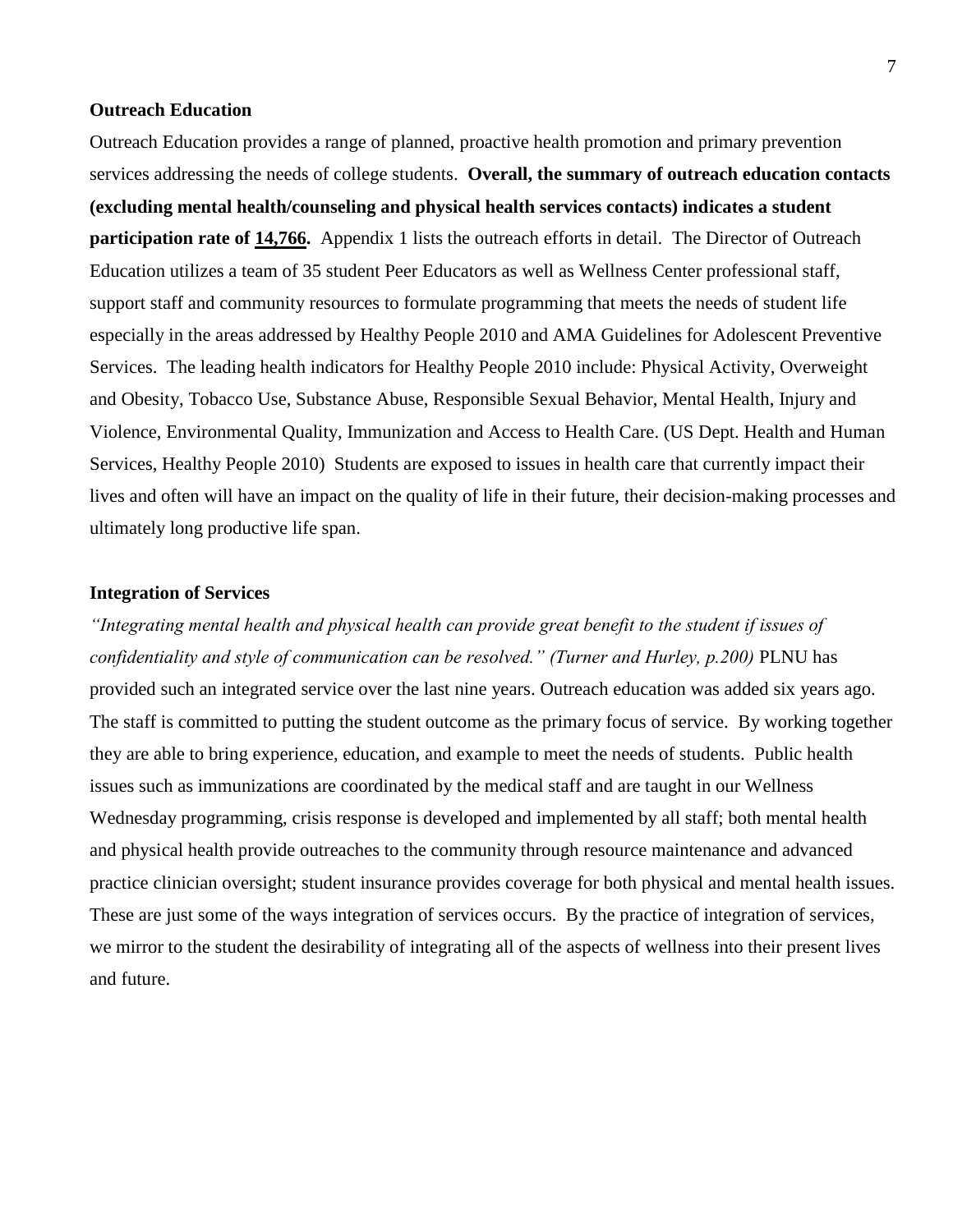| Wellness Center Services – Total Visits for 2007-2008 Academic Year                                                                                                 |        |
|---------------------------------------------------------------------------------------------------------------------------------------------------------------------|--------|
| Total Medical / Health Services – Patient Visits                                                                                                                    | 3,078  |
| <b>Total Counseling Visits/Sessions</b>                                                                                                                             | 1,734  |
| <b>Total Outreach Contacts</b>                                                                                                                                      | 14,766 |
| <b>Total Non-medical, Non-counseling Contacts (front office)</b><br>contacts re: insurance, travel medications, immunization<br>information, vehicle waivers, etc.) | 3,200  |
| <b>Total Wellness Center Service Contacts</b>                                                                                                                       | 22,778 |

# **Table 1: Total Wellness Center Services: Student Contacts 20010-2011**

# **WELLNESS CENTER: EMPHASIS ON COLLABORATION**

Student Development continues to support the quality of student experience regarding the core values of an intentional Christian community and the development of students as whole persons, the process of identifying and assessing collaborative programs is an important factor in determining impact and sustainability. The Wellness Center intentionally entered into collaborative ventures to provide high impact events and services through the utilization of university resources while exercising prudent stewardship of financial resources. Academic departments and student development departments worked together with the Wellness Center to provide events and services on issues that were of mutual interest to the parties involved and were relevant to our students and the PLNU community.

These collaborative programs are jointly planned learning experiences between and within Student Development, and include institutional resources, services and programs across departments throughout the PLNU community (e.g., Academic Affairs, Admissions, Faculty, Information Technology Services, PLNU Library, Student Financial Services, Study Abroad, etc.).

The programs that expand interaction of the Wellness Center across the university are summarized in Table 2.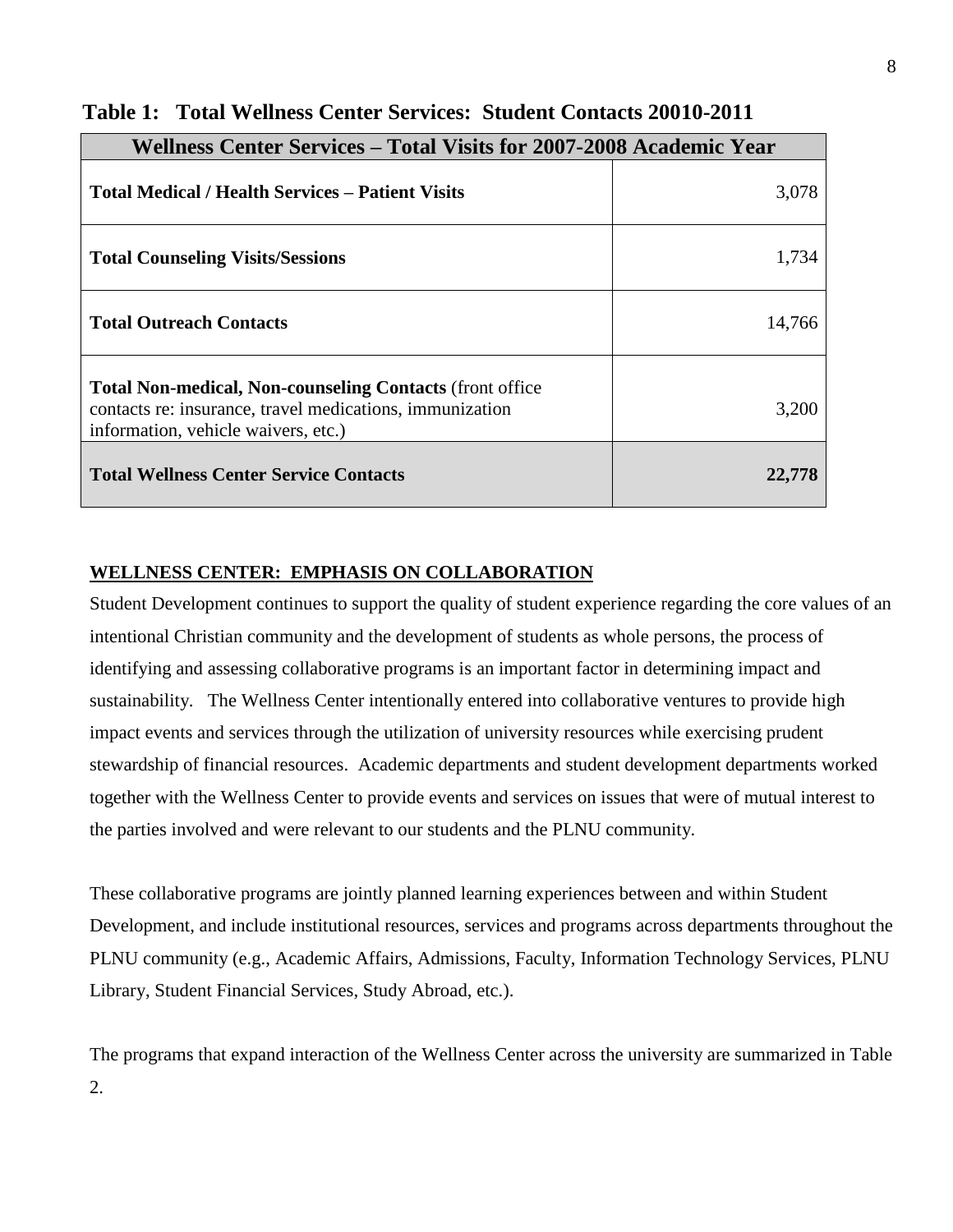| Date(s)            | Initiated | <b>Event/Service/Program</b>                                     | Presenter(s)/Participant(s)                                                                                    | <b>Department</b><br><b>Collaboration</b>               | <b>Future</b><br><b>Recommendation(s)</b>                                          |
|--------------------|-----------|------------------------------------------------------------------|----------------------------------------------------------------------------------------------------------------|---------------------------------------------------------|------------------------------------------------------------------------------------|
| $On-$<br>going     |           | <b>Influenza Vaccinations</b>                                    | Karen Windoffer, SON<br><b>Students</b>                                                                        | <b>School of Nursing</b><br>(SON)                       | Continue to build<br>partnerships                                                  |
| On-<br>going       |           | <b>PLNU MSN</b><br>Preceptorships                                | Karen Windoffer, Amanda<br>Thurman                                                                             | Master's of Science in<br>Nursing Program<br>(PLNU)     | Continue to build<br>partnerships                                                  |
| On-<br>going       | 2009      | <b>Alcohol Response</b><br>Process                               | <b>Counseling Staff/Residence</b><br>Life                                                                      | Residence Life                                          | Continue to build<br>partnerships                                                  |
| On-<br>going       | 2004      | <b>Senior Nursing Students</b><br><b>Group Therapy</b>           | <b>Counseling Staff</b>                                                                                        | Department of Nursing                                   | Continue to build<br>partnerships                                                  |
| On-<br>going       |           | Emergency<br>Preparedness Plan                                   | Jim Coil                                                                                                       |                                                         |                                                                                    |
| On-<br>going       | 2006      | <b>Institutional Review</b><br>Board                             | Monica Whitlock                                                                                                | Academics, Student<br>Development                       | Continue to assess<br>institutional programs                                       |
| On-<br>going       |           | <b>Student Care Group</b>                                        | Greg McCord, Jim Coil                                                                                          | Student Development,<br>Academics                       | Continue to monitor<br>students in various<br>domains                              |
| $8/13 -$<br>15/10  | 2009      | <b>RA Training Retreat</b>                                       | Rebecca Carter                                                                                                 | Residence Life,<br>Spiritual Development                | Continue to build<br>partnerships                                                  |
| $8/15 -$<br>18/10  | 2010      | Peer Education Training                                          | <b>Mark Carter</b>                                                                                             | <b>Spiritual Development</b>                            | Continue to build<br>partnerships                                                  |
| 8/20/10            | 2010      | Parents' Dessert<br>Reception                                    | Peer Educators/Ashlyn Carter                                                                                   | <b>Parent Relations</b>                                 | Continue to build<br>partnerships                                                  |
| 9/15/10            | 2010      | <b>Stress Management</b>                                         | <b>Greg McCord</b>                                                                                             | <b>Student Financial</b><br><b>Services Staff</b>       | Continue to build<br>partnerships                                                  |
| 9/20/10            | 2010      | The Rising Son-film<br>forum (Substance Abuse<br>Recovery Month) | Christian Hosoi/Mark<br>Carter/PE's                                                                            | Residence Life,<br>Spiritual Development,<br><b>ASB</b> | Continue to build<br>partnerships                                                  |
| 9/21/10            | 2010      | Zumba! For PLNU<br>women                                         | Nobuko Sudo                                                                                                    | Residence Life                                          | Continue to build<br>partnerships                                                  |
| 9/21/10            | 2010      | <b>Nutritious Desserts</b>                                       | Lauren Thompson/Catherine<br>Townsend                                                                          | Residence Life                                          | Continue to build<br>partnerships                                                  |
| 9/23/10            | 2010      | Food, Inc. film forum                                            | <b>Graham Hitman/Peer Eds</b>                                                                                  | Residence Life                                          | Continue to build<br>partnerships                                                  |
| 9/27/10            | 2009      | Listening-Covenant<br>Group Leaders                              | Rebecca Carter                                                                                                 | Spiritual Development                                   | Continue to build<br>partnerships                                                  |
| 10/12/1<br>0       | 2010      | <b>Gamers Anonymous</b>                                          | Jeremy Hartshorn, Jon J.,<br>Marc Otto                                                                         | Residence Life                                          | Continue to build<br>partnerships                                                  |
| 10/27/1<br>0       | 2009?     | Self Defense                                                     | Officer Surwillo, Marcellus<br>Walker, Ipollito De Luca, Tom<br>Blamey, Christi Robel                          | <b>Campus Safety</b>                                    | Continue to hold<br>event-earlier in<br>semester targeted to<br>freshmen/transfers |
| 11/11/1<br>0       | 2009      | <b>Flex Senior Women's</b><br><b>Talk</b>                        | Rebecca Carter                                                                                                 | Residence Life                                          | Continue to build<br>partnerships                                                  |
| 11/15/1<br>0       | 2010      | <b>Class Guest Lecturer-</b><br>Love & Relationships             | Kevin Fawcett                                                                                                  | Hadley Wood-LEAP                                        | Continue to build<br>partnerships                                                  |
| 11/22/1<br>0       | 2010      | <b>Campus Connection for</b><br><b>Student Congress</b>          | Rebecca Carter                                                                                                 | <b>ASB</b>                                              | Continue to build<br>partnerships                                                  |
| 12/13/1<br>0       | 2010      | Relax Awhile                                                     | Greg McCord, Tom Blamey,<br>Rebecca Hans                                                                       | Martial Arts Club,<br>Spiritual Development             | Continue to build<br>partnerships                                                  |
| 12/14/1<br>0       | 2010      | Paws Awhile                                                      | Guide Dogs for the Blind, SD<br><b>Humane Society</b>                                                          | Community                                               | Continue to build<br>community<br>partnerships                                     |
| $12/12 -$<br>14/10 | 2010      | Cookies in the Library                                           | Peer Educators                                                                                                 | Library/Sodexho                                         | Continue to build<br>partnerships                                                  |
| Ongoin<br>g        |           | LoveWorks Vaccinations                                           | Karen Windoffer                                                                                                | Spiritual Development                                   | Continue to build<br>partnerships                                                  |
| 1/18/11            | 2011      | Food, Inc. Film Forum<br>and Panel Discussion                    | Ian Miller, Julie Frans, Brian<br>Beevers, Fernanda De<br>Campos, Jennifer Chandler,<br><b>Riley Davenport</b> | Sustainability, Spiritual<br>Development                | Continue to build<br>partnerships                                                  |
| 2/3/11             |           | <b>PLNU Blood Drive</b>                                          | San Diego Blood Bank                                                                                           | Community                                               | Continue to provide                                                                |

# **Table 2 Wellness Center – Areas of Collaboration**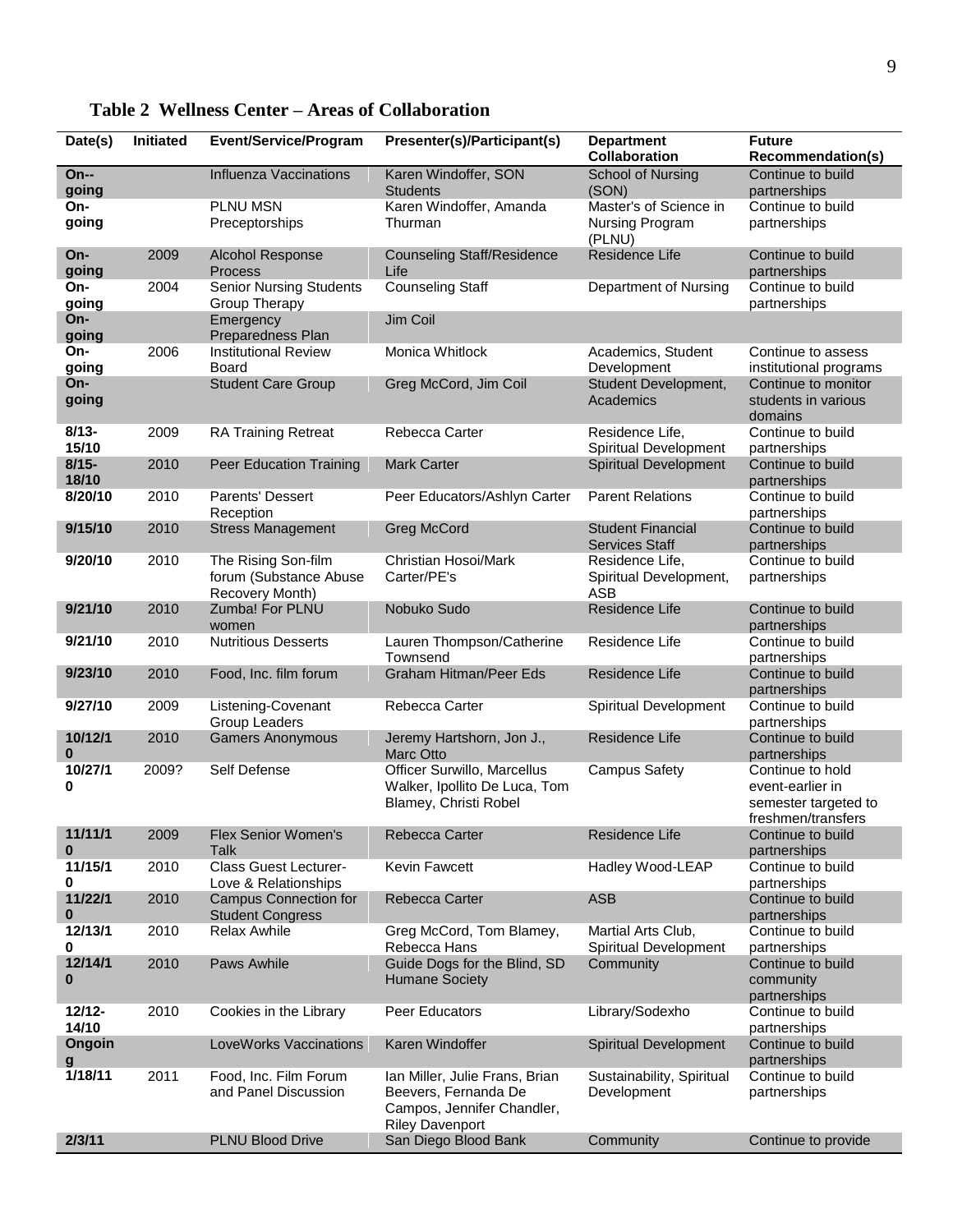|                    |      |                                                                                    |                                                                                                    |                                                                                     | professional<br>development                                                  |
|--------------------|------|------------------------------------------------------------------------------------|----------------------------------------------------------------------------------------------------|-------------------------------------------------------------------------------------|------------------------------------------------------------------------------|
| 2/10/11            | 2011 | Stress Management for<br><b>Student Development</b><br><b>Professional Meeting</b> | Greg McCord                                                                                        | <b>Student Development</b><br><b>Staff</b>                                          | Continue to build<br>community<br>partnerships                               |
| 2/16/11            | 2011 | <b>Eating Disorders Training</b><br>for Student Leaders                            | Rebecca Bass, LMFT/ED<br><b>Specialist</b>                                                         | <b>Residential</b><br>Life/Discipleship<br><b>Ministries</b>                        | Continue to provide<br>training for student<br>leaders                       |
| 2/22/11            | 2011 | "Killing Us Softly 4" with<br>presentation                                         | Cameron Anderson,<br>IMF/Alum                                                                      | Community/Healthy<br>Within                                                         | Continue to partner<br>with community<br>organizations                       |
| 2/23/11            | 2011 | <b>Wonderfully Made</b><br>Campus Chapter Info<br>Session                          | Kayla Mertes, Natalie Horne                                                                        | Community/Wonderfull<br>y Made                                                      | Continue to provide<br>oversight/resources                                   |
| 2/23/11<br>4/15/11 | 2011 | Open Doors: Support<br>group for young women                                       | Judy Scott, Dr. Kris Lambert                                                                       | <b>Nursing Department</b>                                                           | Continue to partner<br>with academic<br>departments                          |
| $2/25 -$<br>27/11  | 2010 | Senior Women's Forum<br>Retreat                                                    | Rebecca Carter                                                                                     | Spiritual Development,<br><b>Women's Studies</b>                                    | Continue to build<br>partnerships                                            |
| 2/28/11            | 2010 | Alcohol Abuse<br>Awareness Event on Caf<br>Lane                                    | SD Police Department, SD<br><b>County Sheriff's Department</b>                                     | Campus Safety,<br>Community                                                         | Continue to partner<br>with campus<br>departments and<br>community resources |
| 3/1/11             | 2011 | Various Theological<br>Perspectives on Alcohol                                     | Marc Garcia, Tommie<br>Mosely, Dr. Janine Metcalf,<br>Dan Hill, Lawrence Bausch,<br>Jacob Bertrand | Campus Safety,<br>Spiritual Development,<br><b>ASB</b>                              | Continue to partner<br>with campus<br>departments and<br>community resources |
| 3/29/11            | 2010 | America the Beautiful<br><b>Film Documentary</b>                                   | Film Screening                                                                                     | Spiritual Development                                                               | Continue to partner<br>with campus<br>departments                            |
| $5/8 -$<br>10/11   | 2010 | <b>Library Cookies</b>                                                             | PE Leaders and Peer Eds                                                                            | Sodexho, Library Staff                                                              | Continue to partner<br>with campus<br>departments                            |
| 5/9/11             | 2010 | <b>Relax Awhile</b>                                                                | <b>Greg McCord, Martial Arts</b><br>Club, Rebecca Hans (3 local<br>massage therapists)             | Office of Strengths and<br>Vocation, Martial Arts<br>Club, Spiritual<br>Development | Continue to partner<br>with campus<br>departments                            |
| 5/10/11            | 2010 | Paws Awhile                                                                        | Guide Dogs for the Blind, SD<br><b>Humane Society</b>                                              | Community                                                                           | Continue to build<br>community<br>partnerships                               |

# **BIBLIOGRAPHY**

Elseter, A.B., & Kuznets, N.J., (1994) *AMA Guidelines for Adolescent Preventive services (GAPS): Recommendations and Rationale.* Williams and Wilkins.

*Guidelines for a College Health Program. (*1999) The American College Health Association. *Healthy People 2010*, Office of Disease Prevention and Health Promotion, US Department of Health and Human Services, Rockville, MD. Web site: www.healthypeople.gov.

Kadison, R.d., De Geronimo, T.F., (2004) *College of the Overwhelmed: The Campus Mental Health Crisis and What to Do About It*. Wiley and Sons Inc. Indianapolis, IN.

The American College Health Association National College Health Assessment, (2003) *Journal of American College Health, 53,* p. 202.

Turner, S., Hurley, J., (2002) *The History and Practice of College Health*, University of Kentucky Press.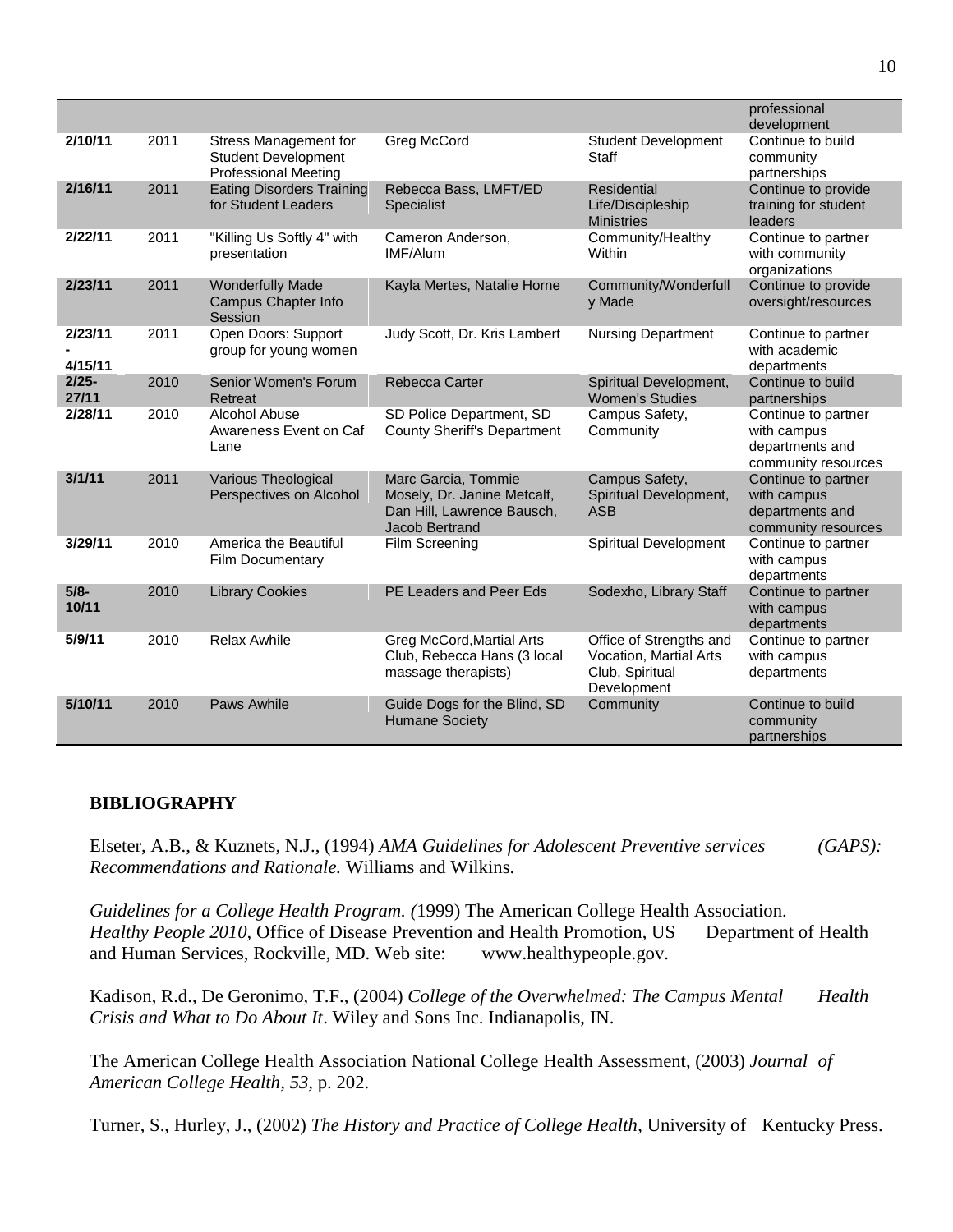# **WELLNESS CENTER – Outreach Education Services**

# **Rebecca Carter, M.A., IMF**

#### **PURPOSE**

The Wellness Center at Point Loma Nazarene University is dedicated to providing services to students which address the whole person including emotional, social, physical, intellectual and spiritual aspects. The Wellness Center staff endeavor to assist students in achieving their full academic potential, a sense of wellbeing, and an understanding of their personal identity.

The staff consists of Nurse Practitioners, a Physician, Counselors, an Administrator, and Support Staff. Clinical services include assistance and support in physical and mental health issues. As a model of proactive, preventative programming, the Wellness Center through its outreach education activities provides materials and presentations to students on a wide variety of topics relevant to students and their ability to sustain the vitality needed to accomplish their academic goals. In addition, the Wellness Center trains and supervises 25 Peer Educators, students who volunteer to assist their fellow students by providing information on topics related to current trends, physical health concerns and emotional issues relevant to young adults in a college setting. The Peer Educators are trained in active listening, conflict resolution, problem solving, and motivational interviewing.

#### **PROGRAM DESCRIPTION**

### *Outreach Education:*

Outreach Education is the promotion and delivery of multiple prevention strategies that affect the campus environment as a whole and can, thereby, have a large scale impact on the entire campus community. This approach represents a focus upon prevention and suggests leadership roles that postsecondary administrators, faculty, other campus officials, and students can play to reduce problems associated with a myriad of physical and emotional health issues and promote academic achievement. These strategies include, but are not limited, to the following: Peer Educators, staff training, residence hall presentations and programming, classroom presentations, the National Depression Screening, Wellness Wednesdays, mental health clinical services, student leadership training/mentoring, and campus-wide outreach projects.

#### *Outreach Material Design:*

Outreach Material Design is the development and acquisition of instruments which inform students about public health concerns, healthy lifestyle choices, self care and knowledge,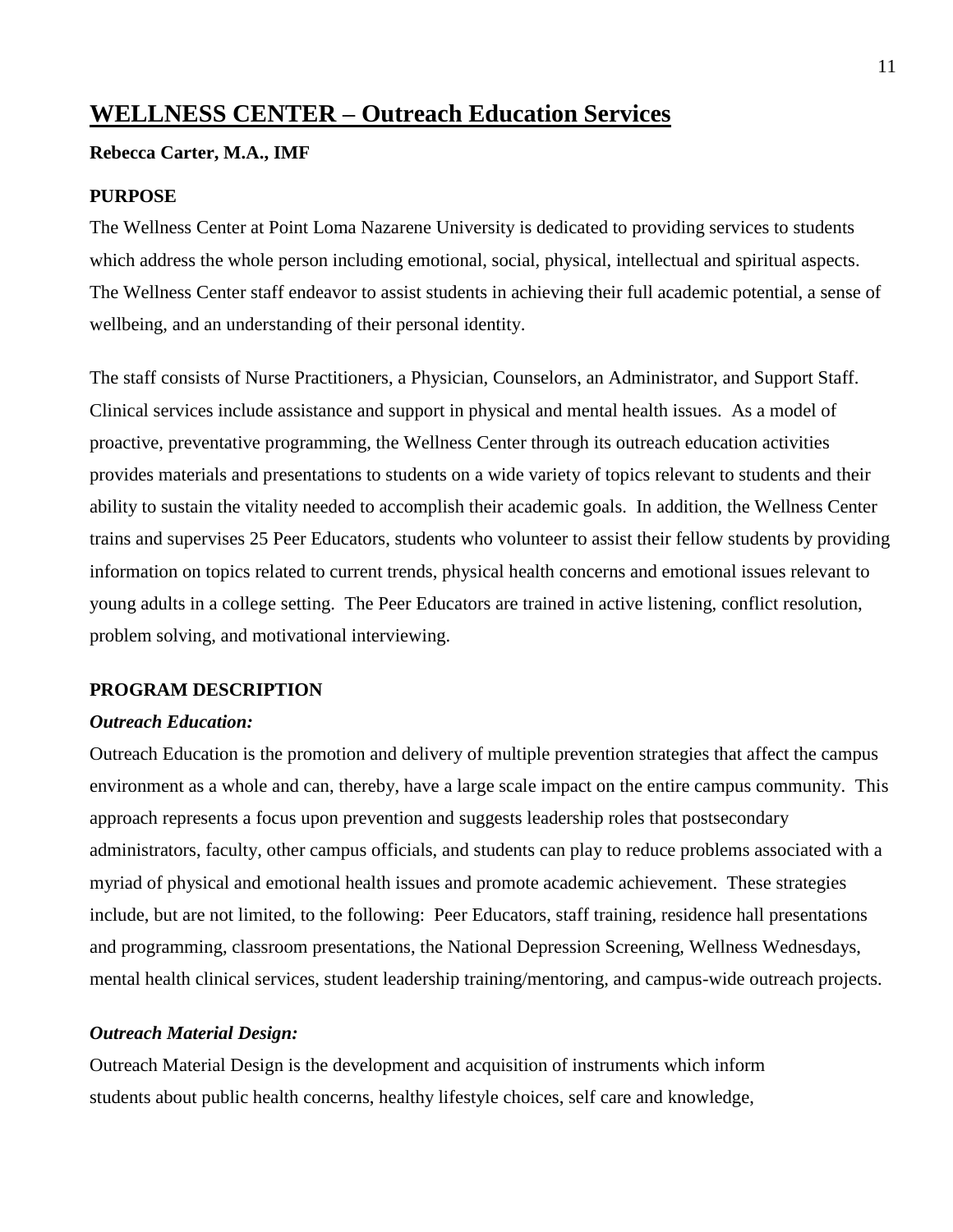emotional support and resources available to identify, prevent or treat issues addressed in the developed materials.

#### *Campus Presentations (Residence Halls, Classrooms, Chapel, Public Spaces):*

Development and delivery of presentations through lecture, panel/forum discussions, and the use of media are designed to inform students of crucial physical, mental, spiritual, social, occupational, educational and emotional aspects of life – in order to promote academic achievement.

#### *Staff / Faculty Training:*

The development and delivery of presentations which train staff and faculty on key college student health issues and trends, so they are prepared to intervene and guide students to appropriate on campus or community referrals and resources.

#### *Wellness Wednesdays:*

Weekly dining hall forum, display, and delivery of materials designed to inform students about key issues in health care that currently impact their lives and often will have an impact on their quality of life in the future and decision-making processes related to health and wellness.

#### *Peer Educator Program:*

A team of approximately 25 resident students, who through the recognition of their own Godgiven strengths and additional skills learned and developed in leadership and care-giver training, provide their fellow students support and resources to address physical and emotional issues.

#### *Leadership Training:*

The development and delivery of training to student leaders including, but not limited to, Resident Assistants, ASB officers, Covenant Group leaders, Team Barnabas, Student Athletes, Discipleship Ministries, and Peer Educators. This training is conducted in the form of mentoring, lectures, discussions, forums, guest speaker events, and the use of media which equips them to identify, address, prevent, intervene, refer, and provide resources that address the physical, mental, spiritual, social, occupational, educational, and emotional aspects of student life.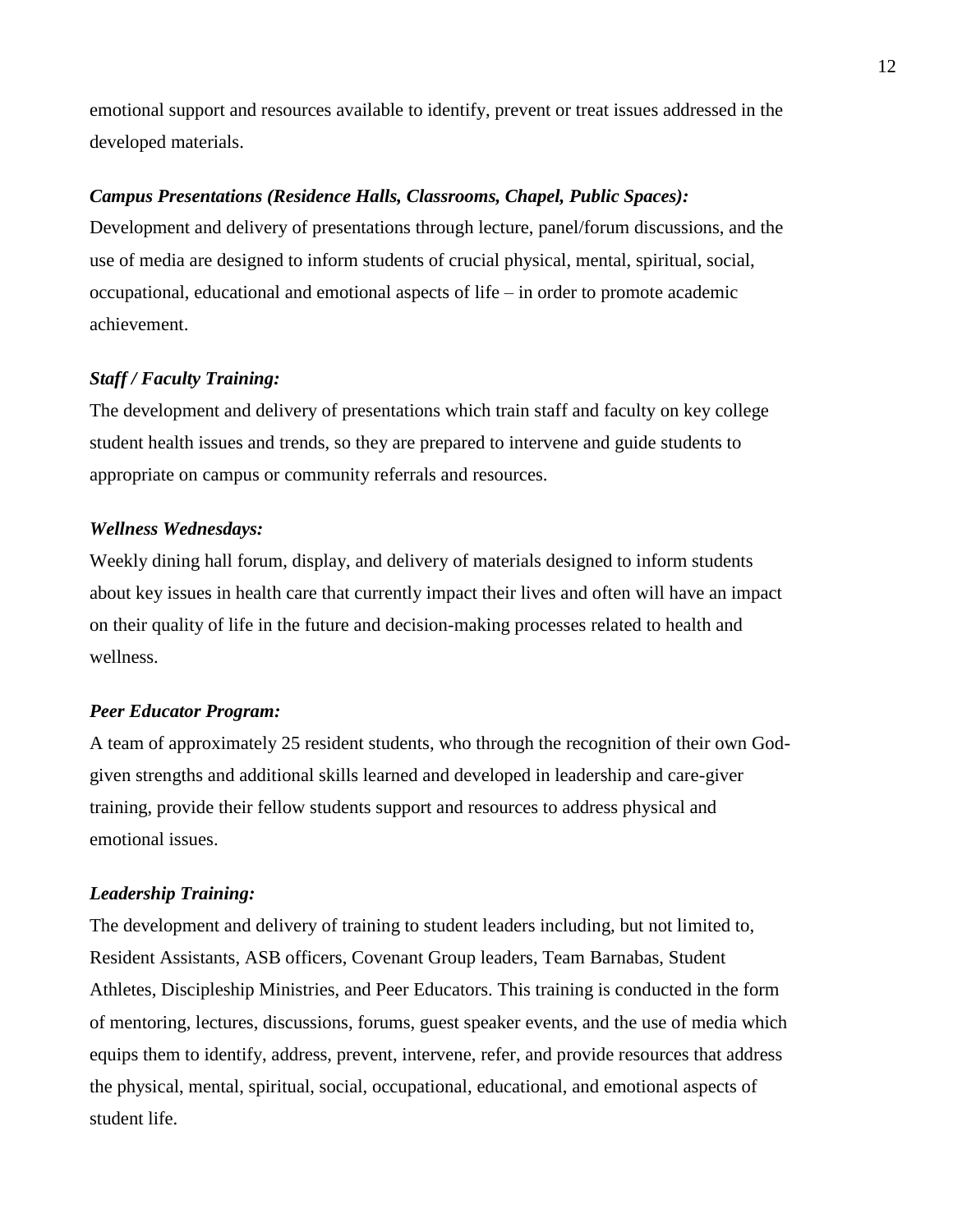# *Mental Health Clinical Services:*

Counseling services are provided which include individual psychotherapy, group counseling, and crisis intervention to identify, prevent and/or support the mental and emotional conditions which may impede a student's pursuit of academic achievement.

# *Depression Screening:*

In conjunction with National Depression Screening Day, the Wellness Center's clinical and professional staff conducts two National Depression Screening Days by administering, interpreting, and sharing the results of a Depression, Anxiety, Bi-Polar, and PTSD screening tool to students who voluntarily participate in the screening events.

| Program                          | <b>Outcome</b>         | <b>Type of Assessment</b>     |
|----------------------------------|------------------------|-------------------------------|
|                                  | Domain(s)              | Data                          |
| <b>Outreach Education:</b>       | 1, 2, 3, 4, 5, 6, 7, 8 | Program Data                  |
|                                  |                        | Collection                    |
|                                  |                        | Survey of                     |
|                                  |                        | expectations,                 |
|                                  |                        | Surveys of                    |
|                                  |                        | Satisfaction                  |
| <b>Outreach Material Design:</b> | 1, 2, 3, 4, 5, 6, 7, 8 | Observation                   |
|                                  |                        |                               |
| <b>Staff Training:</b>           | 1, 2, 3, 4, 5, 6, 8    | <b>Survey of Satisfaction</b> |
| <b>Campus Presentations</b>      | 1, 2, 3, 4, 5, 6, 8    | Program Data                  |
| (Residence Halls,                |                        | Collection                    |
|                                  |                        | <b>Survey of Satisfaction</b> |
| Classrooms, Chapel, Public       |                        |                               |
| Spaces):                         |                        |                               |
| <b>Wellness Wednesdays:</b>      | 1, 2, 3, 4, 5, 6, 8    | Program Data                  |
|                                  |                        | Collection                    |
|                                  |                        | <b>Numerical Student</b>      |
|                                  |                        | <b>Participation Survey</b>   |
|                                  |                        | of Satisfaction               |
| <b>Peer Educator Program:</b>    | 1, 2, 3, 4, 5, 6, 7, 8 | <b>Survey of Satisfaction</b> |
|                                  |                        | Interviews                    |
|                                  |                        | <b>Observations</b>           |
|                                  |                        | Focus Groups                  |
| <b>Mental Health</b>             | 1, 2, 3, 4, 5, 6, 8    | Program Data                  |
| <b>Clinical Services:</b>        |                        | Collection                    |
|                                  |                        | Survey of Expectation         |
|                                  |                        | <b>Survey of Satisfaction</b> |

# **AREAS OF IMPACT**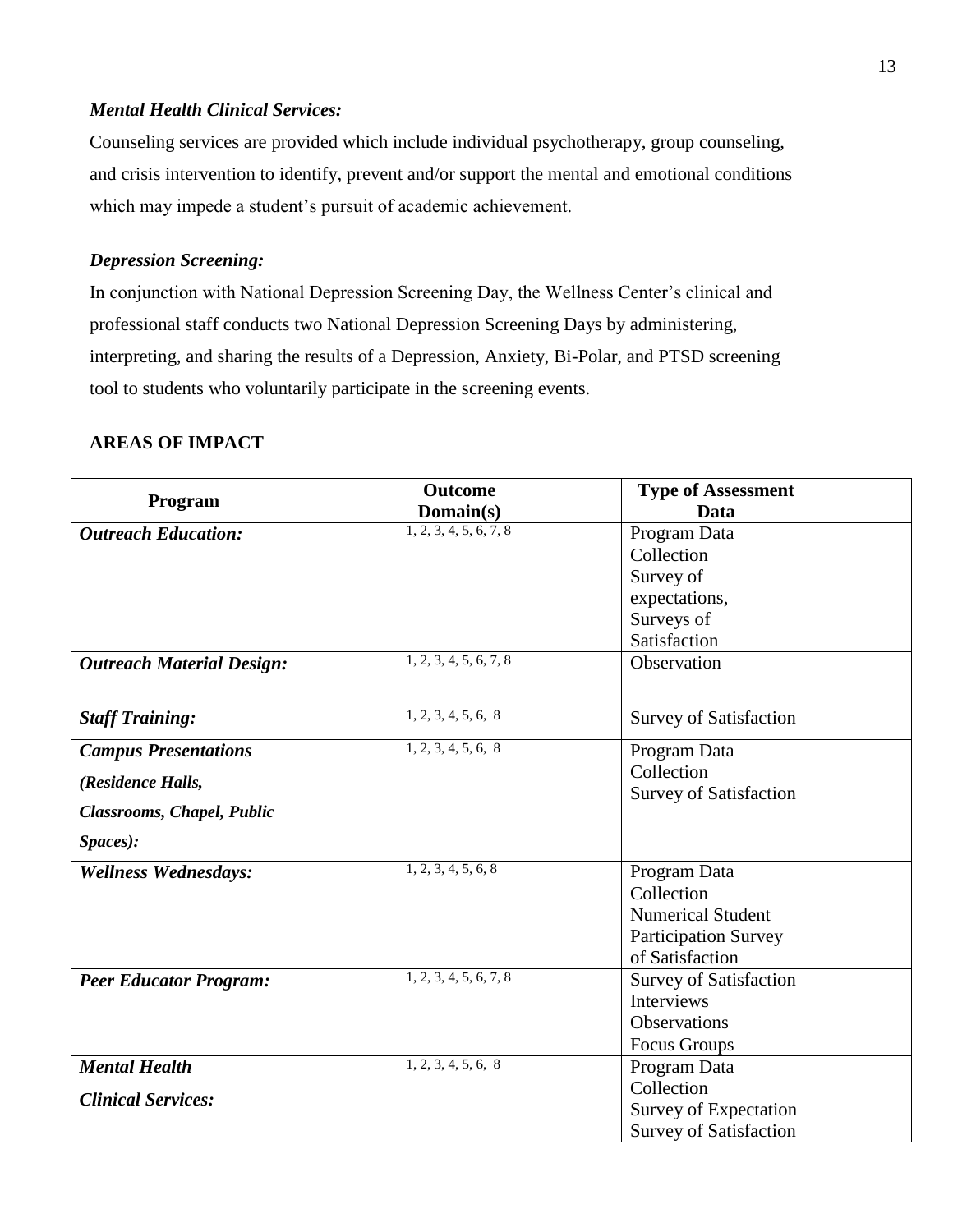|                               |                        | <b>Observations</b>        |
|-------------------------------|------------------------|----------------------------|
| <b>Depression Screenings:</b> | 1, 2, 3, 4, 5, 6, 8    | Program Data<br>Collection |
|                               |                        | Interviews                 |
| <b>Mentoring:</b>             | 1, 2, 3, 4, 5, 6, 7, 8 | Journals                   |
|                               |                        | Interviews                 |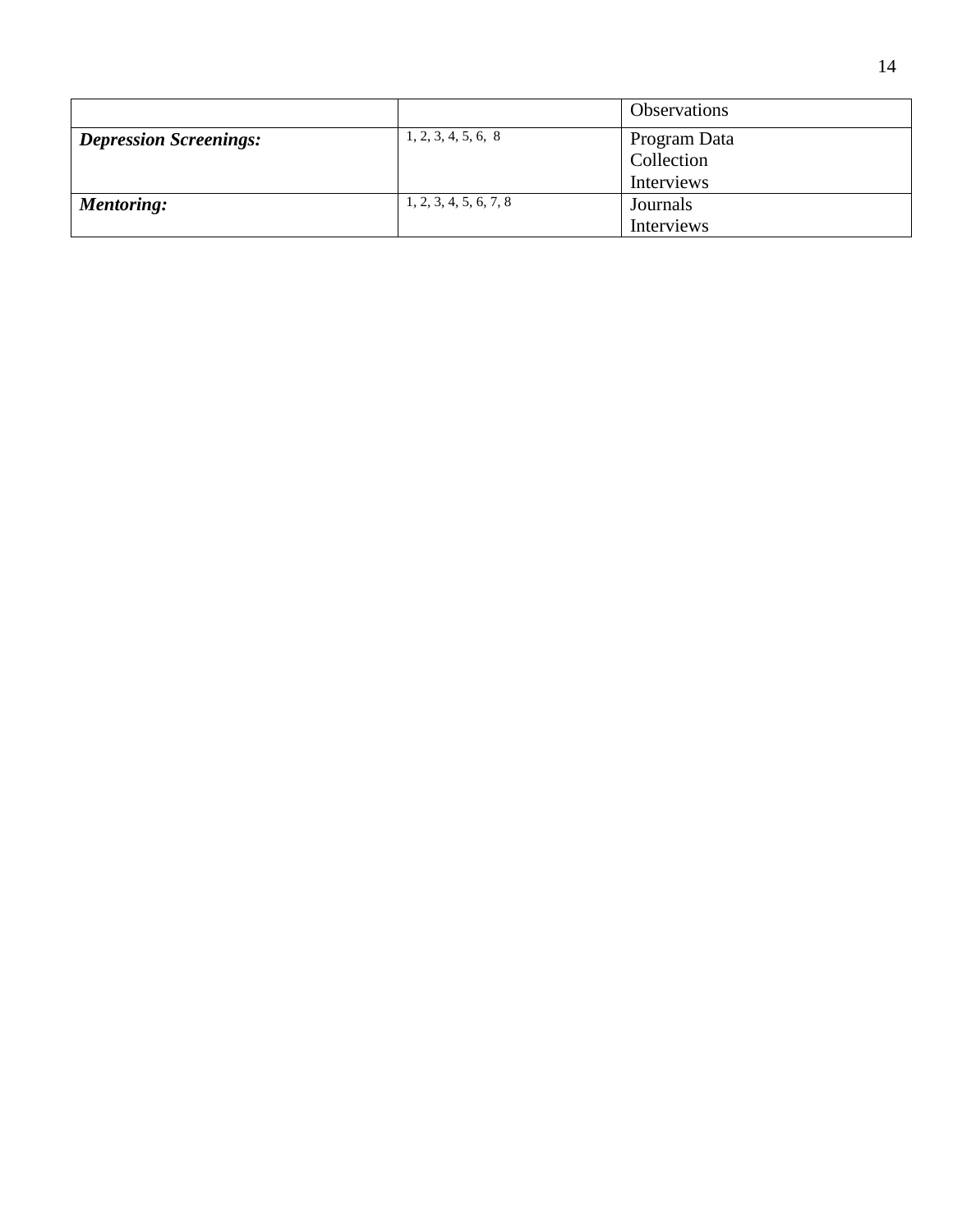#### **SUMMARY OF PROGRAM IMPACT**

#### *Outreach Education:*

The 2010-2011 year included outreach efforts in the form of Wellness Wednesday, Depression Screenings, residence hall presentations, media campaigns, campus presentations and forums, classroom presentations, and student leadership training. Overall, the summary of outreach contacts (which excludes mental health/counseling service contacts) indicates student participation (number of contacts) of 14,766. Appendix 1 lists the outreach efforts in detail.

#### *Outreach Material Design:*

Sixty different materials were designed to provide outreach on numerous issues affecting college students. These materials included brochures/pamphlets, flyers, posters, handouts, and lecture/discussion outlines. These materials provided public health preventive messages to students in attractive, graphical depictions.

#### *Campus Presentations (Residence Halls, Classrooms, Chapel, Public Spaces):*

Five residence hall presentations were delivered which resulted in approximately 220 student participants. One classroom presentation was delivered which involved 12 students. Campus presentations were made to 2,786 students.

This year, Wellness Center and Peer Educators focused their campus campaigns on choosing nutritious foods, alcohol abuse awareness, stress management, and eating disorders/body image.

In September, the Peer Educators in Hendricks Hall created a film screening on the documentary, Food, Inc. With 35 students in attendance, the Peer Educators presented this event idea on a larger scale. So in January, in collaboration with the Office of Sustainability and Discipleship Ministries, the Peer Educators hosted another film screening of Food, Inc. followed by a panel discussion of eight local "foodies" from the San Diego community. Recorded student attendance was 280.

Alcohol Abuse Awareness week was planned in conjunction with the Department of Public Safety in February during the week before Spring Break. On Monday, February 28<sup>th</sup> after chapel San Diego Law Enforcement Officers in uniform along with marked SDPD vehicles were available to answer questions from students about alcohol safety. A vehicle that had been damaged in an alcohol-related automobile accident was also placed on Caf Lane. Peer Educators provided root beer and root beer floats from root beer kegs in red cups which had statistics about the increased risk of accidents, assaults, and school failure associated with alcohol abuse. On Tuesday evening in collaboration with Spiritual Development, a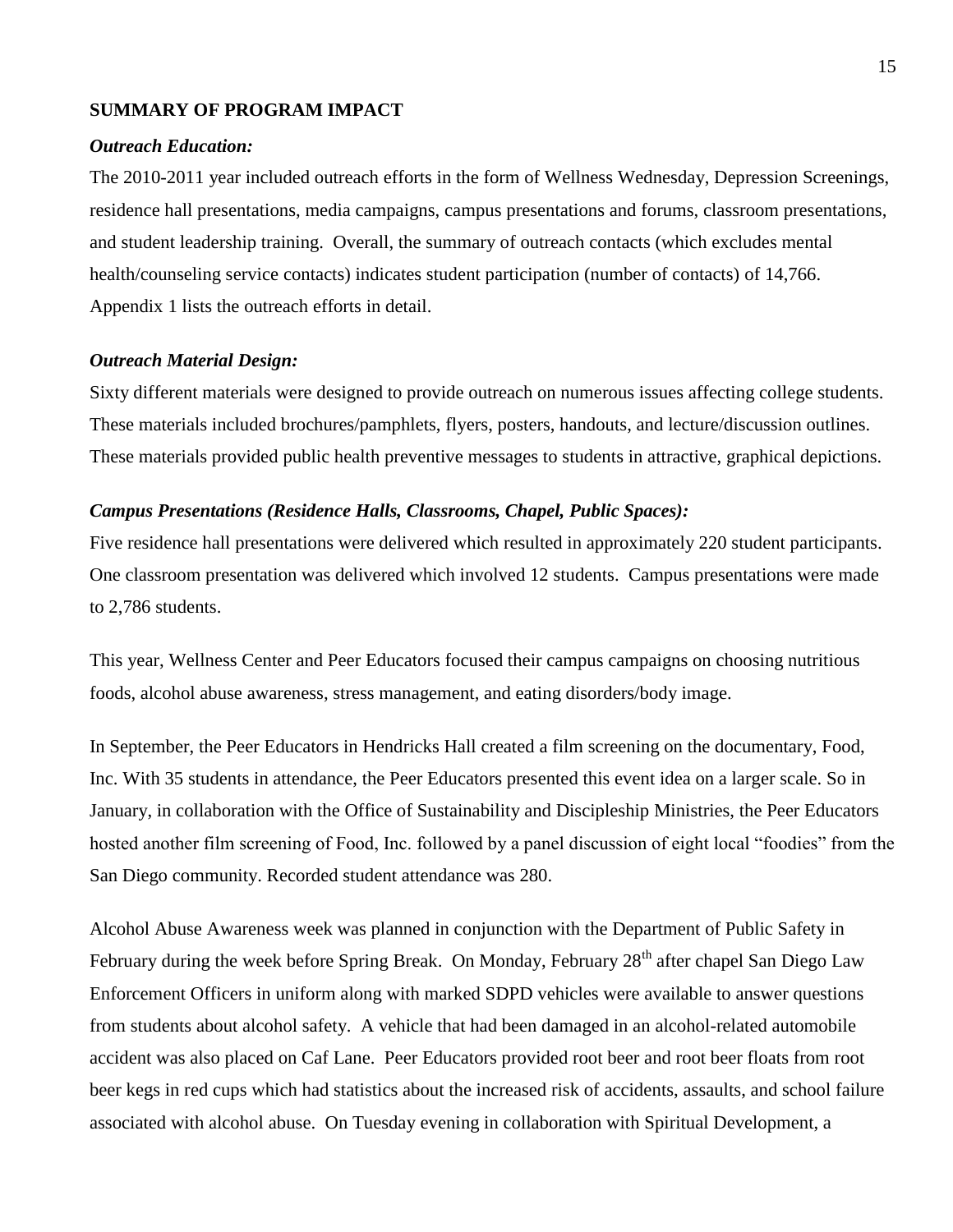discussion forum was held that featured local ministers discussing Various Theological Perspectives on Alcohol, all of whom reiterated the caution of alcohol abuse and drunkenness despite whether they held an abstinence or moderation view. Posters addressing risks and dangers of alcohol were also distributed on campus and in the residence halls.

In response to the increase of stressors during the week of final exams, the Peer Educators and the Wellness Center hosted two study breaks, Relax Awhile (free five minute massages, chair messages, prayer, guided relaxation, and yoma) and Paws Awhile (certified therapy assisted dogs and dogs in training with Guide Dogs for the Blind). Both events were so successful with attendance at Relax Awhile around 120 students and attendance at Paws Awhile approximate 160, that both events were successfully held again during the spring semester of final exams.

For the second year in a row, the Peer Educators planned a week of events highlighting body acceptance/eating disorders awareness. In November, we hosted a week of events entitled, "I am me" designed to raise awareness of body image issues and to provide resources to students. Events included a photo campaign, a chapel video, awareness bracelets, and a banner across Caf Lane. For the spring Eating Disorders Awareness Week, we held eating disorders awareness training for student leaders with a certified Eating Disorder Specialist, a film screening of *Killing Us Softly* followed by a testimony of a PLNU alum and Q & A, a Wonderfully Made informational meeting, and a collaborative women's support group (Open Doors) co-facilitated by two School of Nursing faculty held its first of eight sessions. For Body Acceptance Week, *America the Beautiful* a documentary by Darryl Roberts was shown.

#### *Staff Training and Student Leadership Training:*

Outreach efforts included training sessions with RAs, Covenant Group Leaders and Peer Educators. These efforts included participation in campus retreats (RA and Senior Women's Forum) and weekly trainings with the Peer Educators.

#### *Wellness Wednesdays:*

Thirty topics were addressed in the Wellness Wednesday format, which included the design, acquisition and delivery of informative materials to students and resulted in a total of 2,824 student contacts.

#### *Peer Educator Program:*

Twenty-five volunteer resident student leaders participated in weekly training sessions which equipped them to implement wellness focused events and develop influential relationships on campus. Additionally, the Peer Educators were key participants in Wellness Wednesdays. Their presence on the hall, in their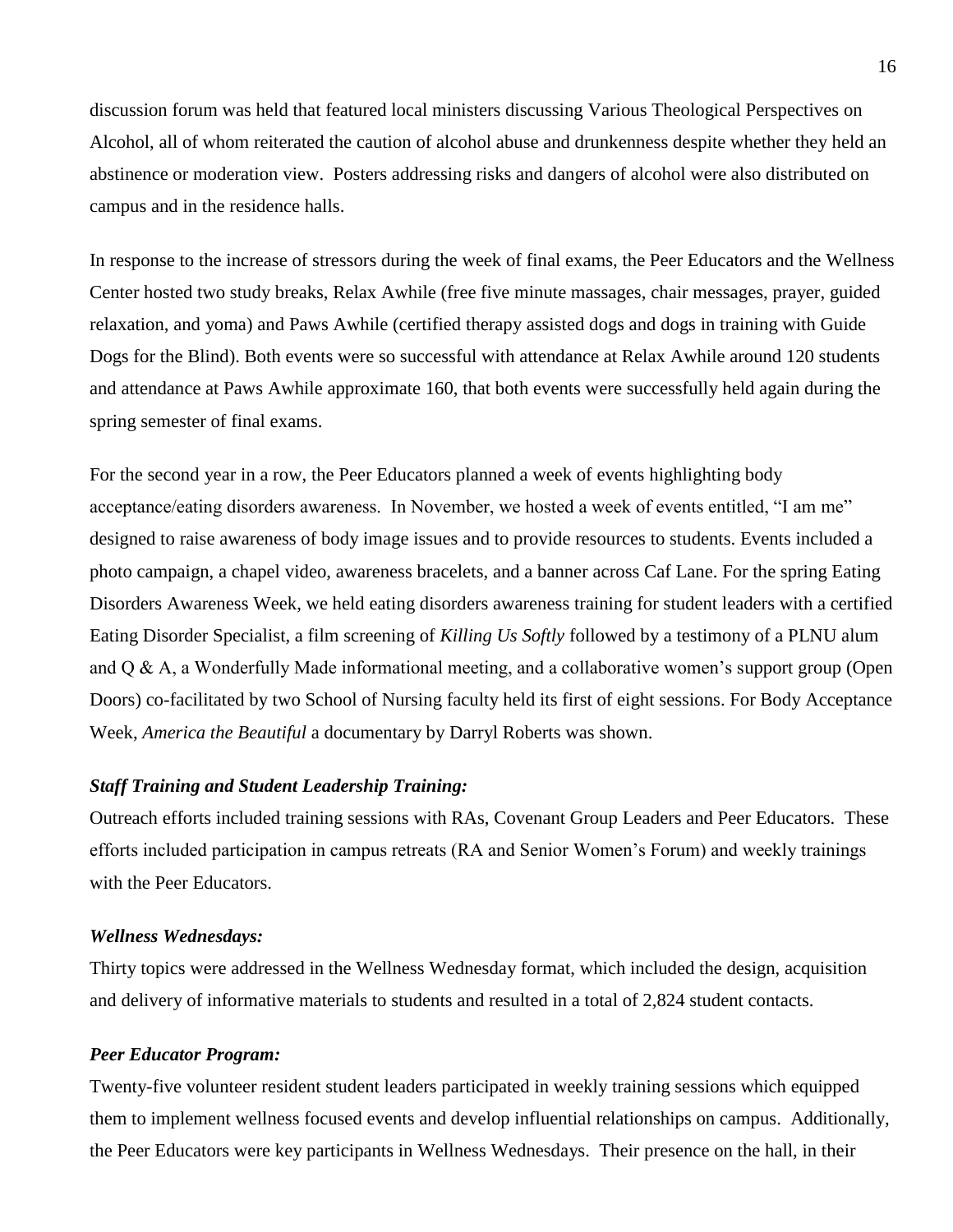courses of study, and in their social interactions, disseminating wellness information, allowed for numerous un-measurable contacts throughout the year.

# *Mental Health Clinical Services:*

The counseling services offered include individual psychotherapy, couples therapy, group therapy, and crisis intervention. The numbers of counseling visits are detailed in another section of this report. Although the Wellness Center does not have its own research demonstrating the correlation between counseling and student retention, the information below would suggest that our students do indeed benefit from these services and remain in school to complete their degrees.

#### *Counseling Center Services Help With Academic Success*

*Research indicates that not only does counseling help people deal more effectively and resolve personal problems, but it also helps students meet their academic goals.*

- *Rummel et al. (1999) found that the majority of college students leaving their university were in academically good standing, and that nearly one in four left due to personal problems.*
- *Students who participate in counseling show positive changes in measured quality of life satisfaction, which is more predictive of student retention than overall GPA levels, high school grades, or SAT scores levels (Clark, Wettersen, & Mason, 1999; Osberg & Polland, 2002).*

*Researchers at Iowa State University (Wilson et al, 1997) found that students who received 1-7 counseling sessions had a 14% higher retention rate than non-counseled peers. Retention rates showed similar gains (12% higher) among University of Wyoming students who participated in counseling (Turner & Berry, 2000).*

#### *Does Counseling Work?*

*In a four year study of college students who received counseling at another university, 91% thought that their academic performance had improved following counseling, and 98% reported that counseling had assisted them to deal more effectively with their problems.* 

*(Source: Rickinson, B. (1998). The relationship between undergraduate student counseling and successful degree completion. Studies in Higher Education, 23, 95- 102.)*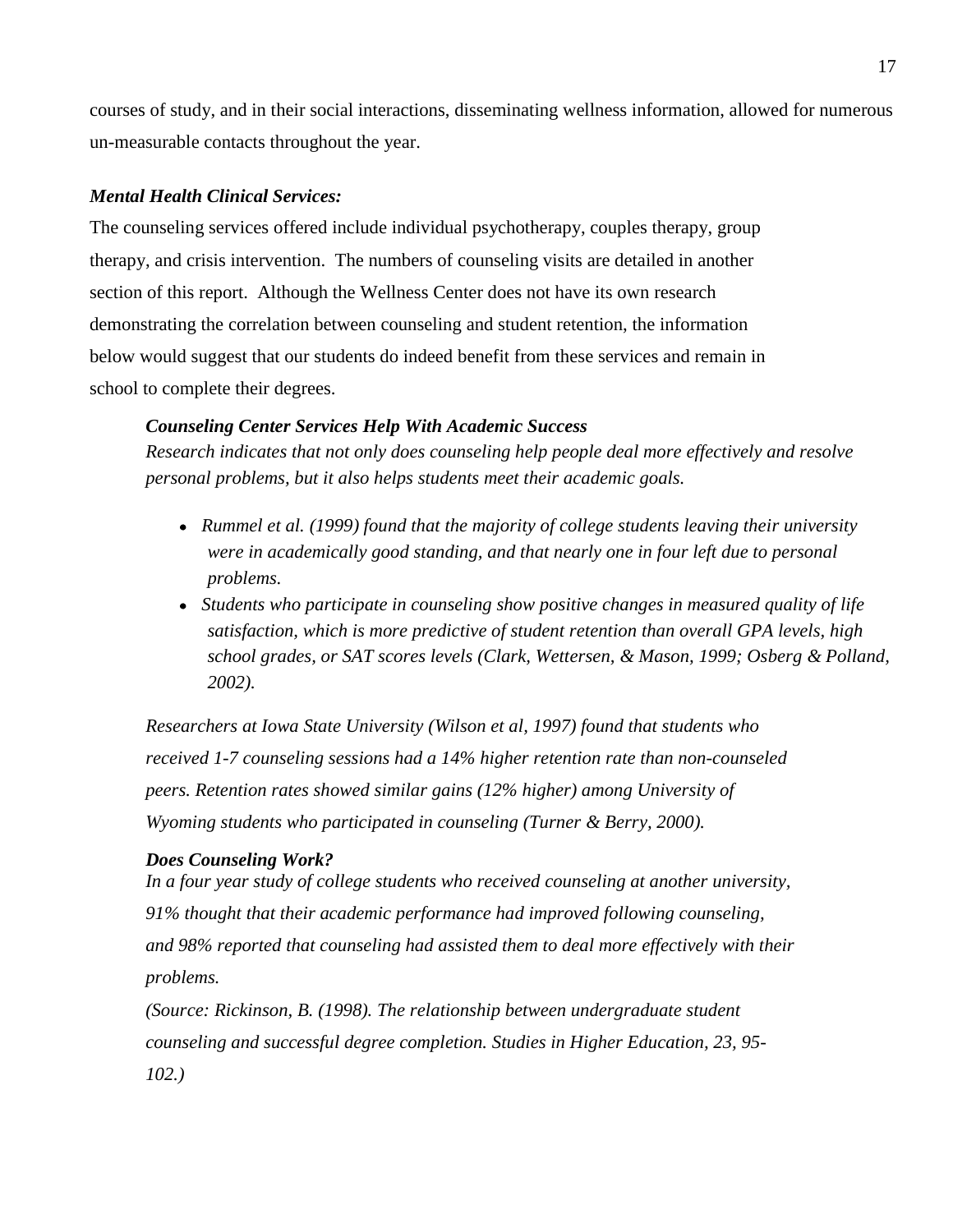#### *Depression Screenings:*

In conjunction with a nationwide campaign, the Wellness Center conducted two National Depression Screening Days within the same week during Fall 2010. One hundred and thirtythree students participated in the screening. As a result of the screening, approximately 100 students identified either depressive, anxiety, bi-polar, or PTSD related symptoms and were provided referrals to resources at the Wellness Center or within the local community (See Appendix 2).

#### **GROWTH AND DEVELOPMENT**

#### *Outreach Material Design:*

Develop additional brochures devoted to Wellness related topics. Expand website links and information on wellness topics. Develop additional presentations and trainings for students, student leaders and staff. *Web-site:* Develop website to include links, services, and resources; to promote Peer Education and Wellness Center events and activities; to increase utilization by students, faculty, and staff, including a webpage which can assist PLNU employees in identifying and referring students struggling with mental health related issues.

#### *Campus Presentations (Residence Halls, Classrooms, Chapel, Public Spaces):*

Expand student participation in campus-wide programming and residence hall programming on wellness-related topics. Utilize Peer Educators in larger role of developing outreach events relevant to their stage of young adulthood.

#### *Staff Training:*

Develop additional presentations and trainings for students, student leaders, and staff.

#### *Wellness Wednesday (WW):*

Maintain weekly WW outreach, while developing new and creative materials on current health trends affecting college students. Utilize Peer Educators in weekly Wellness Wednesday outreach, since their presence appears to correlate to higher student contacts.

#### *Peer Educator Program:*

Expand the utilization of the Peer Educators at PLNU: Wellness Wednesday, campus-wide outreach activities, hall events, speaker/discussion forums.

#### *Mental Health Clinical Services:*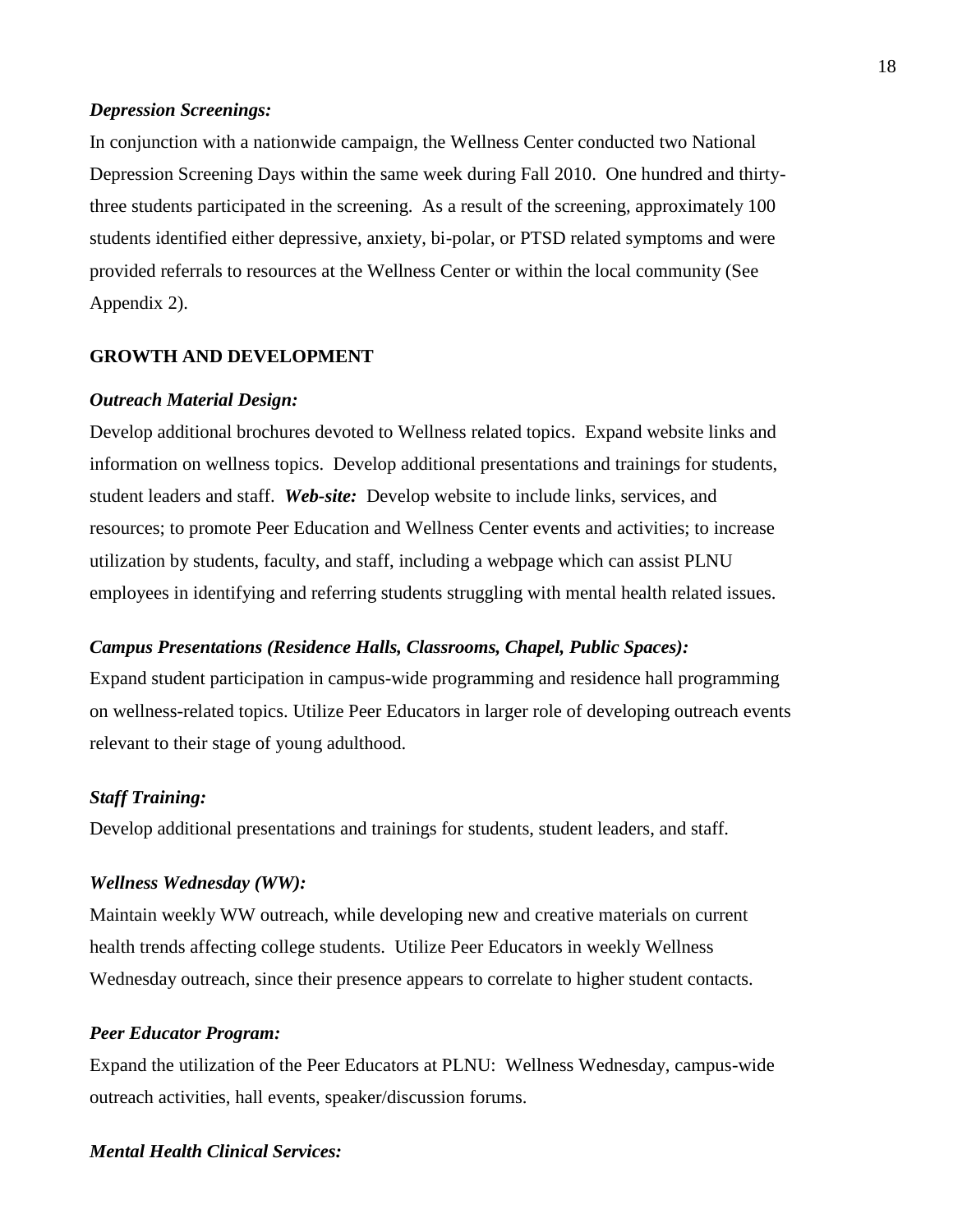Develop additional skill sets through continuing education for issues such as treating depression and anxiety; preventing suicide; recognizing, treating, and referring students meeting criteria for an eating disorder; premarital counseling assessments; and supporting students struggling with their sexuality.

*Depression Screenings:* Continue this outreach and level of promotion.

#### **Bibliography**

- Tubesing, N., Tubesing, D., (1994). *Structured Exercises in Wellness Promotion, A Handbook for Trainers, Educators & Group Leaders*, *Volumes 1 – 5*. Whole Person Associates / Whole Person Press.
- Chickering, A. *Education and Identity* , San Francisco: Jossey-Bass, 1969.
- The American College Health Association National College Health Assessment, *Journal of American College Health*. Spring 2003, Vol. 53, # 5, p. 202
- *Healthy People 2010*, Office of Disease Prevention and Health Promotion, US Department of Health and Human Services, 1101 Wootton Parkway, Rockville, MD 20852. Web site: [www.healthypeople.gov](http://www.healthypeople.gov/)
- Elseter, A.B., Kuznets, N.J., (1994) *AMA guidelines for adolescent preventative services (GAPS): recommendations and rationale.* Williams and Wilkins
- Terenzini, P., Pascarella, E., and Blimling, G. "Students' out-of-class experiences and their influence on learning and cognitive development: A literature review." Journal of College Student Development, 1996, (37), 149-162.
- Powerful Partnerships: A Shared Responsibility for Learning, A Joint Report (American Association for Higher Education. American College Personnel Association, National Association of Student Personnel Administrators)
- Nora, A., Cabrerra, A., Hagedorn, L., and Pascarella, E. "Differential impacts of academic and social experiences of college-related outcomes across different ethnic and gender groups at four-year institutions." Research in Higher Education, (in press).

Pascarella, E., and Terenzini, P. "Studying college students in the 21st century: Meeting new challenges." Review of Higher Education, (in press).

Pascarella, E. "On student development in college: Evidence from the National Study of Student Learning. To Improve the Academy: Journal of the Professional and Organizational Development Network, 1996, (15), 17-29.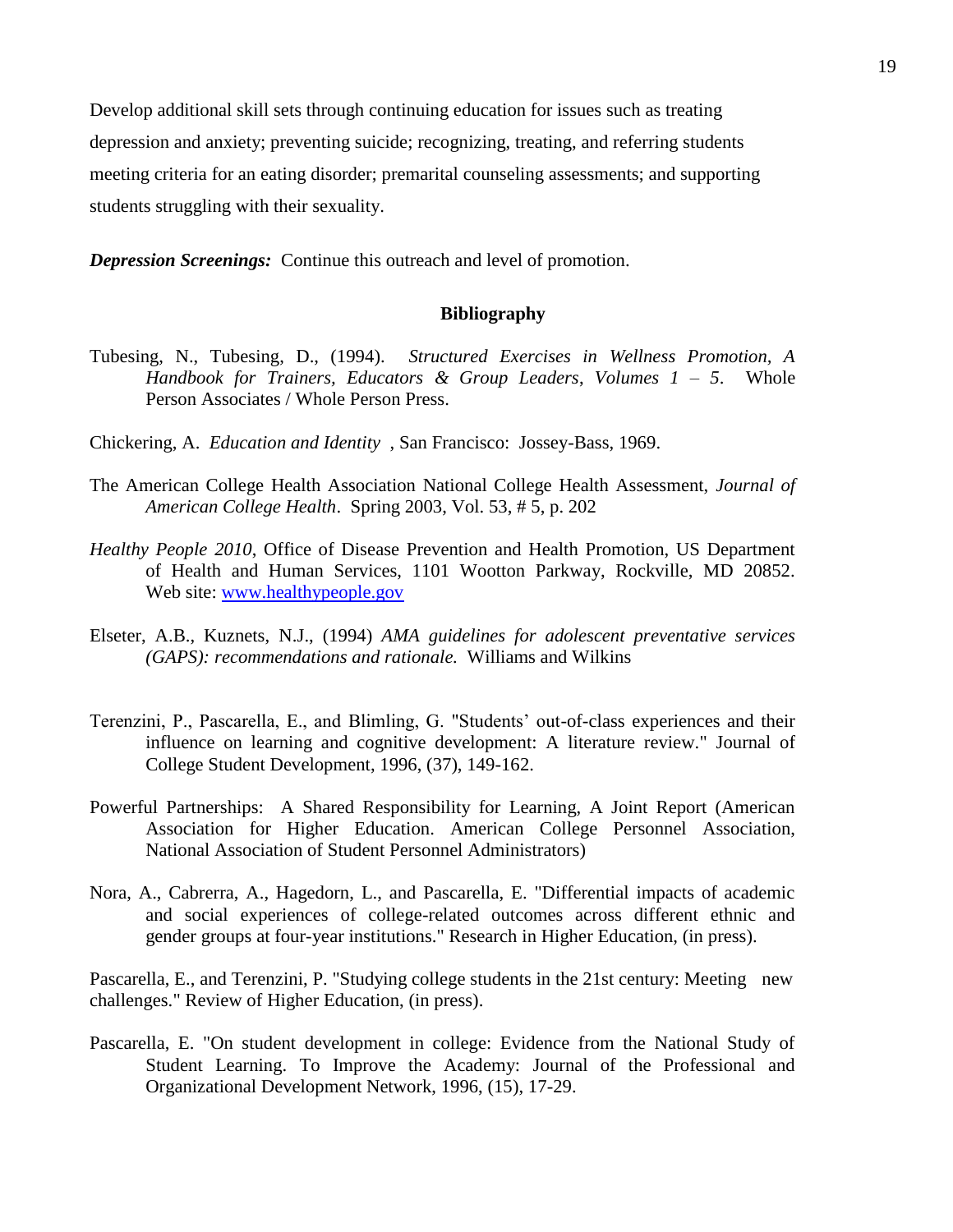- Terenzini, P., Springer, L., Yeager, P., Pascarella, E., and Nora, A. "First-generation college students: Characteristics, experiences, and cognitive development." Research in Higher Education, 1996, (37), 1-22.
- Springer, L., Terenzini, P., Pascarella, E., and Nora, A. "Influences on college students' orientations toward learning for self-understanding." Journal of College Student Development, 1995, (36), 5-18.
- Pascarella, E., Terenzini, P. and Blimling, G. "The impact of college residence halls on student development." in P. Mable and C. Schroeder (Eds.), Realizing the educational potential of college residence halls, San Francisco: Jossey-Bass.

Weinstein, C. (2002). "College counselor attitudes towards spiritual and religious issues and practices in counseling." *Journal of College Counseling*. September 2002

- Kadison, R.D., DeGeronimo, T.F., (2004) *College of the Overwhelmed: The Campus Mental Health Crisis and What to Do About It*. Indianoplois, IN, John Wiley and Sons, Inc.
- Turner, S., & Hurley, J., (2002). *The History and Practice of College Health*. University of Kentucky Press.
- Matthews, J. (2005, April 5). Contacting, Counseling Students Boost Retention Rates. *Washington Post*, p. A12
- Kitzrow, M. (Fall 2003*).* "The Mental Health Needs of Today's College Students: Challenges and Recommendations, *National Association of Student Personnel Administrators Journal*, p. 169.
- [Brackney and Karabenick, 1995 as included in NASPA Journal, Fall 2003 p. 170]
- Wingert , P; Kantrowitz, B, (With Brian Braiker in Boston, Karen Springen in Chicago and Ellise Pierce in Dallas) (2002, Oct 07). Young and Depressed. *Newsweek*
- (2002, February 1) Breaking Them In: The freshman year takes a real mental and physical toll on students, a survey reveals. *Chronicle of Higher Education*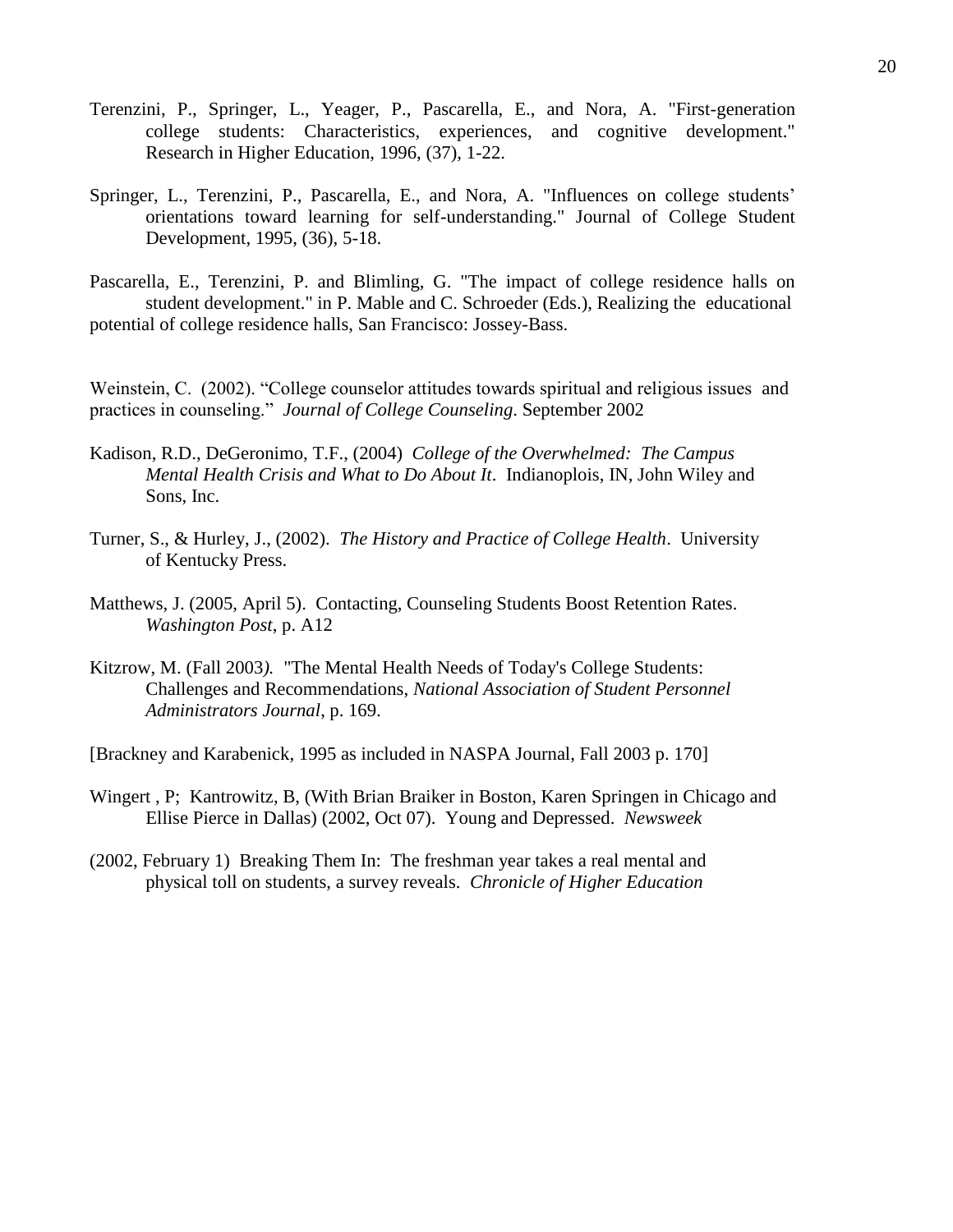# **STUDENT DEVELOPMENT**

# **STUDENT FOCUSED OUTCOME DOMAINS**

# **1.** Retention

Pursues and completes a degree at PLNU

# **2.** Engagement

Develops a significant connection to relationships and participates in programs at PLNU which enhance personal development, facilitate learning, and result in retention

#### **3.** Social / Emotional

- a. Develops and maintains mutually rewarding relationships with friends and colleagues at PLNU
- b. Considers others' points of view and seeks involvement with others different from oneself
- c. Manages emotions in a manner which facilitates personal growth and relationships with others

# **4.** Physical

Chooses behaviors and environments that promote health

# **5.** Spiritual

- a. Grapples with and clarifies personal faith
- b. Experiences multiple relationships and opportunities in which Christian values are explicit

### **6.** Occupational/Career

- a. Maintains or exceeds academic standards necessary to achieve a degree at PLNU
- b. Utilizes campus resources as part of career exploration
- c. Makes connection between classroom and co-curricular learning
- d. Develops skills to seek employment or advanced education beyond graduation

# **7.** Leadership

- a. Serves in a leadership capacity in a student organization
- b. Develops a personal leadership philosophy and style that is consistent with a Wesleyan perspective of service to others

# **8.** Student Learning

Participates in experiential programs such as student government, peer education, and resident advising, which facilitate experimentation, skill development, and multiple levels of learning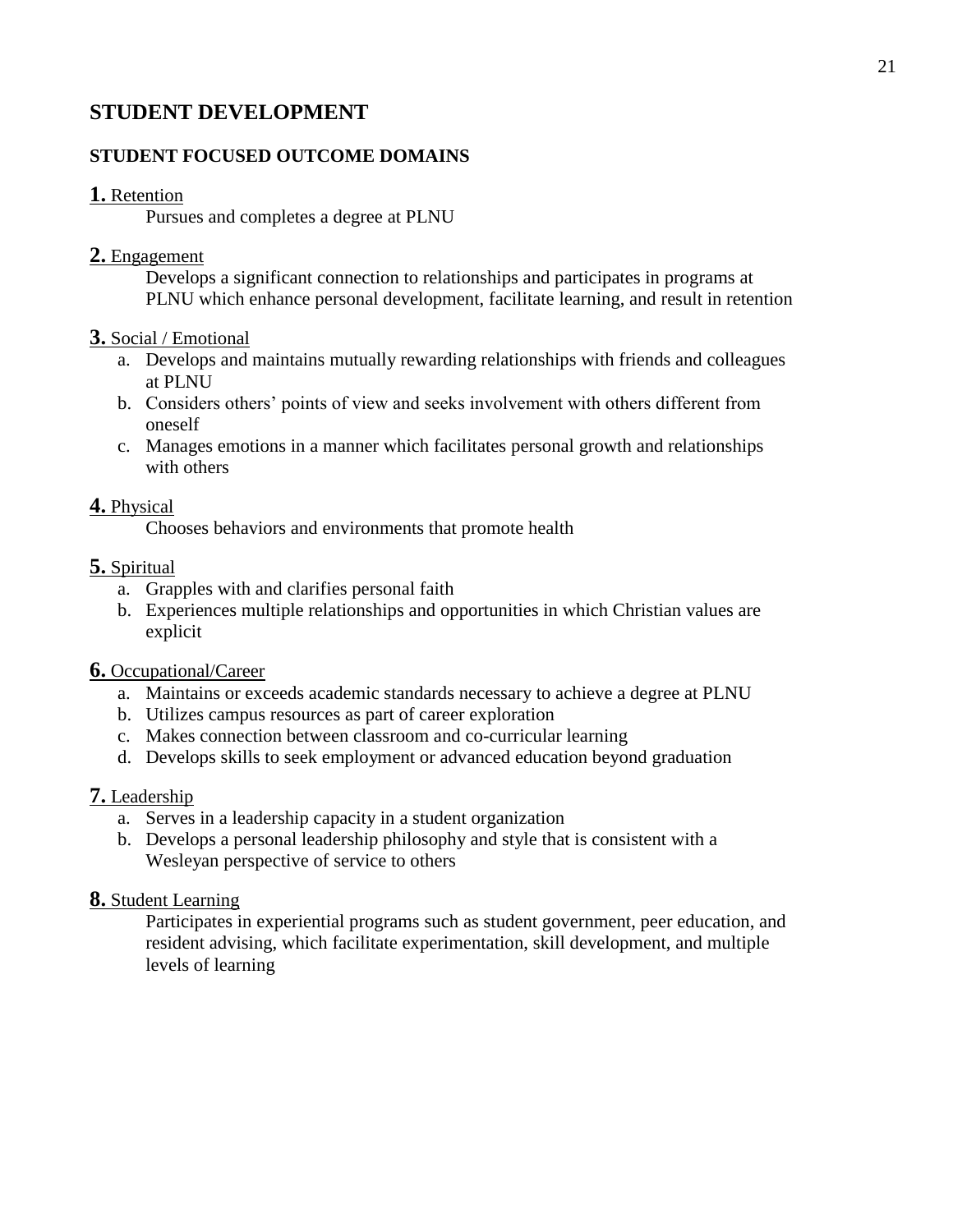# **TYPES OF ASSESSSMENT INSTRUMENTS USED FOR DATA COLLECTION**

| <b>Type of Assessment</b>                             | <b>Examples in higher education settings</b>                                                                                                                                                                                                    |
|-------------------------------------------------------|-------------------------------------------------------------------------------------------------------------------------------------------------------------------------------------------------------------------------------------------------|
| <b>Program Data Collection</b>                        | Numerical, budget and statistical data about program operations,<br>student participations, costs etc.                                                                                                                                          |
| <b>Survey of Needs</b>                                | Individual, Department, Division or Institution wide questionnaire<br>identifying what students want/need from the college or department.<br>[Note: Surveys may be administered on-line via student voting<br>software and in Scantron format]. |
| <b>Survey of Expectations</b>                         | Individual, Department, Division or Institution wide questionnaire<br>identifying what students expected from the college or department.                                                                                                        |
| <b>Surveys of Satisfaction</b>                        | Individual, Department, Division or Institutional questionnaires<br>providing feedback on student expectations and satisfaction with<br>services provided by the college or department.                                                         |
| <b>Suggestions Boxes and Feedback</b><br><b>Forms</b> | Individual input as to program concerns and suggestions for<br>changes; continually collected, usually anonymously.                                                                                                                             |
| <b>Case Studies</b>                                   | Longitudinal study which covers a broad range of experiences of<br>selected students.                                                                                                                                                           |
| <b>Journals and e-Portfolios</b>                      | Individual records of activities, experiences and feelings collected<br>over a defined period of time.                                                                                                                                          |
| <b>Interviews</b>                                     | Responses from students who may be randomly or specifically<br>selected covering specific areas of concern; can be given at selected<br>times or on program exit.                                                                               |
| <b>Focus Groups</b>                                   | Small group feedback sessions about a limited set of specific topics.<br>Feedback groups can also (further) discuss results of survey data.                                                                                                     |
| <b>Signed Agreements</b>                              | Student acknowledgement of responsibilities and adherence to<br>and/or understanding of program parameters.                                                                                                                                     |
| <b>Grades and Performance Tests</b>                   | Demonstration of competency or learning based on satisfactory<br>grades or other rating measures.                                                                                                                                               |
| <b>Observations</b>                                   | Recorded observation of behaviors or activities by trained observers<br>using pre-determined criteria.                                                                                                                                          |
| <b>Pre and Post Testing</b>                           | Standardized testing to confirm increase in competence or<br>knowledge.                                                                                                                                                                         |
| <b>Embedded Learning</b>                              | Demonstration of learning/competence based on performance of<br>actual activity or task; completion of task inherently demonstrates<br>skill (such as registering on-line etc.).                                                                |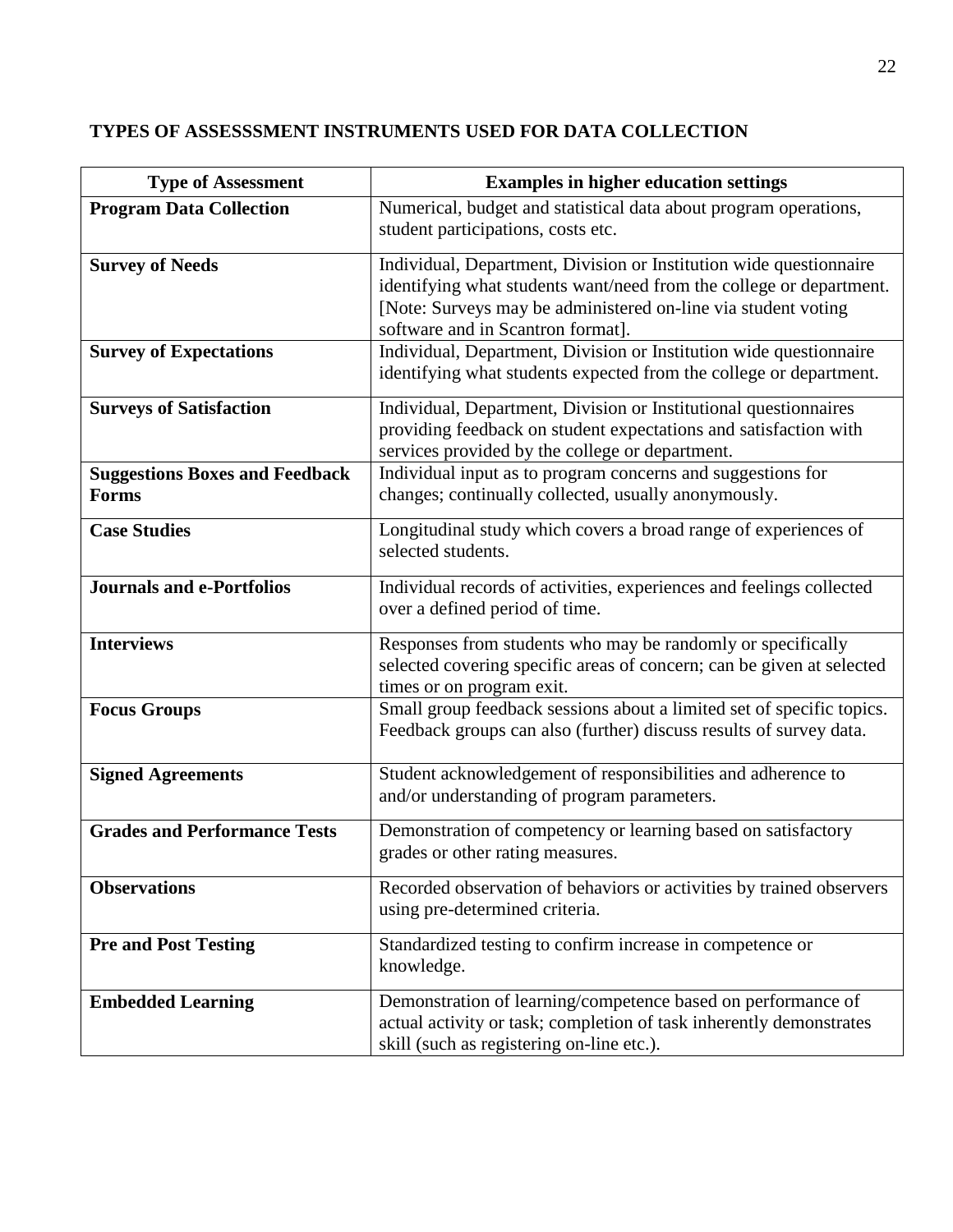# **Table 3 Outreach Education – Campus Presentations**

| <b>Campus</b><br><b>Presentations</b> |                                                                                           | Presenter(s)                                                                                                        | <b>Collaboration</b>                                             | <b>Attendance</b> |
|---------------------------------------|-------------------------------------------------------------------------------------------|---------------------------------------------------------------------------------------------------------------------|------------------------------------------------------------------|-------------------|
| 9/20/2010                             | The Rising Son Film Screening                                                             | Christian Hosoi                                                                                                     | ASB, Spiritual Development,<br><b>Residential Life</b>           | 150               |
| 9/21/2010                             | Zumba                                                                                     | Nobuko Sudo                                                                                                         | Residential Life, ASB                                            | 25                |
| 10/6/2010                             | Depression Film and $Q & A$                                                               | Rebecca Carter & Greg McCord                                                                                        |                                                                  | 5                 |
| 10/6, 10/7/2010                       | Depression Screening                                                                      | <b>Wellness Center Counselors</b>                                                                                   |                                                                  | 133               |
| 10/27/2010                            | <b>Blood Drive</b>                                                                        | San Diego Blood Bank<br>David Surwilo (SDPD) & Tom                                                                  | <b>SDBB</b>                                                      | 99                |
| 10/27/2010                            | <b>Preventing Sexual Assault</b>                                                          | Blamey                                                                                                              | SDPD, Campus Safety, Martial Arts<br>Club                        | 46                |
| 12/12-14/2010                         | Cookies in the library                                                                    | Peer Educators                                                                                                      | Ryan Library, Sodexo                                             | 108               |
| 12/13/2010                            | Relax Awhile Study Break                                                                  | Greg McCord, Tom Blamey,<br>Christie Robell, Rebecca Hans                                                           | Martial Arts Club, Spiritual<br>Development, Community members   | 120               |
| 12/14/2010                            | Paws Awhile Study Break                                                                   | Guide Dogs for the Blind and<br>Therapy Assisted Pets                                                               | <b>Commnity Organizations</b>                                    | 160               |
| 1/18/2011                             | Food, Inc. Film Forum and Panel<br>Discussion                                             | Ian Miller, Julie Frans, Brian<br>Beevers, Fernanda De Campos,<br>Jennifer Chandler, Riley<br>Davenport             | Sustainability Office, Spiritual<br>Development                  | 280               |
| 2/3/2011                              | <b>PLNU Blood Drive</b>                                                                   | San Diego Blood Bank                                                                                                | <b>SDBB</b>                                                      | 109               |
| 2/22/2011                             | "Killing Us Softly 4" with<br>presentation<br>Wonderfully Made Campus Chapter             | Cameron Anderson/Healthy<br>Within Foundation (619-889-<br>4570)                                                    | <b>Community Organization</b>                                    | 22                |
| 2/23/2011                             | Info Session<br>Alcohol Abuse Awareness Event on                                          | Kayla Mertes & Natalie Horne<br>Peer Educators/SDPD/SD Co.                                                          | <b>Community Organization</b><br>Campus Safety, Community        | 38                |
| 2/28/2011                             | Caf Lane                                                                                  | Sheriff<br>Marc Garcia, Tommie Moseley,                                                                             | Organizations                                                    | 2417              |
| 3/1/2011<br>3/29/2011                 | Various Theological Perspectives on<br>Alcohol<br>America the Beautiful film<br>screening | Dr. Janine Metcalf, Lawrence<br>Bausch, Dan Hill, Jacob<br>Bertrand                                                 | Spiritual Development, Campus<br>Safety, Community Organizations | 34<br>65          |
| 5/8-10/2011                           | <b>Library Cookies</b>                                                                    | Peer Educators                                                                                                      | Ryan Library, Sodexo                                             | 108               |
| 5/9/2011                              | Relax Awhile Study Break                                                                  | Greg McCord, Ippolito De Luca<br>(Martial Arts Club), 3 local<br>massage therapists<br>Guide Dogs for the Blind and | Martial Arts Club, Office of Strengths<br>and Vocation           | 90                |
| 5/10/2011                             | Paws Awhile Study Break                                                                   | Therapy Assisted Pets                                                                                               | Community Organization<br>Spiritual Development, Women's         | 160               |
| 2/25-27/2011                          | Senior Women's Forum Retreat                                                              | Rebecca Carter, MA, IMF                                                                                             | <b>Studies</b>                                                   | 50                |
|                                       |                                                                                           |                                                                                                                     |                                                                  |                   |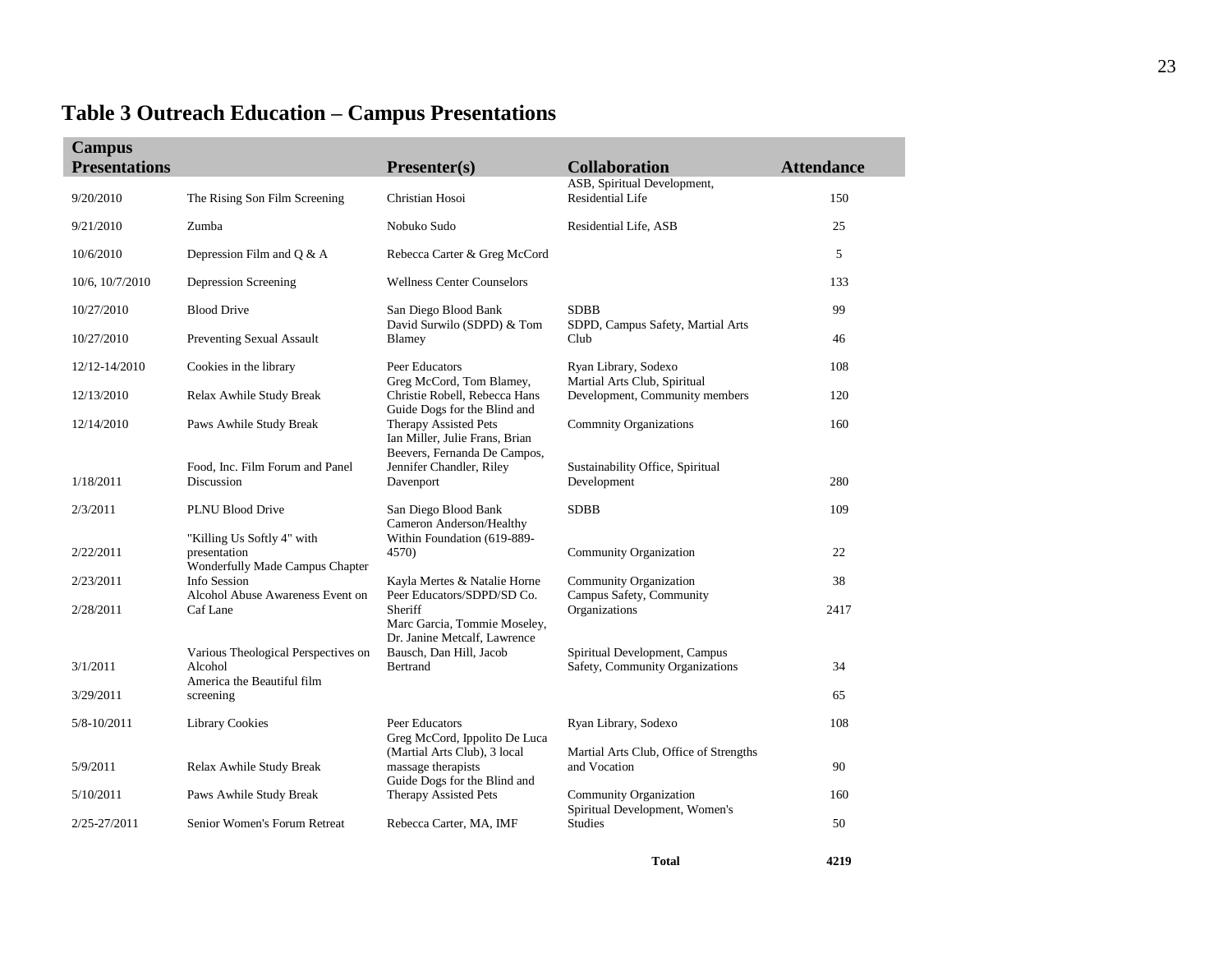# **Table 4 Peer Educator Trainings**

#### **PEER EDUCATOR TRAININGS**

| <b>Date</b> | <b>Topic</b>                                                        | Presenter(s)                                           | <b>Peer Eds</b> |
|-------------|---------------------------------------------------------------------|--------------------------------------------------------|-----------------|
| 8/25/2010   | Time Management                                                     | Rebecca Carter, MA, IMFT & Greg McCord, MA, MDIV, LMFT | 25              |
| 9/1/2010    | Loneliness/Making Friends/Homesickness                              | Rebecca Carter, MA, IMFT & Greg McCord, MA, MDIV, LMFT | 25              |
| 9/8/2010    | Suicide Prevention Week                                             | Rebecca Carter, MA, IMFT & Greg McCord, MA, MDIV, LMFT | 25              |
| 9/15/2010   | <b>Balancing Nutrition and Exercise</b>                             | Rebecca Carter, MA, IMFT & Greg McCord, MA, MDIV, LMFT | 25              |
| 9/22/2010   | Substance Abuse (National Alcohol/Drug Addiction Recovery Month)    | Rebecca Carter, MA, IMFT & Greg McCord, MA, MDIV, LMFT | 25              |
| 9/29/2010   | Flu Vaccinations/Cold/Flu and Making Room for Rest and Restoration  | Rebecca Carter, MA, IMFT & Greg McCord, MA, MDIV, LMFT | 25              |
| 10/6/2010   | Depression Screening (6, 7)                                         | Rebecca Carter, MA, IMFT & Greg McCord, MA, MDIV, LMFT | 25              |
| 10/13/2010  | Breast/Testicular Cancer (National Breast Cancer Awareness Month)   | Rebecca Carter, MA, IMFT & Greg McCord, MA, MDIV, LMFT | $25\,$          |
| 10/20/2010  | Prescription/Non-prescription Meds (Talk About Prescriptions Month) | Rebecca Carter, MA, IMFT & Greg McCord, MA, MDIV, LMFT | 25              |
| 10/27/2010  | Blood Drive (28)/Dental Health (National Dental Hygiene Month)      | Rebecca Carter, MA, IMFT & Greg McCord, MA, MDIV, LMFT | 25              |
| 11/3/2010   | Preventing Sexual Assault/Boundaries                                | Officer Surwilo, Ipollito De Luca, Tom Blamey          | 25              |
| 11/10/2010  | <b>Body Acceptance</b>                                              | Rebecca Carter, MA, IMFT & Greg McCord, MA, MDIV, LMFT | 25              |
| 11/17/2010  | Smoking/Tobacco (Great American Smokeout, 18)                       | Rebecca Carter, MA, IMFT & Greg McCord, MA, MDIV, LMFT | 25              |
| 12/1/2010   | STD's-AIDS/HIV/HPV (World AIDS Day, 1)                              | Rebecca Carter, MA, IMFT & Greg McCord, MA, MDIV, LMFT | 25              |
| 12/8/2010   | Stress/Anxiety (Test Anxiety)                                       | Rebecca Carter, MA, IMFT & Greg McCord, MA, MDIV, LMFT | 25              |
| 1/12/2011   | Sticking to your Goals (New Year's Resolutions)                     | Rebecca Carter, MA, IMFT & Greg McCord, MA, MDIV, LMFT | 25              |
| 1/19/2011   | Healthy Weight Week/Exercise/Nutrition                              | Rebecca Carter, MA, IMFT & Greg McCord, MA, MDIV, LMFT | 25              |
| 1/26/2011   | <b>Overcoming Obstacles</b>                                         | Greg McCord, MA, MDIV, LMFT                            | 25              |
| 2/2/2011    | Blood Drive/Auditory Health/Hearing Loss                            | Rebecca Carter, MA, IMFT & Greg McCord, MA, MDIV, LMFT | 25              |
| 2/9/2011    | Grief and Loss                                                      | Rochelle Perper, Ph.D                                  | 25              |
| 2/16/2011   | <b>Healthy Dating Relationships</b>                                 | Dr. John Wu                                            | 25              |
| 2/23/2011   | National Eating Disorders Awareness Week                            | Rebecca Bass, LMFT                                     | 25              |
| 3/2/2011    | Alcohol/Substance Abuse                                             | Melvin Lumagui, BS, RN (mlumagui1972@pointloma.edu)    | 25              |
| 3/16/2011   | Caffeine and Sugar (National Nutrition Month)                       | Rebecca Carter, MA, IMFT & Greg McCord, MA, MDIV, LMFT | 25              |
| 3/23/2011   | National Water Day (22)                                             | Alexandria Bennett                                     | 25              |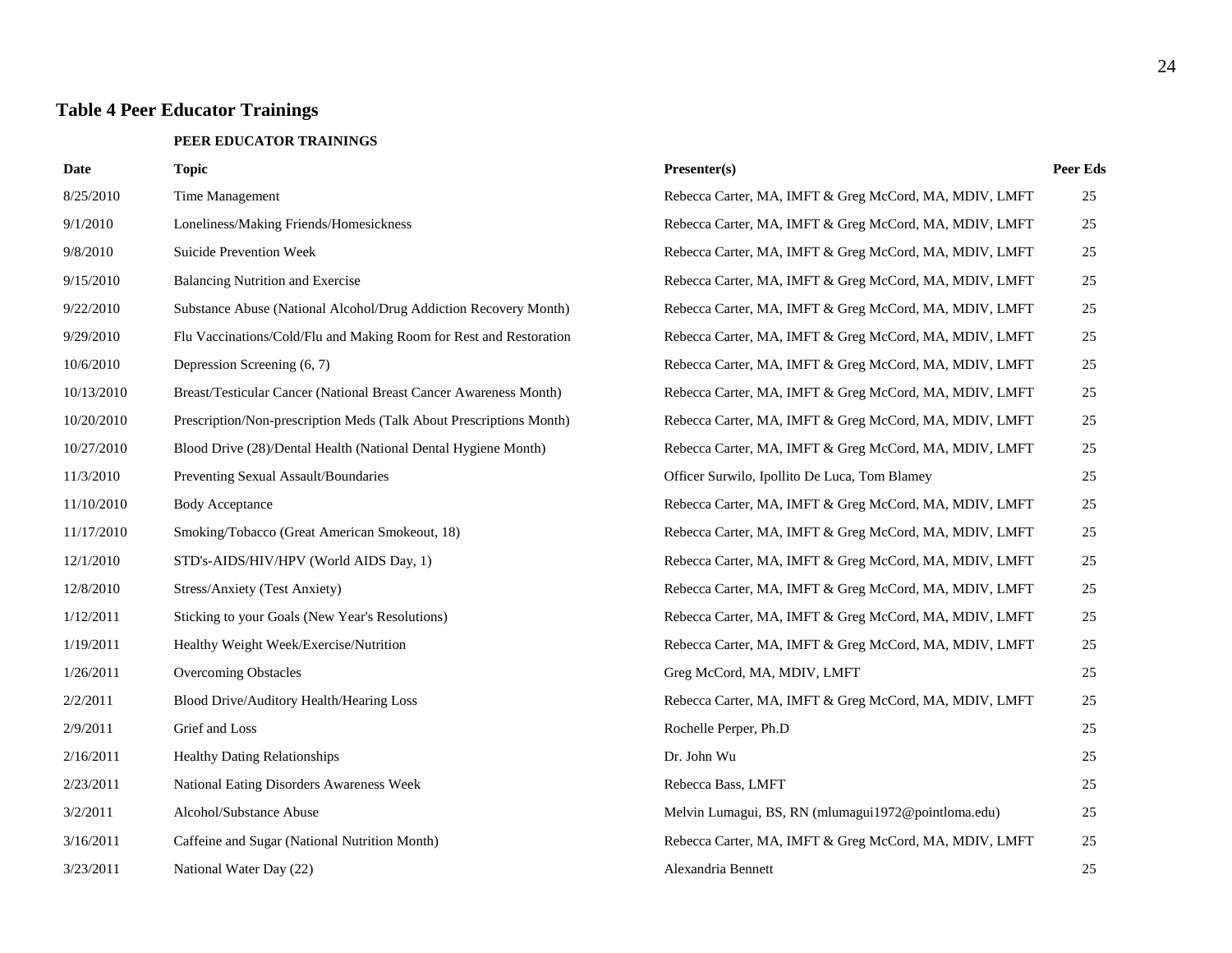| 3/30/2011 | Body Acceptance "I am real"                          | Rebecca Carter, MA, IMFT & Greg McCord, MA, MDIV, LMFT | 25  |
|-----------|------------------------------------------------------|--------------------------------------------------------|-----|
| 4/6/2011  | Sexual Assault/Rape (Sexual Assault Awareness Month) | Rebecca Carter, MA, IMFT & Greg McCord, MA, MDIV, LMFT | 25  |
| 4/13/2011 | Humor (National Humor Month)                         | Rebecca Carter, MA, IMFT & Greg McCord, MA, MDIV, LMFT | 25  |
| 4/27/2011 | Stress/Anxiety (Stress Awareness Month)              | Rebecca Carter, MA, IMFT & Greg McCord, MA, MDIV, LMFT | 25  |
| 5/4/2011  | <b>Transitions</b>                                   | Rebecca Carter, MA, IMFT & Greg McCord, MA, MDIV, LMFT | 25  |
|           |                                                      | Total                                                  | 750 |

#### WELLNESS WEDNESDAY OUTREACHES

| Date       | Topic                                                               | WW Table<br><b>Visitors</b> |
|------------|---------------------------------------------------------------------|-----------------------------|
| 8/25/2010  | Time Management                                                     | 149                         |
| 9/1/2010   | Loneliness/Making Friends/Homesickness                              | 150                         |
| 9/8/2010   | <b>Suicide Prevention Week</b>                                      | 108                         |
| 9/15/2010  | <b>Balancing Nutrition and Exercise</b>                             | 84                          |
| 9/22/2010  | Substance Abuse (National Alcohol/Drug Addiction Recovery Month)    | 99                          |
| 9/29/2010  | Flu Vaccinations/Cold/Flu and Making Room for Rest and Restoration  | 83                          |
| 10/6/2010  | Depression Screening (6, 7)                                         | 147                         |
| 10/13/2010 | Breast/Testicular Cancer (National Breast Cancer Awareness Month)   | 54                          |
| 10/20/2010 | Prescription/Non-prescription Meds (Talk About Prescriptions Month) | 74                          |
| 10/27/2010 | Blood Drive (28)/Dental Health (National Dental Hygiene Month)      | 38                          |
| 11/3/2010  | Preventing Sexual Assault/Boundaries                                | 78                          |
| 11/10/2010 | <b>Body Acceptance</b>                                              | 85                          |
| 11/17/2010 | Smoking/Tobacco (Great American Smokeout, 18)                       | 63                          |
| 12/1/2010  | STD's-AIDS/HIV/HPV (World AIDS Day, 1)                              | 131                         |
| 12/8/2010  | Stress/Anxiety (Test Anxiety)                                       | 85                          |
| 1/12/2011  | Sticking to your Goals (New Year's Resolutions)                     | 79                          |
| 1/19/2011  | Healthy Weight Week/Exercise/Nutrition                              | 67                          |
| 1/26/2011  | <b>Overcoming Obstacles</b>                                         | 67                          |
| 2/2/2011   | Blood Drive/Auditory Health/Hearing Loss                            | 85                          |
| 2/9/2011   | Grief and Loss                                                      | 133                         |
| 2/16/2011  | <b>Healthy Dating Relationships</b>                                 | 87                          |
| 2/23/2011  | National Eating Disorders Awareness Week                            | 83                          |
| 3/2/2011   | Alcohol/Substance Abuse                                             | 118                         |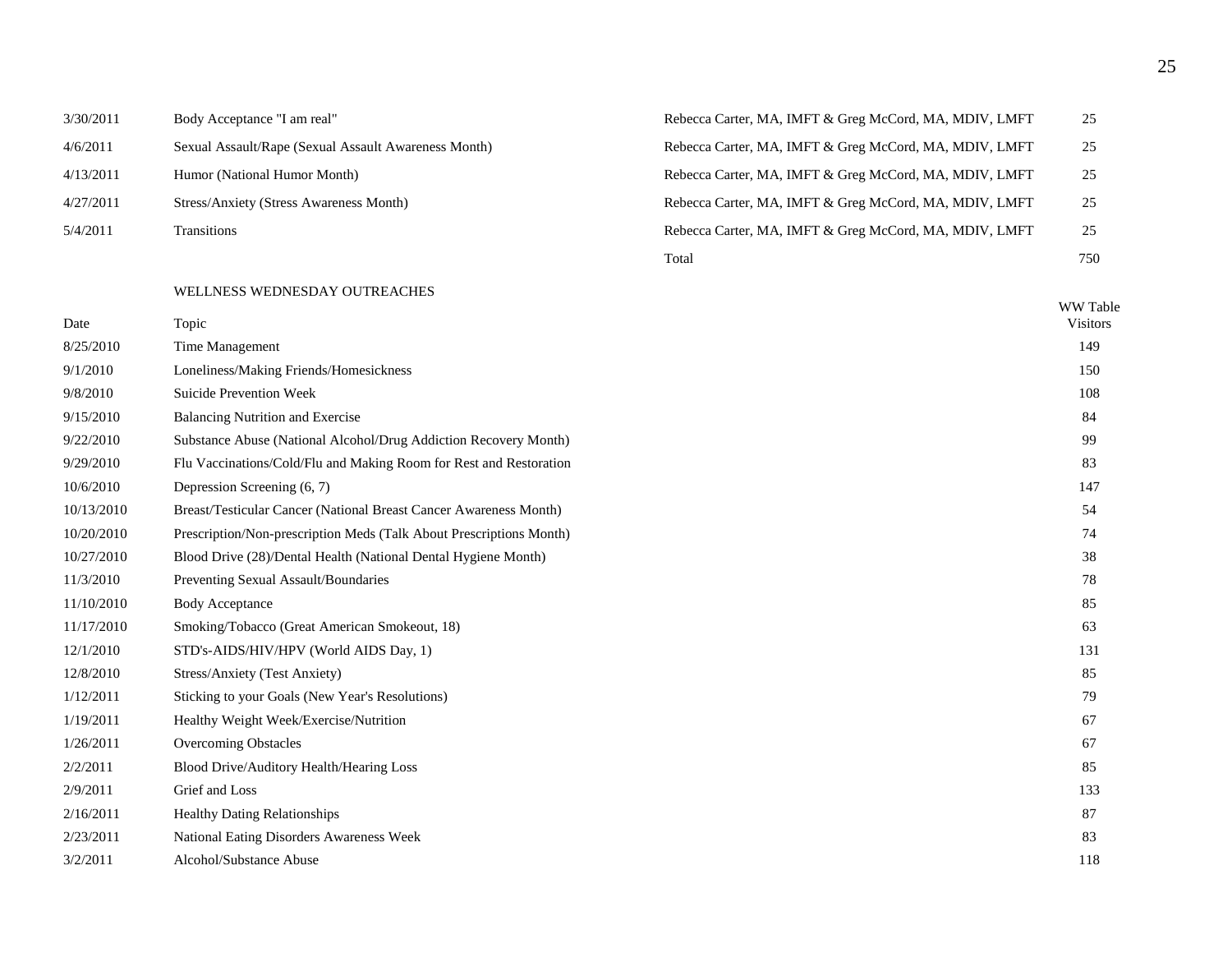|           |                                                      | <b>GRAND TOTAL</b> | 14766 |
|-----------|------------------------------------------------------|--------------------|-------|
|           |                                                      | <b>Total</b>       | 2824  |
| 5/4/2011  | Transitions                                          |                    | 156   |
| 4/27/2011 | Stress/Anxiety (Stress Awareness Month)              |                    | 86    |
| 4/13/2011 | Humor (National Humor Month)                         |                    | 110   |
| 4/6/2011  | Sexual Assault/Rape (Sexual Assault Awareness Month) |                    | 58    |
| 3/30/2011 | Body Acceptance "I am real"                          |                    | 93    |
| 3/23/2011 | National Water Day (22)                              |                    | 109   |
| 3/16/2011 | Caffeine and Sugar (National Nutrition Month)        |                    | 65    |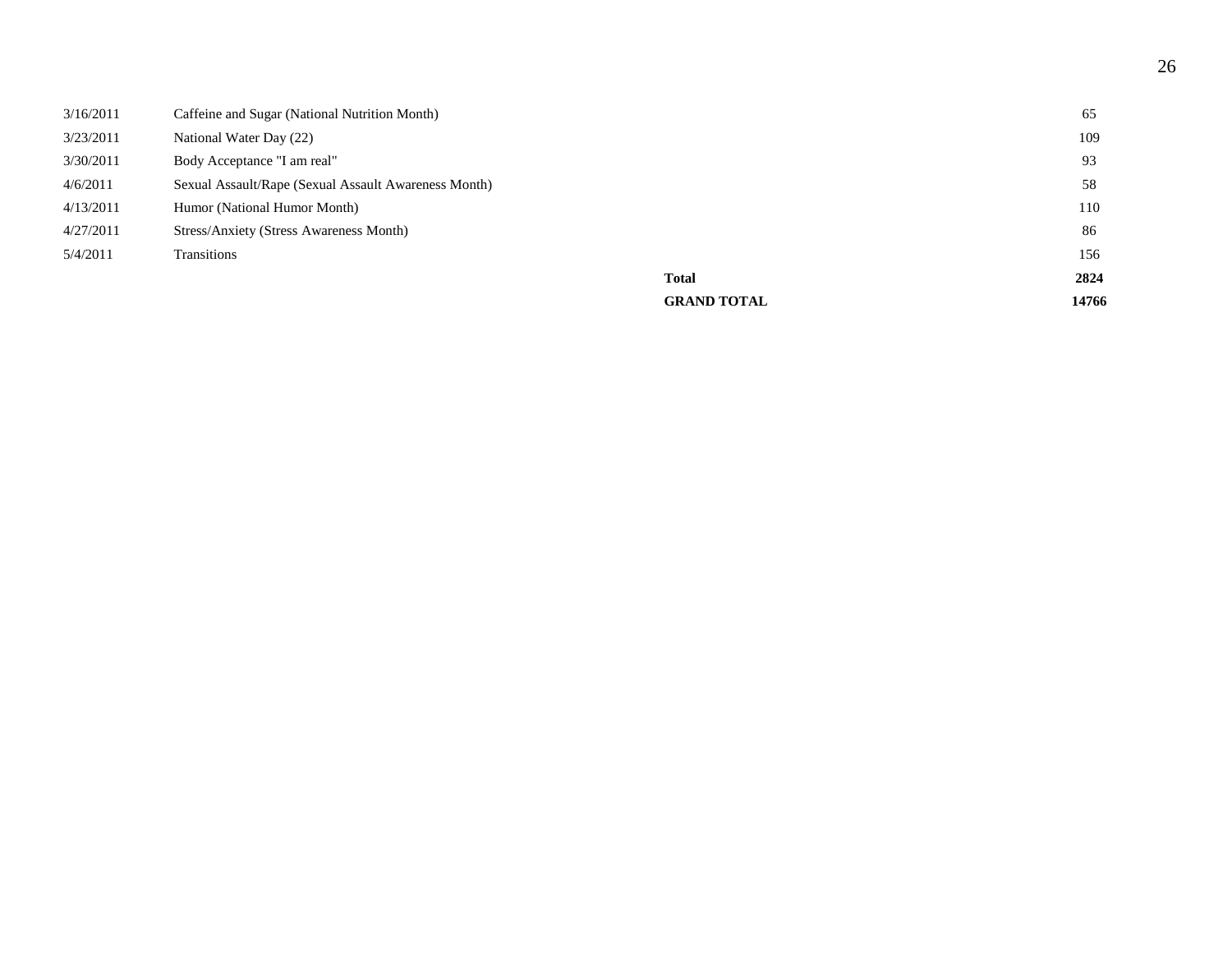| Participants:                  | Number of Students        | Percentage of Students        |
|--------------------------------|---------------------------|-------------------------------|
| Total                          | 133                       | 100%                          |
| Male                           | 45                        | 34%                           |
| Female                         | 88                        | 66%                           |
| Year in School:                | <b>Number of Students</b> | <b>Percentage of Students</b> |
| Freshmen                       | 72                        | 54%                           |
| Sophomore                      | 21                        | 16%                           |
| Junior                         | 24                        | 18%                           |
| Senior                         | 16                        | 12%                           |
| Other                          | $\boldsymbol{0}$          | $0\%$                         |
| Race/Ethnicity:                | <b>Number of Students</b> | <b>Percentage of Students</b> |
| African American               | $\overline{4}$            | 3%                            |
| American Indian                | $\mathbf{1}$              | 1%                            |
| Asian American                 | 5                         | 4%                            |
| Caucasian                      | 102                       | 79%                           |
| Hispanic                       | 11                        | 9%                            |
| Other                          | 6                         | 5%                            |
| Residence:                     | <b>Number of Students</b> | <b>Percentage of Students</b> |
| Live on campus                 | 111                       | 85%                           |
| Live off campus                | 20                        | 15%                           |
| <b>Previous Treatment For:</b> | <b>Number of Students</b> | <b>Percentage of Students</b> |
| Depression                     | 16                        | 27%                           |
| Bipolar                        | $\boldsymbol{0}$          | 0%                            |
| Anxiety                        | 7                         | 12%                           |
| <b>PTSD</b>                    | $\overline{c}$            | 3%                            |
| Alcohol Abuse                  | $\overline{4}$            | 7%                            |
| Chronic Pain                   | 5                         | $8\%$                         |
| <b>Diabetes</b>                | 4                         | 7%                            |
| Drug Abuse                     | 5                         | $8\%$                         |
| <b>Eating Disorder</b>         | 9                         | 15%                           |
|                                |                           |                               |
| <b>HIV</b>                     | 3                         | $5\%$                         |
| Thyroid                        | $\overline{4}$            | 7%                            |
| Ever Attempted Suicide?        | <b>Number of Students</b> | <b>Percentage of Students</b> |

# **Appendix 1: Depression Screening Summary Statistics (Oct. 6-7, 2010)**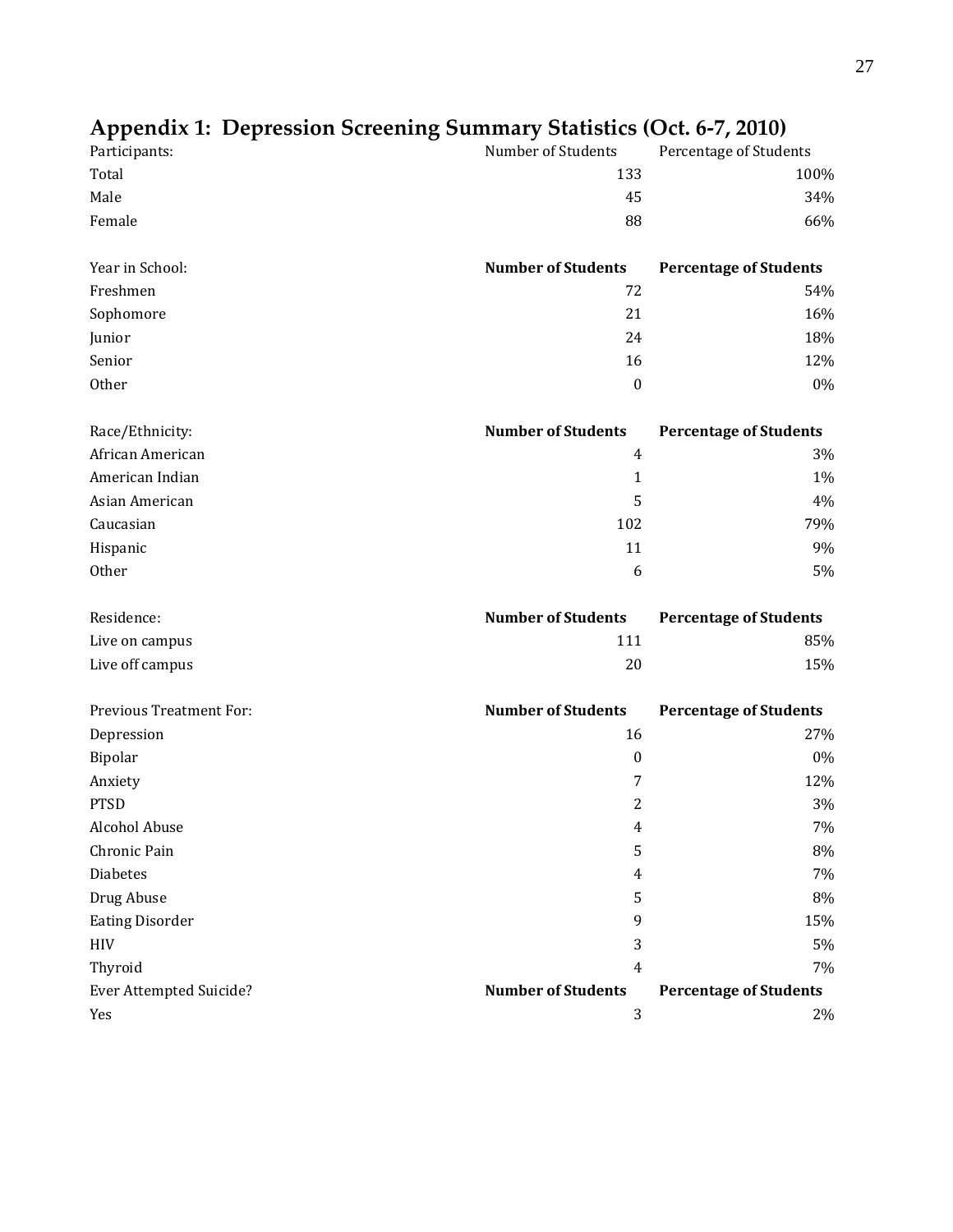| Over the past two weeks, how often have you thought about or wanted to commit suicide? |     |       |
|----------------------------------------------------------------------------------------|-----|-------|
| None/little                                                                            | 130 | 98%   |
| Some                                                                                   |     | $2\%$ |
| Most                                                                                   |     | $0\%$ |
| All                                                                                    |     | 0%    |

| Depression:                                                  | <b>Number of Students</b> | <b>Percentage of Students</b> |
|--------------------------------------------------------------|---------------------------|-------------------------------|
| Major depressive disorder is unlikely                        | 102                       | <b>77%</b>                    |
| Major depressive disorder is likely                          | 29                        | 22\%                          |
| Major depressive disorder is very likely                     | 2                         | $2\%$                         |
| Bi-Polar Disorder:                                           | <b>Number of Students</b> | <b>Percentage of Students</b> |
| No indication for Bipolar Spectrum Disorder                  | 129                       | 97%                           |
| Student should be evaluated for Bipolar Spectrum<br>Disorder | 4                         | 3%                            |
| Post Traumatic Stress Disorder (PTSD):                       | <b>Number of Students</b> | <b>Percentage of Students</b> |

| Symptoms not consistent with PTSD    | 110                       | 83%                           |
|--------------------------------------|---------------------------|-------------------------------|
| Symptoms may be consistent with PTSD | 20                        | 15%                           |
| Symptoms correspond to PTSD          | 3                         | $2\%$                         |
| Generalized Anxiety Disorder (GAD):  | <b>Number of Students</b> | <b>Percentage of Students</b> |
| Symptoms not suggestive of GAD       | 91                        | 68%                           |
|                                      |                           |                               |
| Symptoms suggestive of GAD           | 42                        | 32%                           |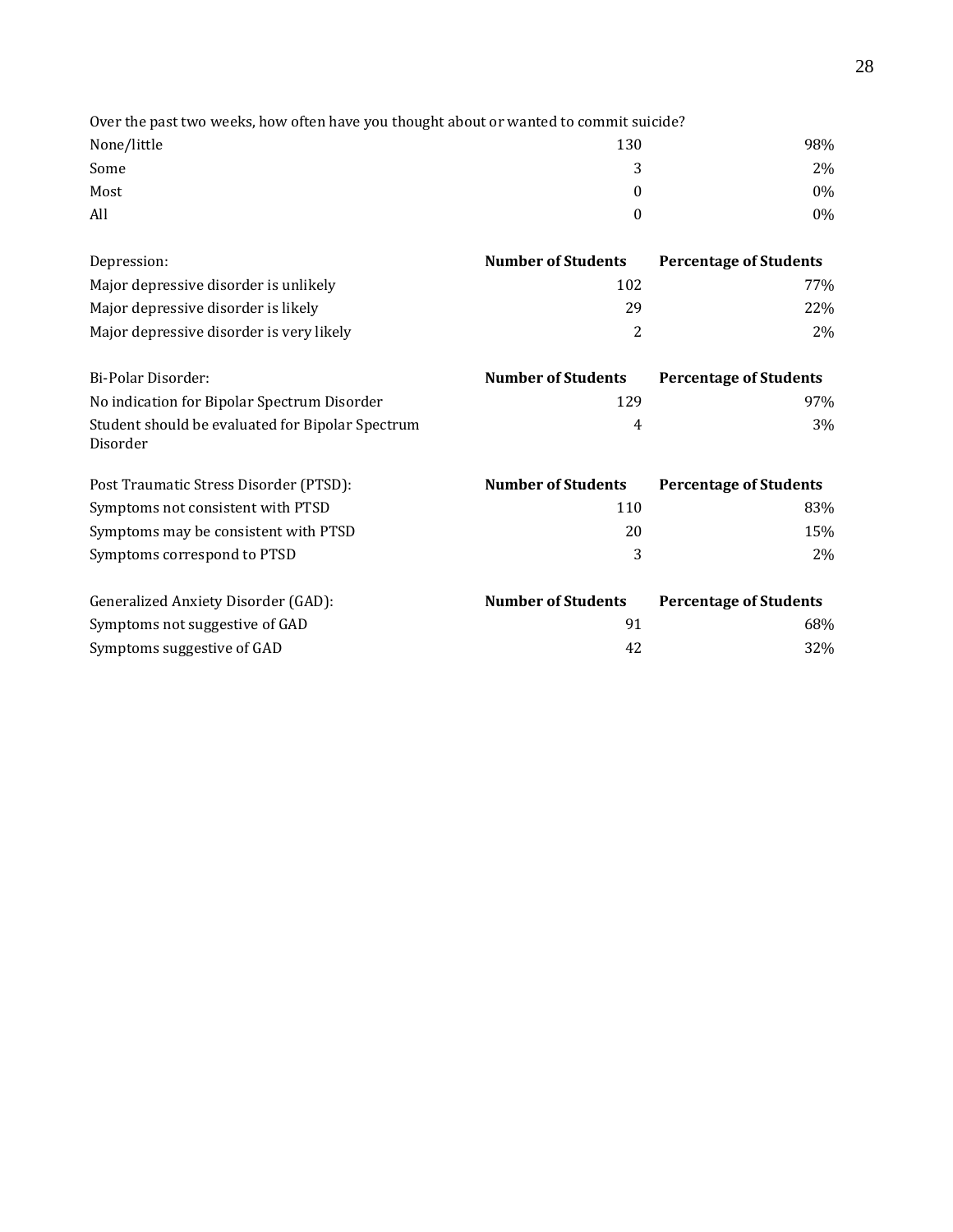# **WELLNESS CENTER – MENTAL HEALTH / COUNSELING SERVICES Wellness Center Gregory B. McCord M.A., M.Div, LMFT. – Lead Therapist**

**Therapists include: Gregory B. McCord M.A., M. Div, LMFT. – Lead Counselor, Monica Whitlock, PhD, IMF, - Counselor Rebecca Carter, MA, IMF, Jim Coil, MS, LMFT, EDD in progress, Kevin Fawcett, PhD – Psychological Assistant, Mark Karris, IMF, Hallie Herbert, LMFT, Paige Collins, MFT trainee, Alair Conner, IMF**

#### **PURPOSE**

The purpose of the Wellness Center is to assist students in maintaining a high level of wellness so that they might achieve their academic goals.

#### **PROGRAM DESCRIPTION**

Full-time Counselor in the Wellness Center; duties include supervising two interns, assessment, intervention, treatment, individual therapy, relationship counseling, premarital counseling, crisis intervention, student outreach, student academic advising, career counseling, dorm presentations, staff development presentations and lecturing. The goal of these services is to help students solve issues in their daily lives in order to meet academic requirements and excel in all phases of life.

The Wellness Center implements specific and developmental goals for students as outlined by Archer and Cooper "such as overcoming abuse and dysfunctional family experiences, avoiding unsafe sexual behavior, achieving wellness and general health, dealing with stress and depression, achieving academic success, setting career and life goals, developing self-esteem and identity, and developing integrity and morality (Archer, Cooper 1998). To this I would also add integration of faith and response to developmental intimacy. In addition, we pattern our interventions to help students think differently about their particular set of circumstances. "Thinking errors can create a vicious cycle of poor academic performance. One negative experience leads to a poor performance outcome and resulting thinking in more faulty thinking etc." (Hirsch 2001). This is certainly the case with those students with emotional instability but all students are prone to this cycle when under pressure.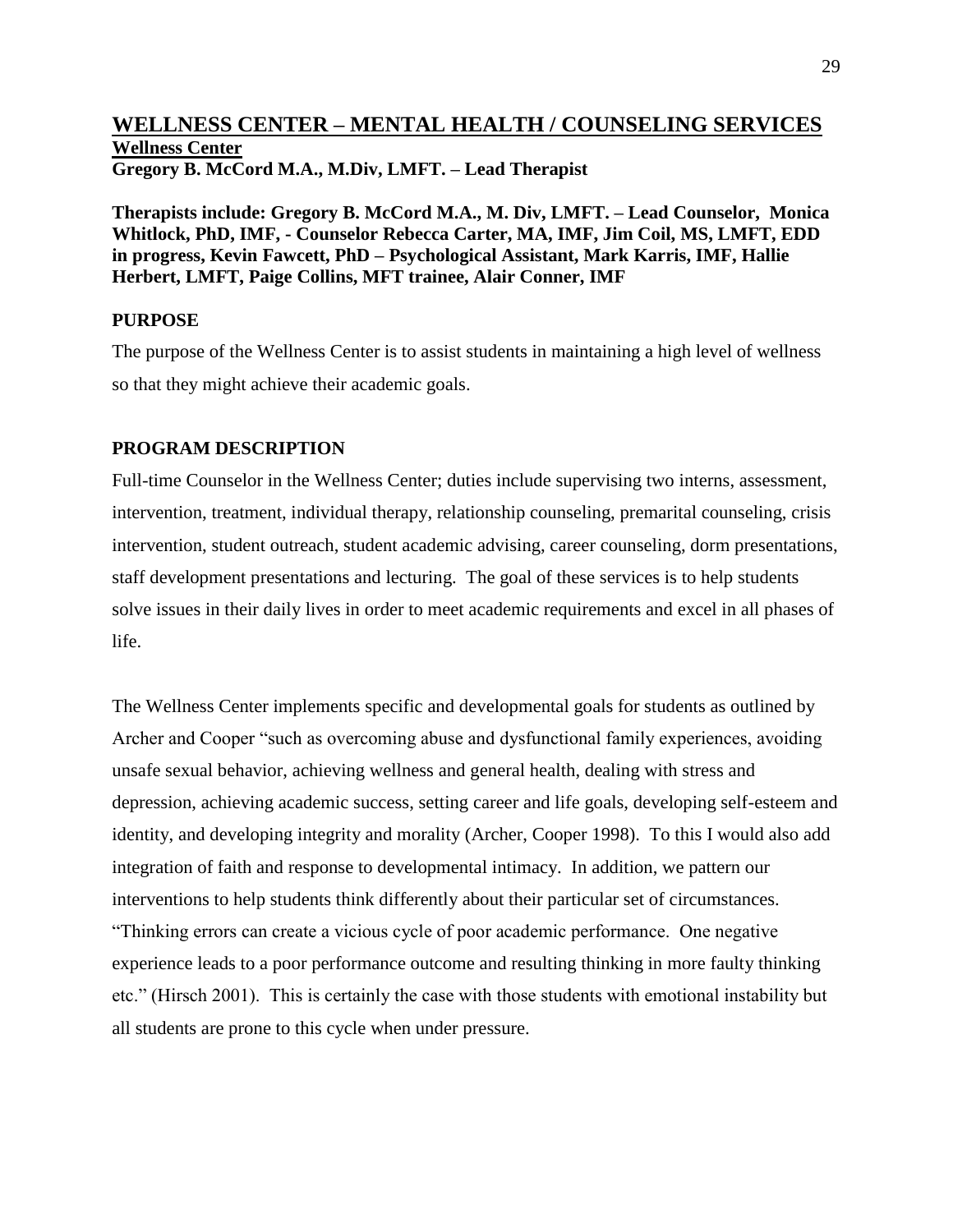# **STUDENT DEVELOPMENT STUDENT FOCUSED OUTCOME DOMAINS**

# **1.** Retention

Pursues and completes a degree at PLNU

# **2.** Engagement

Develops a significant connection to relationships and participates in programs at PLNU which enhance personal development, facilitate learning, and result in retention

# **3.** Social / Emotional

- d. Develops and maintains mutually rewarding relationships with friends and colleagues at PLNU
- e. Considers others' points of view and seeks involvement with others different from oneself
- f. Manages emotions in a manner which facilitates personal growth and relationships with others

# **4.** Physical

Chooses behaviors and environments that promote health

# **5.** Spiritual

- c. Grapples with and clarifies personal faith
- d. Experiences multiple relationships and opportunities in which Christian values are explicit

#### **6.** Occupational/Career

- e. Maintains or exceeds academic standards necessary to achieve a degree at PLNU
- f. Utilizes campus resources as part of career exploration
- g. Makes connection between classroom and co-curricular learning
- h. Develops skills to seek employment or advanced education beyond graduation

# **7.** Leadership

- c. Serves in a leadership capacity in a student organization
- d. Develops a personal leadership philosophy and style that is consistent with a Wesleyan perspective of service to others

# **8.** Student Learning

Participates in experiential programs such as student government, peer education, and resident advising, which facilitate experimentation, skill development, and multiple levels of learning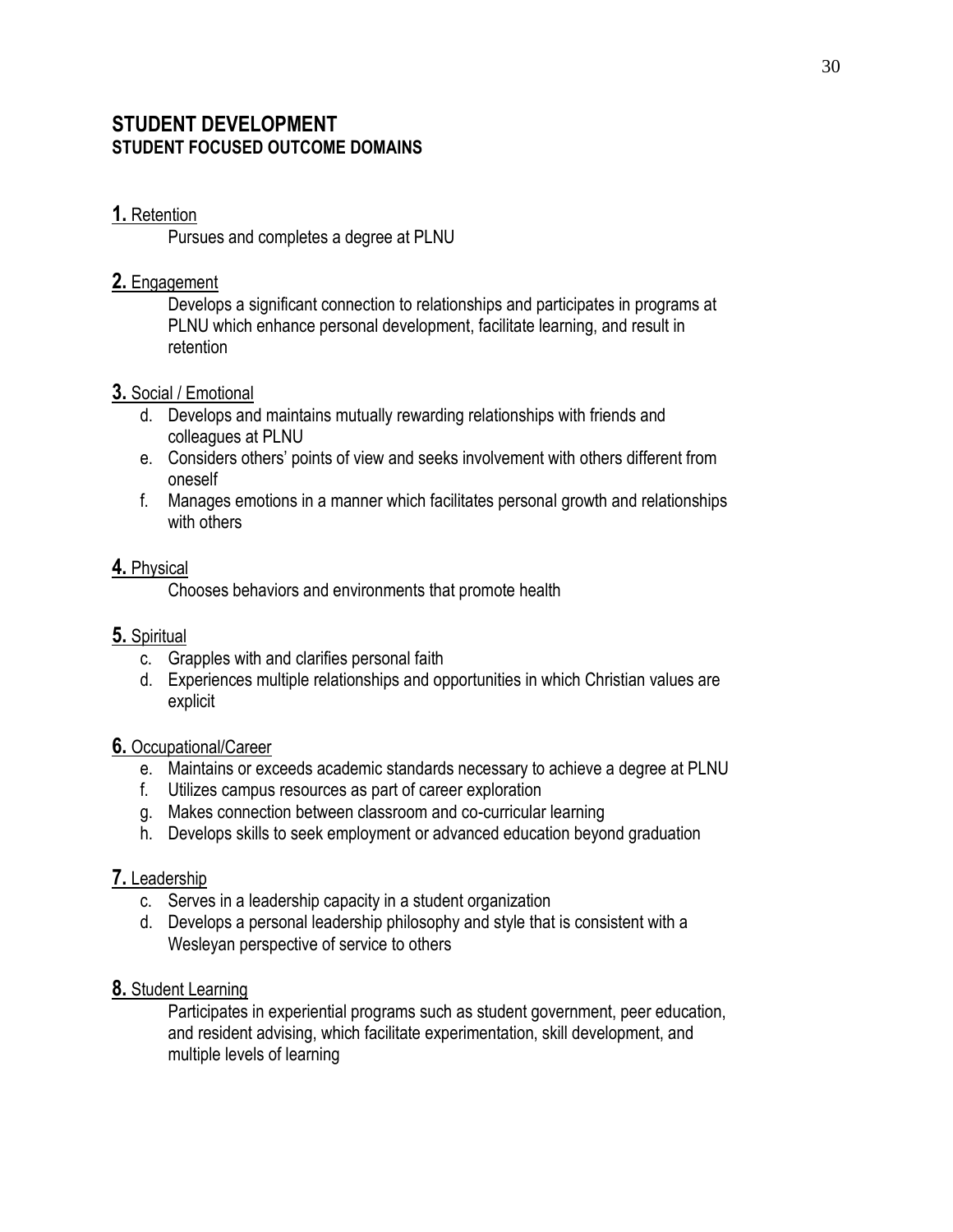# **AREAS OF IMPACT**

The following rubric describes the programs offered in the Wellness Center, the linkages between student development outcomes, and type of assessment used to collect data.

| Program                               | <b>Outcome Domain(s)</b> | <b>Type of Assessment Data</b>                                                             |
|---------------------------------------|--------------------------|--------------------------------------------------------------------------------------------|
| Mental Health<br>Clinical<br>Services | 1,2,3,4,5,6,8            | Program Data Collection<br>Survey of expectation<br>Survey of Satisfaction<br>Observations |
| <b>Staff Training</b>                 | 1,2,3,4,5,6,8            | Survey of expectation<br>Survey of Satisfaction<br><b>Observations</b>                     |
| Classroom<br>Presentations            | 1,2,3,4,5,6,8            | Program Data Collection<br>Survey of expectation<br>Survey of Satisfaction<br>Observations |
| Outreach<br>Education                 | 1,2,3,4,5,6,8            | Program Data Collection<br>Survey of expectation<br>Survey of Satisfaction<br>Observations |
| Wellness<br>Wednesday                 | 1,2,3,4,5,6,8            | Observations<br><b>Numerical Student Participation</b><br>Data<br>Survey of Satisfaction   |
| <b>Interviews</b>                     | 1,2,3,4,5,6,8            | Observations                                                                               |

# **MENTAL HEALTH CLINICAL SERVICES**

# - **SUMMARY OF PROGRAM IMPACT**

# **SUMMARY OF MENTAL HEALTH SERVICES (2010-2011)**

# **HIGHLIGHTS:**

- In the 2010-2011 academic calendar, the Wellness Center provided mental health services to 374 students and provided 1,734 counseling sessions. Please see Table 5: Counseling Sessions by Therapist, for details
- Group counseling: 64 group sessions were held and provided support to 624 students. Please see Table 6: Group Counseling Services (2010 – 2011) for details.
- Please see Table 7: Mental Health Service Presenting Problem for details on the presenting issues for student seeking mental health services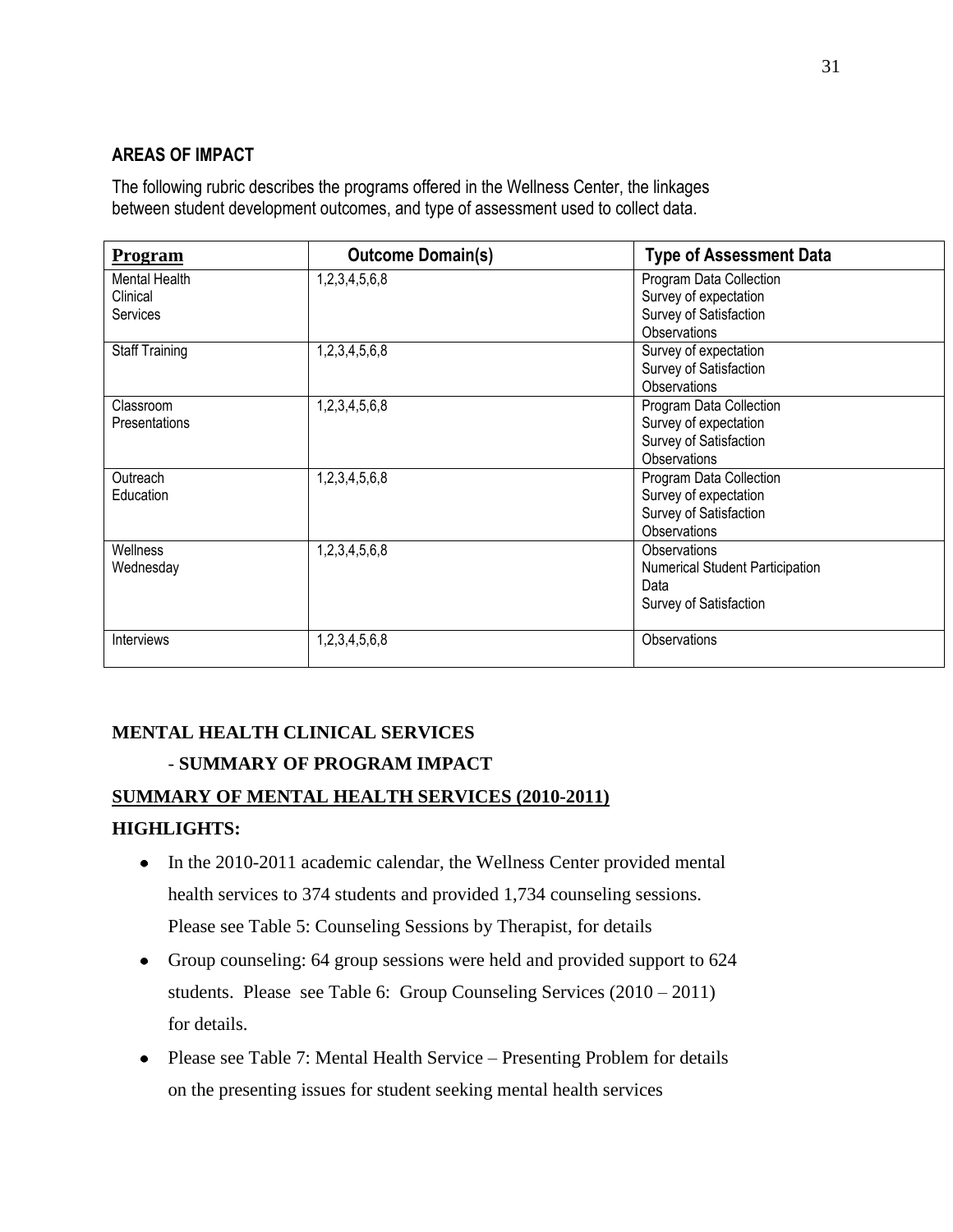#### **Description of Services - Overview**

A goal in therapy is to help the student deal with issues in their lives, which may interfere with the goal of graduation. At times students are overwhelmed with events from their past or present, which interferes or impedes one or more aspects of their overall wellbeing. Events or issues may trigger a decline in their emotional health, relationships, community involvement and/or engagement in the classroom and academic functioning. By working through these issues the student is more able to focus in the classroom and achieve academic goals. On-site therapists provide both proactive and crisis oriented interventions during these difficult periods to help them develop the tools to resolve their presenting problem(s). An integral part of counseling is to help the student realize the importance of support and consequently develop or utilize their support system/resources. Therefore, students are encouraged to develop friendships and get involved with extra-curricular activities on campus. Involvement in various activities helps the student to engage with other students in the community and creates opportunities for friendships to develop. Students are encouraged to seek a balanced lifestyle. This includes striving for mental, emotional, relational, spiritual and physical health.

A goal in counseling is to introduce students to multiple methods to resolve problems they are encountering. Students may be encourage to first take a reliable inventory of their own family upbringing and to understand the systemic connections, which are unique to their family of origin and shaped their introduction to adulthood. It is helpful for students to take an objective approach to how certain patterns promote their growth or t impede them from achieving stated goals in therapy. This process creates a context for current behavior, which must be understood and modified in order to function in a healthy manner. This process occasionally requires that the student take the position of learner, which opens up dimensions of their personality not previously seen.

Students have a wonderful ability to interact with these growth points and then implement them and in some instances create lasting change. This safe, growing and learning experience helps them ask penetrating questions in a safe environment. This freedom helps them to explore uncharted territories within themselves.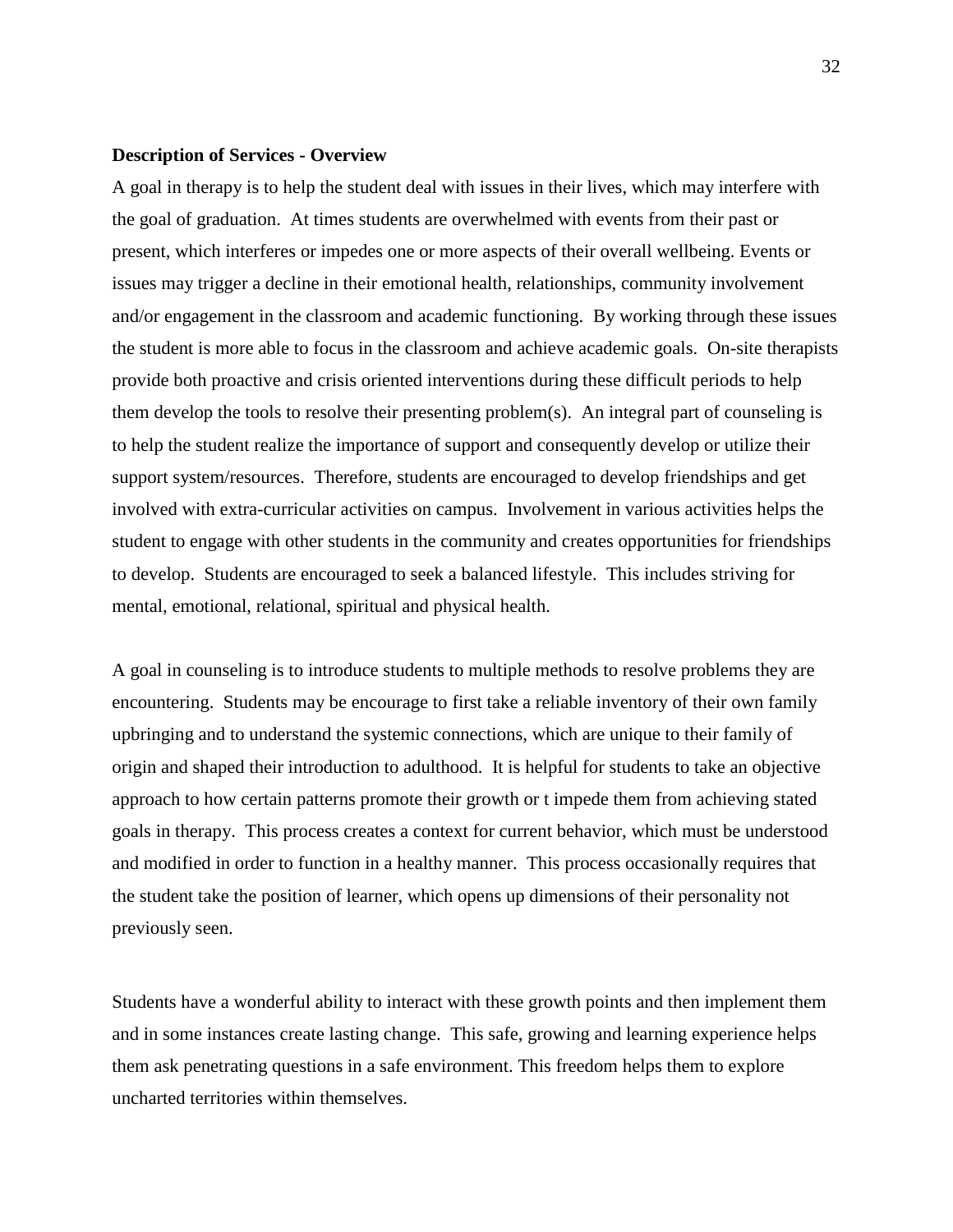Once insight is gained and a path is clear for the student, students may implement changes, explore cause and effect and determine what choices, thinking strategies or behaviors that work for them. Incremental growth is very encouraging to students as it is often accompanied by positive experiences in their mood, thoughts and behavior. This positive change is often a catalyst to improved relationships and an increased investment in their academic career.

#### **MARRIAGE AND FAMILY THERAPISTS INTERN PROGRAM / SUPERVISION**

Greg McCord, MFT has coordinated the recruitment and supervision of Marriage and Family Therapist Interns. The program was initially developed by Maria Benavides, MFT in the 2004 – 2005 academic years. Greg McCord and Jim Coil now share in intern supervision by providing individual and group supervision to Rebecca Carter, Monica Whitlock, Mark Karris, Paige Collins, Alair Conner. Counseling services were also furnished by Hallie Herbert, MFT and Dr Kevin Fawcett (Psychological Assistant, under the supervision of Dr. Dan Jenkins and Dr. Kendra Oakes-Mueller.

The program has changed from the original concept of the intern counselors working closely with residential life to provide new outreach and direct services in the resident halls, to the interns meeting with students in the Wellness Center. By doing this, the program has expanded the counseling hours to include evenings, which may help accommodate the students' schedules, but we have had some difficulty with office availability.

It is very difficult to capture how much time is spent on the internship program. Time is spent in several areas: recruitment, supervision, case management, training and development, scheduling, monitoring adherence to Center policy and procedures, file review, consultation, etc. In addition, the intern supervisor and coordinator attends conference sessions related to supervision and training of interns, completes necessary forms for the Board of Behavioral Sciences, documents evaluations for the intern's university as needed, and actively recruits interns by participating in meetings with universities and professional meetings.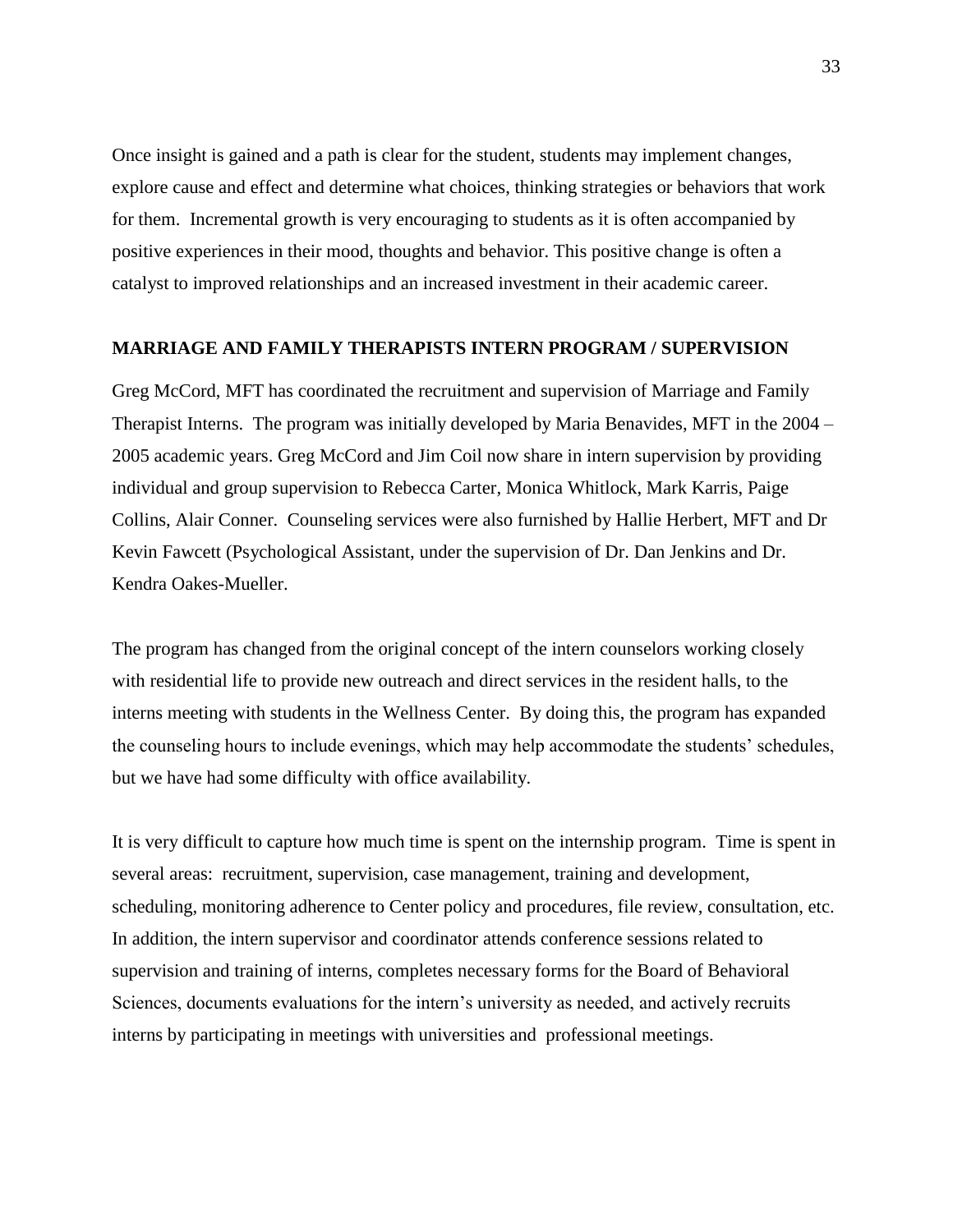#### **TRACKING AND CONTACT OF STUDENTS THAT ARE GRIEVING**

As we become aware of students that have recently had a family member or close friend die, the Wellness Center sends a note expressing condolences and offering our counseling services. We maintained a list of these students, and notified them when the grief group was forming. Students who are grieving have difficulties maintaining class attendance and academic performance. Individual and group therapy help support students during this distressing time. The coordination of this supportive outreach is provided by Jim Coil.

#### **CASE MANAGEMENT OF STUDENTS WITH COMPLEX MENTAL HEALTH ISSUES**

As students are identified as having complex psychological problems that impair their academic success or interfere with their ability to live in a residence hall, they may have a contract with Student Development that requires ongoing treatment as a condition of continuing enrollment. Counselors and the Director of the Wellness Center act as case managers for these students, meeting with them weekly or as needed to ensure compliance with treatment and monitor progress and/or symptoms. Early detection of symptoms and encouragement to engage in ongoing treatment bolsters the opportunity for the student to be successful, or at a minimum, helps Student Development professionals be alerted to a developing situation.

Case Management involves active correspondence with the student's off-campus providers and parents to confirm that the student is following through with the referrals given, and to increase the provider's understanding of how the problem is impacting the student academically and socially. *It is important to note that the tables that reflect the counseling visits and outreach statistics do not reflect the hours of case management involved in these high acuity cases.*

In these situations, counselors work in collaboration with the Wellness Center Director Jim Coil and the Assistant Vice President of Student Development Dr. Jeffrey Carr to personalize plans for each student. Consultations with other student development professionals and professors are also conducted to facilitate the support offered to the student, and obtain feedback regarding the student's level of functioning.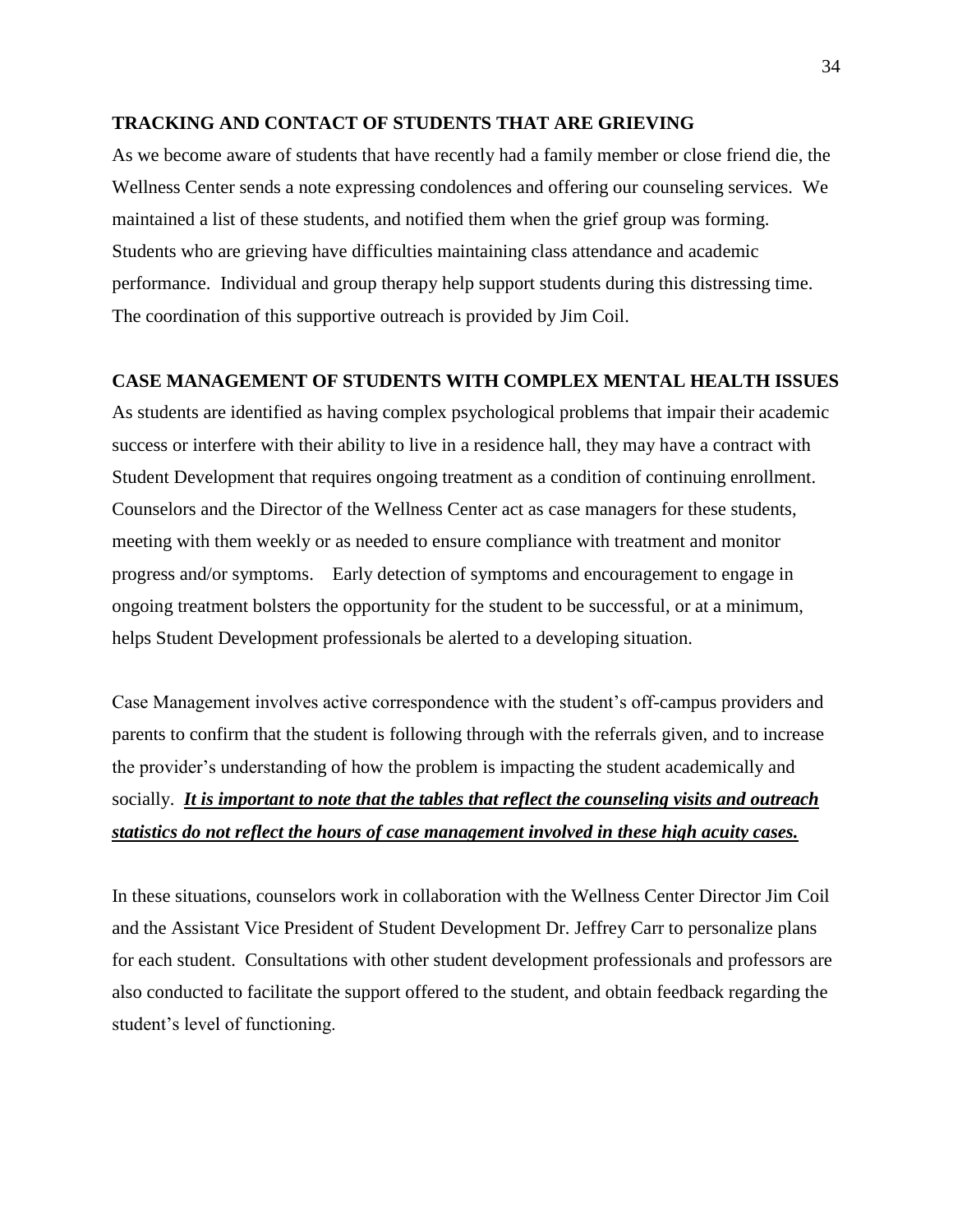#### **STUDENT CARE GROUP OF STUDENT DEVELOPMENT**

A Student Care Team is staffed by Student Development Professionals and meets weekly as a safety net for students who are struggling and are at risk for leaving PLNU. In an article summarizing the multidisciplinary conference "Effective Interventions for Student Mental Health on Campus: Collaboration and Community" it was noted that:

"*Institutions are forming essential case management teams that regularly review students in need, trends, gaps in services…..Troubled students are place on this committee's radar screens so that staff can coordinate treatment and put a safety net in place*." (Carr, Action, pg. 8). Currently the Director of the Wellness Center (Jim Coil) and a Wellness Center Counselor (Greg McCord) are active members of the Student Care Group.

#### **CONTACTS WITH COMMUNITY HEALTH CARE PROVIDERS**

In order to be able to facilitate the referral of students to off campus resources, the Wellness Center maintains contacts with community urgent care centers, psychiatrists and psychotherapists to better understand the range of services offered, facilitate referrals, and prepare the student and family for insurance-related issues and the costs involved. Students who require off campus support are sometimes confused and frustrated by the logistics of finding and linking to providers. Parents who are not in San Diego County feel helpless in sorting out the options. In this way, students and families are supported through the difficult process of seeking off-campus treatment, thereby increasing the likelihood of follow-thru when a referral is given. Much of the effort to coordinate correspondence between off campus health care providers has been undertaken by Maria Benavides, Karen Windoffer, and Jim Coil.

#### **WEB SITE WITH PROGRAM INFORMATION AND HEALTH LINKS**

The Wellness Center website is routinely reviewed to ensure that referral information and links are relevant and accurate.

#### **CRISIS INTERVENTION IN RESIDENCE HALLS OR OTHER CAMPUS BUILDINGS**

Faculty, staff, parents, and students have contacted the Wellness Center when students are in crisis. If the student is unable to come into the Wellness Center, crisis intervention services are provided in the residence hall, professor's office, or wherever the student is in need. Crisis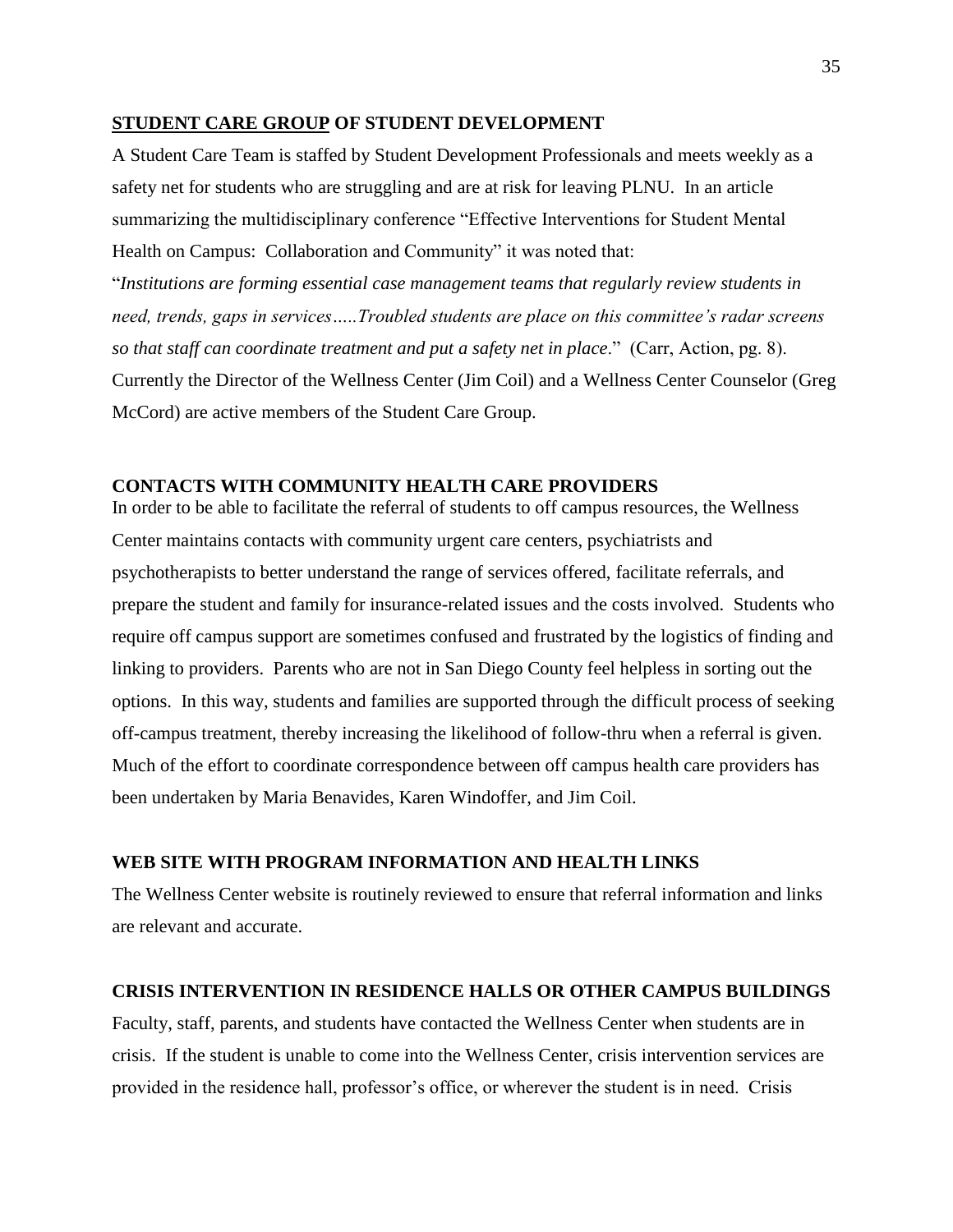intervention addresses immediate safety issues, stabilization of the student, and assessment of risk, interventions and referrals as appropriate.

#### **GROUP PSYCHOTHERAPY**

 Coordinating again with Dr. Kris Lambert, Faculty, School of Nursing and Larry Rankin, Faculty, and Associate Dean of the MSN Senior Nursing Professor, the Wellness Center facilitated seven 10-week long Personal Growth Groups were held for Seniors in the Nursing Program. (Monica Whitlock and Greg McCord facilitated the fourth and fifth groups.) Feedback from the Nursing Department and from the students was very favorable, and this program will be offered again next year.

See Table 6 for a summary of group counseling services for the 2010-2011 year.

#### **GROWTH AND DEVELOPMENT**

All counselors in the Wellness Center pursue licensure and subsequent certification as supervisors. The purpose of this goal is to recruit and supervise Marriage and Family Therapy Interns and Pre-Doctoral Psychological Interns. I have helped supervise the interns who served in the Wellness center this academic year. The long-term goal of this endeavor is to become a training site for developing counselors. Another goal of these intern positions is that they will receive a stipend for their services and accumulate hours towards licensure.

The predominant goal as a therapist working with students is the outcome of treatment for the good of the student. We are continuing to endeavor to create positive outcomes for our students. We want to know if our work is effective. Therefore, we are continuing to update and revise our method for this particular assessment. We are currently creating and testing both outcome (symptom reduction) and session evaluation (second order change) to help our work be at its most effective.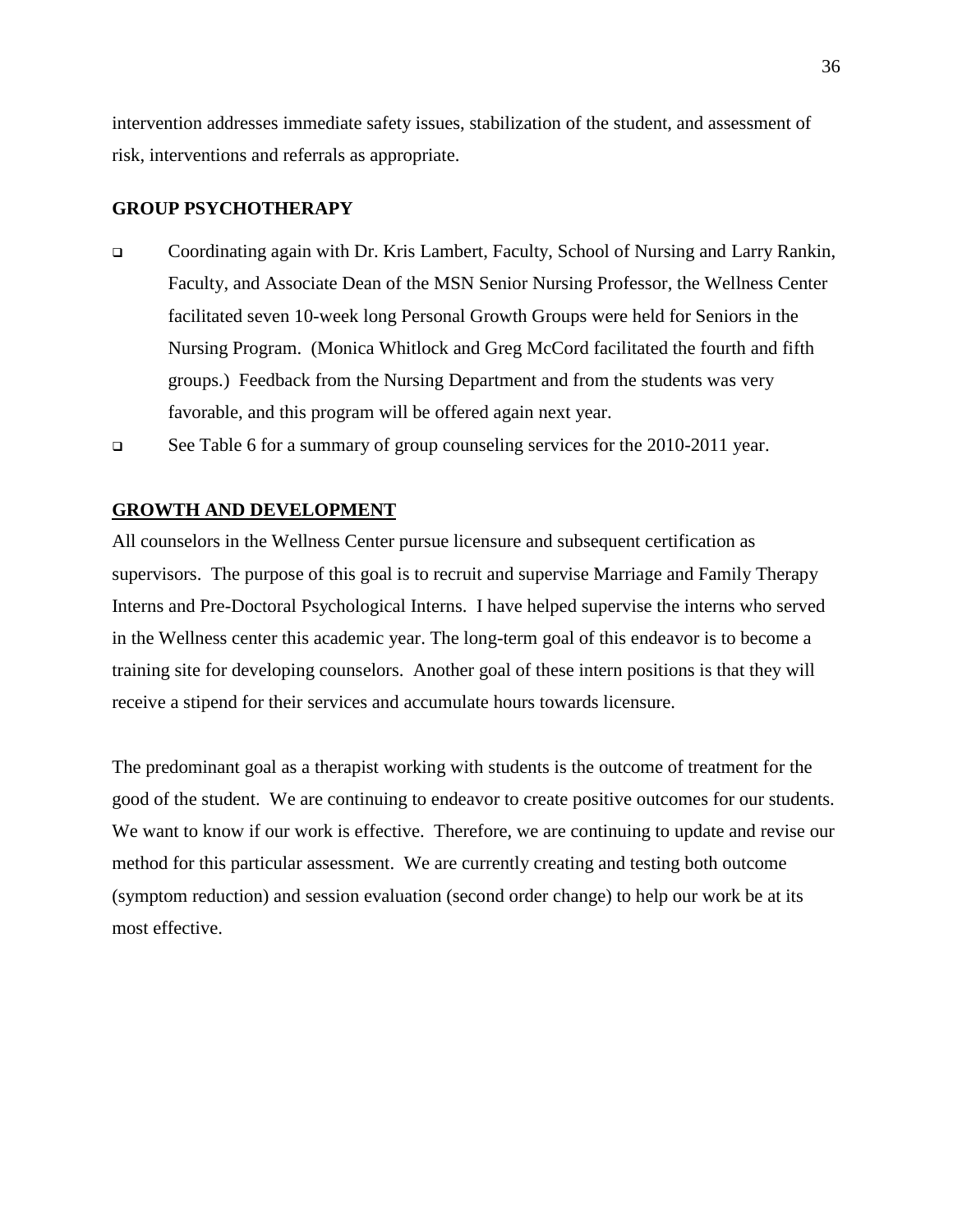| <b>Therapist</b>    | <b>Number of</b>           | <b>Number of Students</b> | <b>Average number of</b> |
|---------------------|----------------------------|---------------------------|--------------------------|
|                     | <b>Counseling Sessions</b> | <b>Seen</b>               | sessions                 |
|                     | (Hours)                    |                           |                          |
|                     |                            |                           |                          |
| Greg McCord         | 386                        | 81                        | 4.76                     |
| Rebecca Carter      | 263                        | 29                        | 9.06                     |
| Monica Whitlock     | 411                        | 56                        | 7.33                     |
| Jim Coil**          | 116                        | 37                        | 3.13                     |
| Kevin Fawcett       | 237                        | 41                        | 5.78                     |
| Mark Karris         | 71                         | 14                        | 5.07                     |
| Hallie Herbert      | 66                         | 12                        | 5.5                      |
| <b>Alair Conner</b> | 109                        | 8                         | 13.6                     |
| Paige Collins       | 75                         | 17                        | 4.41                     |
| <b>Total</b>        | 1734                       | 374                       | 7.67                     |

**Table 5: Counseling Sessions by Therapist**

**\*\* These numbers do not reflect crisis counseling hours provided by the Director of the Wellness Center or consultation hours provided to staff and/or faculty regarding students of concern.**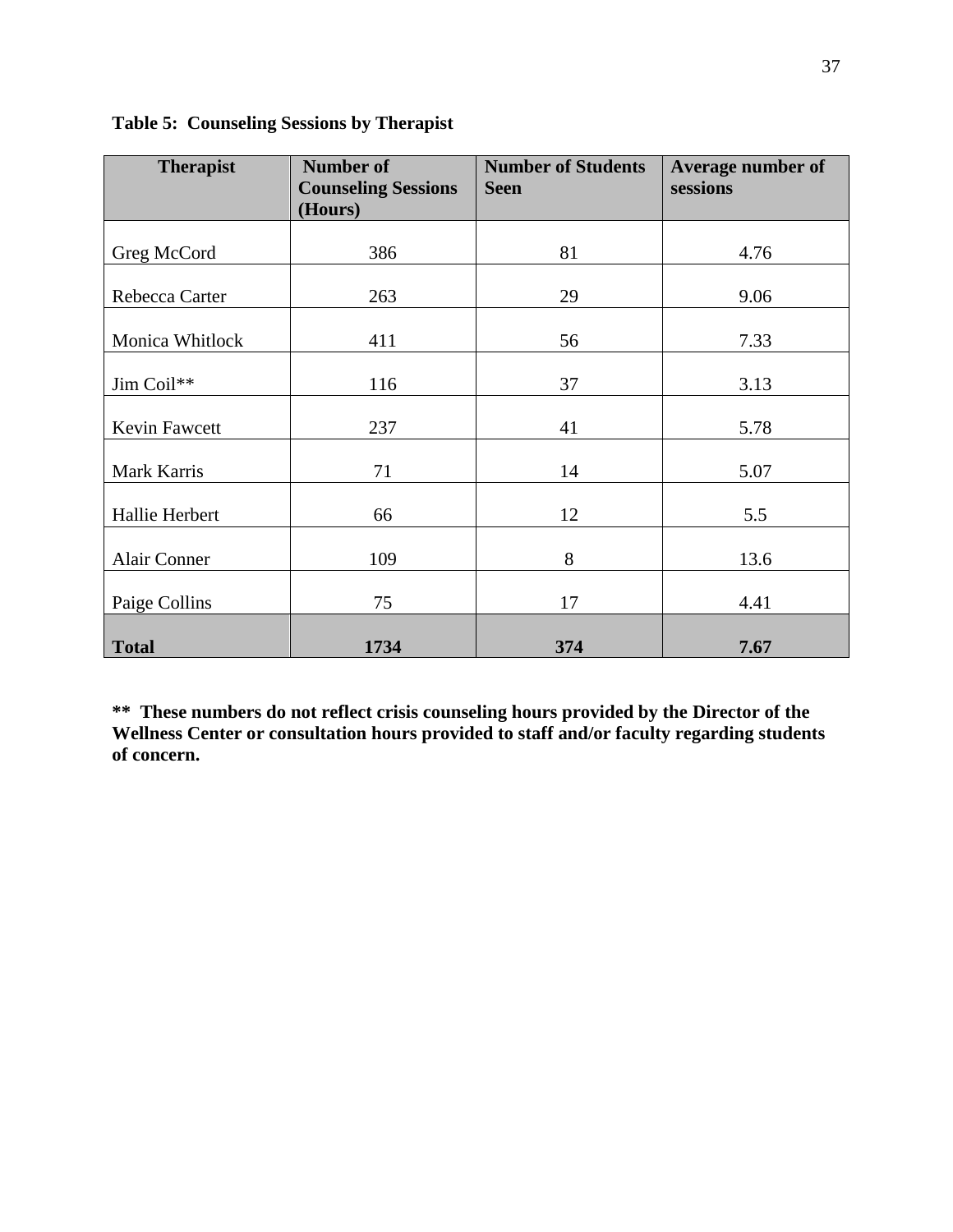# **Table 6: GROUP COUNSELING SERVICES 2010/2011 ACADEMIC YEAR**

| <b>Therapist</b>                 | <b>Number Groups</b><br><b>Facilitated</b> | <b>Number of Group</b><br><b>Sessions</b> | <b>Number of Group</b><br><b>Clients</b> |
|----------------------------------|--------------------------------------------|-------------------------------------------|------------------------------------------|
| Kevin<br><b>Fawecet</b>          | $\overline{\mathbf{3}}$                    | 24                                        | 192                                      |
| Greg<br><b>McCord</b>            | $\overline{2}$                             | 16                                        | 160                                      |
| <b>Monica</b><br><b>Whitlock</b> | $\overline{2}$                             | 16                                        | 192                                      |
| Dr. Kris<br><b>Lambert</b>       | $\mathbf{1}$                               | 8                                         | 80                                       |
| <b>Judy Scott</b>                |                                            |                                           |                                          |
| <b>Totals:</b>                   | <b>Total Groups Offered:</b>               | <b>Total Group Sessions:</b>              | <b>Total Group Clients:</b>              |
|                                  | 8                                          | 64                                        | 624                                      |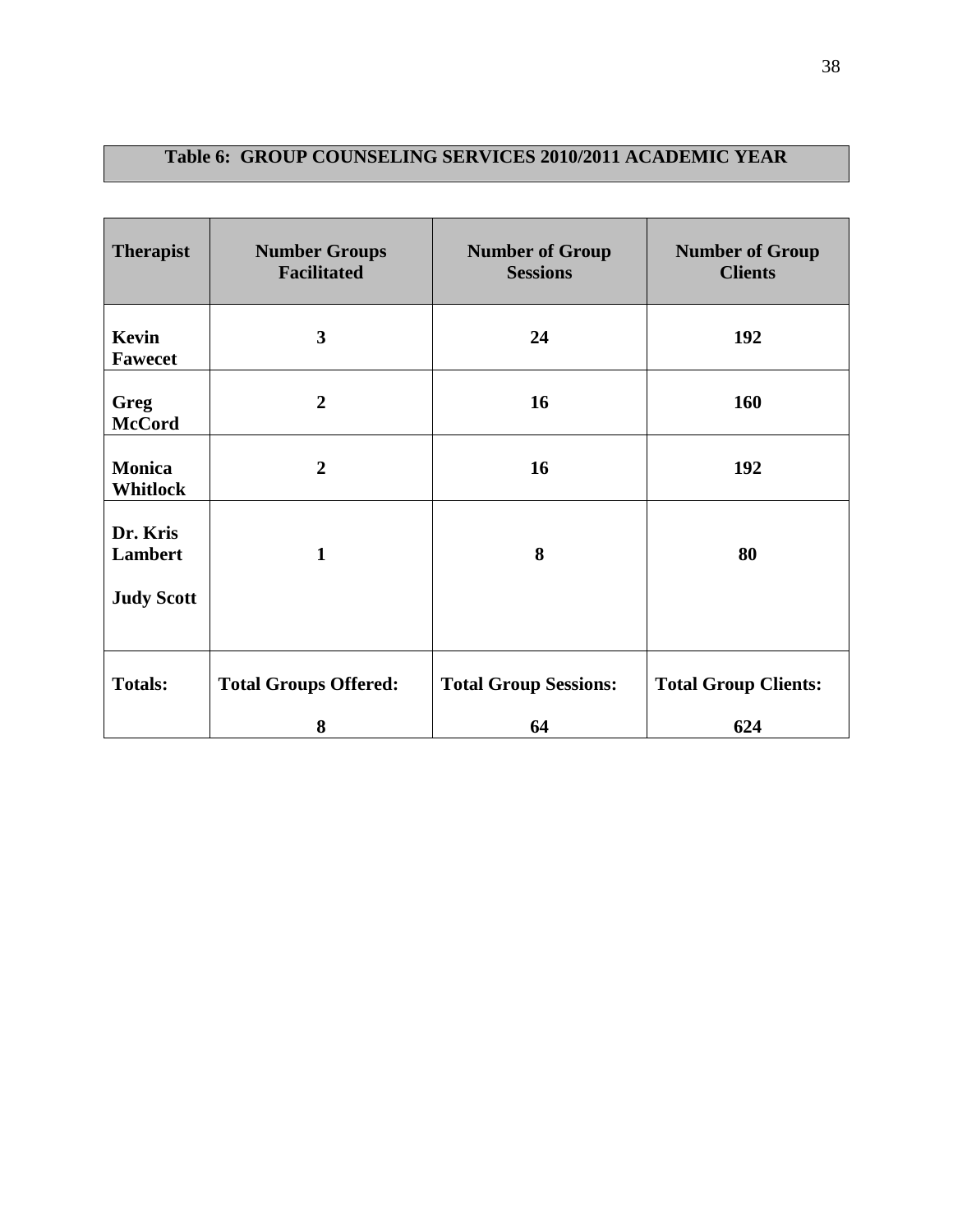| Table 7: 2010-2011 Mental Health Services by Presenting Problem<br>$(n = 1,734)$ |                         |                |  |
|----------------------------------------------------------------------------------|-------------------------|----------------|--|
| <b>Presenting Problem/Condition</b>                                              | <b>Number of Visits</b> | <b>Percent</b> |  |
| <b>Abuse - Emotional</b>                                                         | 73                      | 4.2            |  |
| <b>Abuse – Sexual</b>                                                            | 71                      | 4.1            |  |
| <b>Abuse - Spiritual</b>                                                         | 8                       | 0.46           |  |
| <b>Academics</b>                                                                 | 10                      | 0.57           |  |
| <b>Addiction - Internet</b>                                                      | $\overline{2}$          | 0.11           |  |
| <b>Alcohol or Substance Abuse</b>                                                | 22                      | 1.27           |  |
| Anger                                                                            | 12                      | 0.69           |  |
| <b>Anxiety</b>                                                                   | 303                     | 17.47          |  |
| <b>Bipolar</b>                                                                   | 9                       | 0.52           |  |
| <b>College Adjustment /</b>                                                      |                         |                |  |
| <b>Homesickness</b>                                                              | 14                      | 0.81           |  |
| <b>Compulsions/Compulsive</b>                                                    |                         |                |  |
| <b>Behavior</b>                                                                  | 12                      | 0.69           |  |
| <b>Crisis Intervention</b>                                                       | 26                      | 1.50           |  |
| <b>Depression</b>                                                                | 156                     | 9.0            |  |
| <b>Eating Issues</b>                                                             | 43                      | 2.48           |  |
| <b>Grief / Loss</b>                                                              | 57                      | 3.29           |  |
| <b>Loneliness</b>                                                                | 14                      | 0.81           |  |
| <b>Physical Health / Pain</b>                                                    |                         |                |  |
| -Chronic illness or Disease                                                      | 5                       | 0.29           |  |
| <b>Pregnancy</b>                                                                 | $\mathbf{1}$            | 0.05           |  |
| <b>Premarital Counseling</b>                                                     | 41                      | 2.36           |  |
| <b>PTSD</b>                                                                      | 7                       | 0.40           |  |
| <b>Referral Only</b>                                                             | $\mathbf{1}$            | 0.05           |  |
| <b>Relationships-</b>                                                            |                         |                |  |
| <b>Boyfriend/Girlfriend</b>                                                      | 152                     | 8.76           |  |
| <b>Relationships - Family</b>                                                    | 101                     | 5.82           |  |
| <b>Relationships-</b>                                                            |                         |                |  |
| <b>Friend/Roommate</b>                                                           | 18                      | 1.04           |  |
| <b>Relationships-Other than</b>                                                  |                         |                |  |
| <b>Friend, Family, Roommate</b>                                                  | 5                       | .29            |  |
| <b>Self Concept / Self Esteem</b>                                                | 55                      | 3.17           |  |
| <b>Sexual Concerns</b>                                                           | 47                      | 2.71           |  |
| <b>Sleep</b>                                                                     | 4                       | 0.23           |  |
| <b>Spiritual</b>                                                                 | $\mathbf{1}$            | 0.05           |  |
| <b>Work Issues</b>                                                               | $\mathbf{1}$            | 0.05           |  |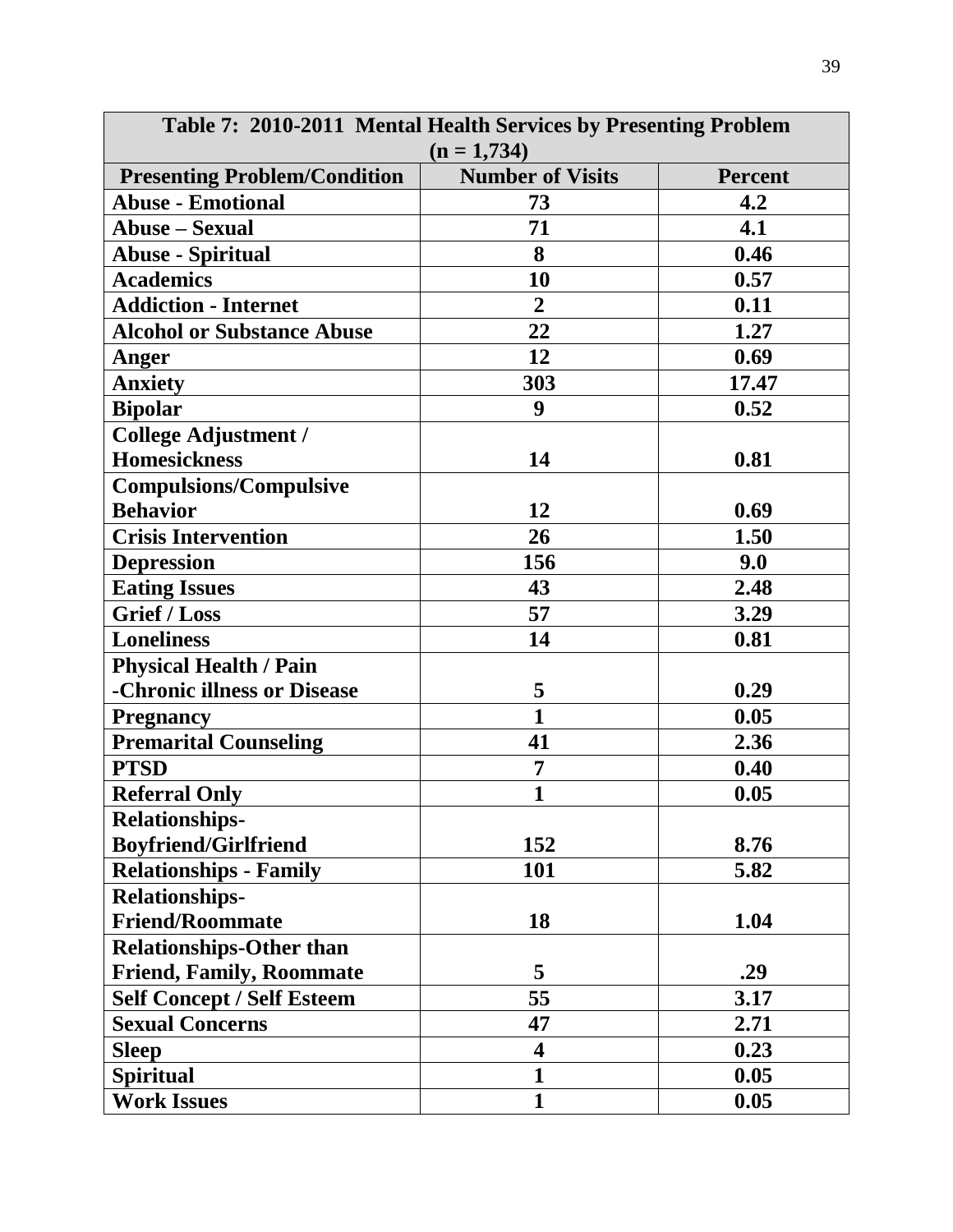#### **Bibliography**

- Archer, James Jr. & Cooper, Stewart. Counseling and Mental Health Services on Campus Jossey-Bass. San Francisco, CA 1998
- Carr, Joetta L. (2005). The Crisis in Student Mental Health. College Health in Action- The Official Newsletter of the American College Health Association. 44(4), 1 & 8
- Hattie, John A., Myers, Jane E, Sweeney, Thomas J. (2004) A Factor Structure of Wellness: Theory, Assessment, Analysis, and Practice. Journal of Counseling & Development, 82, 354-364

Hirsch, Glenn. Helping College Students Succeed Philadelphia, PA 2001

- Kadison, R.D., DiGeronimo, T.F. (2004) College of the Overwhelmed: The Campus Mental Health Crisis and What to Do About It. John Wiley and Sons, Inc., Indianapolis, IN.
- Livneh, H. & Antonak, R.F. (2005). Psychosocial adaptation to chronic illness and disability: a primer for counselors. Journal of Counseling and Development, 83(1), 12-20.
- Sharkin, B.S. (2004). College counseling and student retention research findings and implications for counseling centers. Journal of College Counseling,7(2), 99-108.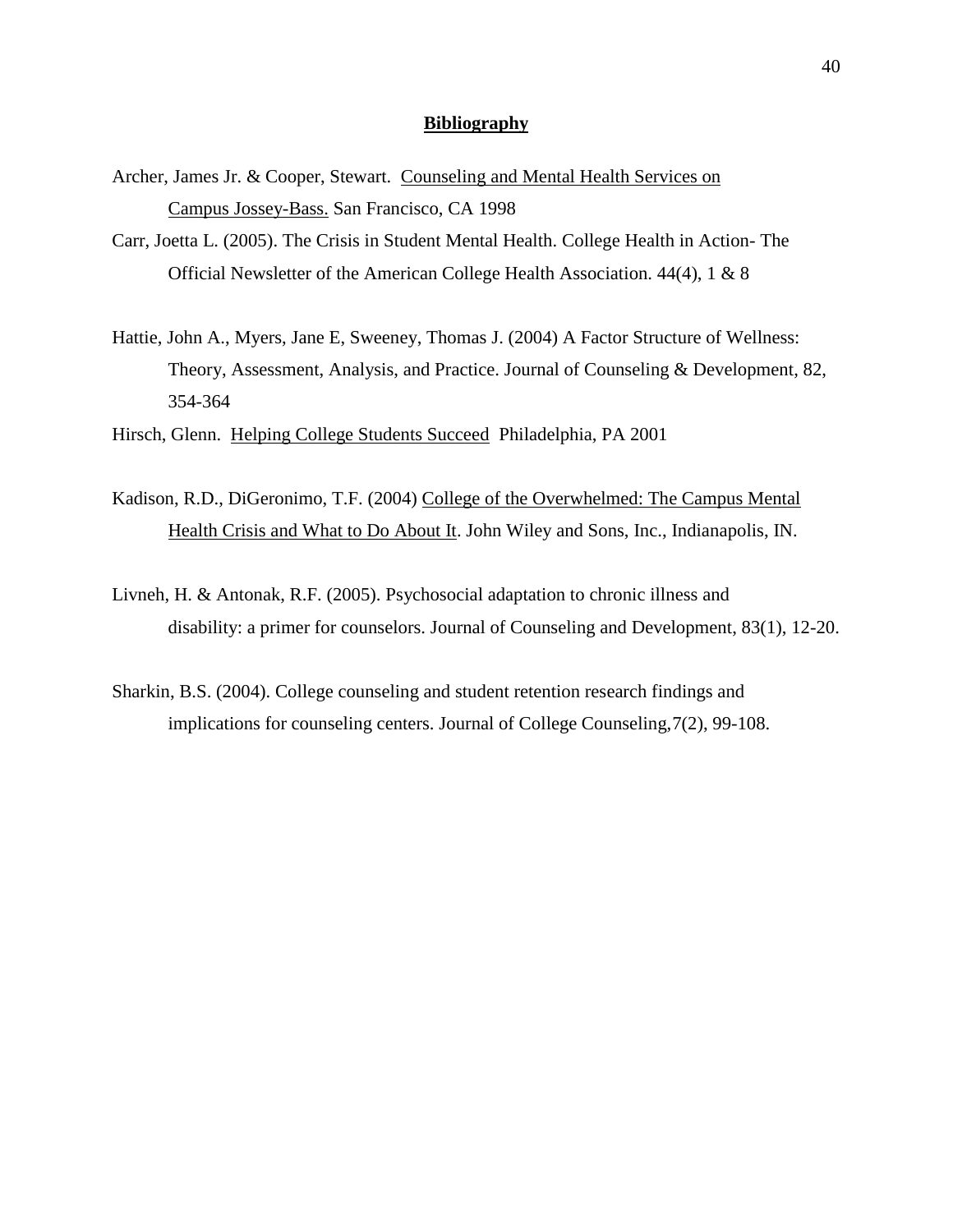# **Appendix 2: PROFESSIONAL AFFILIATIONS IN COMMUNITY AND WITH OTHER COLLEGES AND UNIVERSITY**

Counselors maintain contact with other professionals via membership in professional organizations and attendance at meetings and conferences. This year counseling staff attended the following conferences:

- Organization of College Counseling Center Directors in Higher Education Conference (OCCDHE)
- American Association of Marriage and Family Therapists (AAMFT)
- California Association of Marriage and Family Therapists (CAMFT\_
- Christian Association for Psychological Studies (CAPS)
- Legal Issues in Higher Education Conference  $(17<sup>th</sup>$  Annual University of Vermont
- National Center for Higher Education Risk Management (NCHERM)

# **PROGRAM RATIONALE:**

The literature is clear that student health, including mental health, is an important determinant of academic success.

*"Psychological heath cannot be separated from a student's physical health. Both are the responsibility of all colleges and universities that aim to educate … young people." (Kadison & DiGeronimo, pg. 158)*

"Social and emotional adjustment difficulties were found to predict attrition as well as or better than academic adjustment difficulties…" (Sharkin, pg. 103)

Sharkin (2004) summarizes research findings on the impact of personal problems and counseling on academic success and retention. He summarizes a study by Turner & Barry as follows:

*"…more than 60% of the students who received counseling, on average, reported that counseling was helpful in maintaining or improving their academic performance. Nearly half of the clients reported that counseling helped them in deciding to continue to be enrolled."* Other studies have shown that there has been a significant increase in the number of students with serious mental health issues within the last 5 years.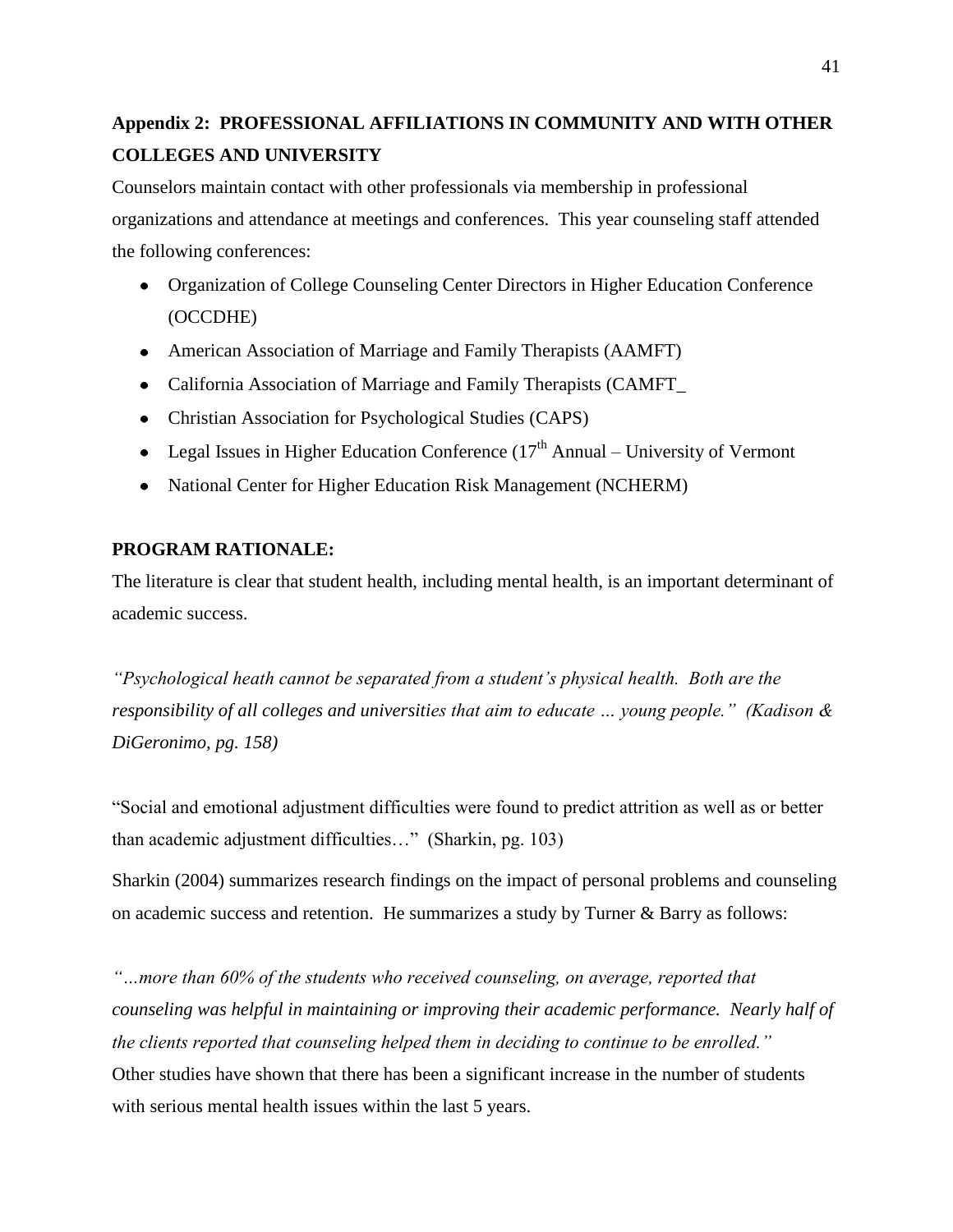*According to a 2002 ACHA survey of 29,230 students:*

| Within the last school year:                             |                  |
|----------------------------------------------------------|------------------|
| 10.1% felt things were hopeless                          | 11 or more times |
| 27.4% felt overwhelmed by all s/he had to do             | 66               |
| 25.3% felt exhausted (not from physical activity)        | $\epsilon$       |
| 14.6% felt very sad                                      | $\epsilon$       |
| 7.1% felt so depressed that it was difficult to function | $\epsilon$       |

*Specifically regarding depression, 11.7% responded "yes" to "Have you ever been diagnosed with depression?"*

*Of this 11.7%:*

*36.9% had been diagnosed within the last school year 24% were currently in therapy for depression 35% were taking medication for depression*

*(Kadison & DiGeronimo, pg. 240-241)*

*"The statistics, the news headlines, counseling center directors, and the students themselves all make it very clear that there is a crisis on our campuses. Depression, sleep disorder, substance abuse, anxiety disorders, eating disorders, impulsive behaviors (including sexual promiscuity and self-mutilation), and even suicide are no longer anomalies. They are a part of college life." (Kadison & DiGeronimo, pg. 153)*

*In addition to the direct impact on students…..*

"…mental health programs directly influence the reputation and the educational rankings of all colleges. Most specifically, they affect an institution's retention and graduation rates, both very important to the health and vitality of a college community – and to the bottom line. These rates are touted as an indicator of student satisfaction and are considered by students and parents when choosing colleges, and they are used in the formulas that select the top-ranking colleges in the country….." (Kadison & DiGeronimo, pg.162)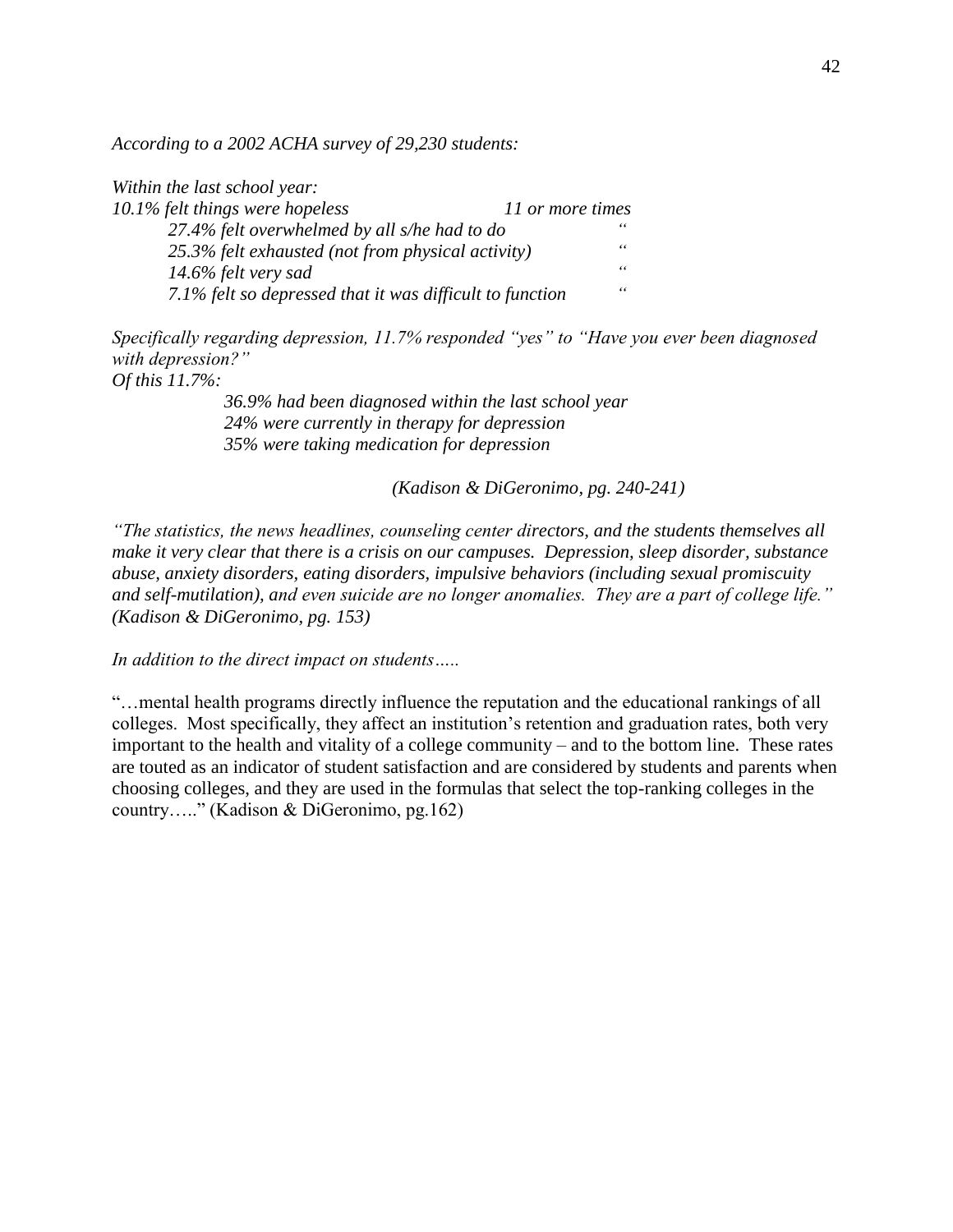# **WELLNESS CENTER – HEALTH SERVICES**

**Karen Windoffer FNP, Rita Koett CFNP: Nurse Practitioners, Joseph Allen, MD: Consulting Physician**

# **HIGHLIGHT:**

- **Health Services resulted in a record of 3,078 direct patient visits. (See Table 8: Health Services for details.**
- **See Table 9: Health Services Visits – Based on Presenting Medical Issue - for details on the presenting health issue.**

# **PURPOSE**

The purpose of the Wellness Center is to assist students in maintaining a high level of wellness so that they might achieve their academic goals.

# **PROGRAM DESCRIPTION**

As mentioned in the mission statement, our goal is to enable students to achieve academic success and establish lifelong healthy living habits. Under the umbrella of the Wellness Center the primary focus of the Physical Health Services component is to promote healthy living, provide primary clinical care and identifying psychosocial issues that require further evaluation by Mental Health Services within the Wellness Center. "Stress and psychosomatic issues must always be distinguished from physical ailments" (Dorman & Christmas, 2002, p. 111).

Our general student population at PLNU is the traditional-aged undergraduate in whom going to college is usually their first attempt at independent living. Their primary reason for accessing the campus Health Services is for the acute symptoms of illness or injury, however many come with ongoing chronic health issues that may exacerbate while in school, or those who have health related questions. Many of their health concerns may seem routine, "but a high index of suspicion is essential when dealing with college students. Their lifestyles, their international travel, their tendency to not make personal health a priority, all predispose to unusual problems" (Dorman & Christmas, 2002, p. 111).

Comprised of two Nurse Practitioners and a consulting physician and a shared administrative assistant, Physical Health Services works collegially with Mental Health Services under the direction of the Wellness Center Director. The Wellness Center Director provides further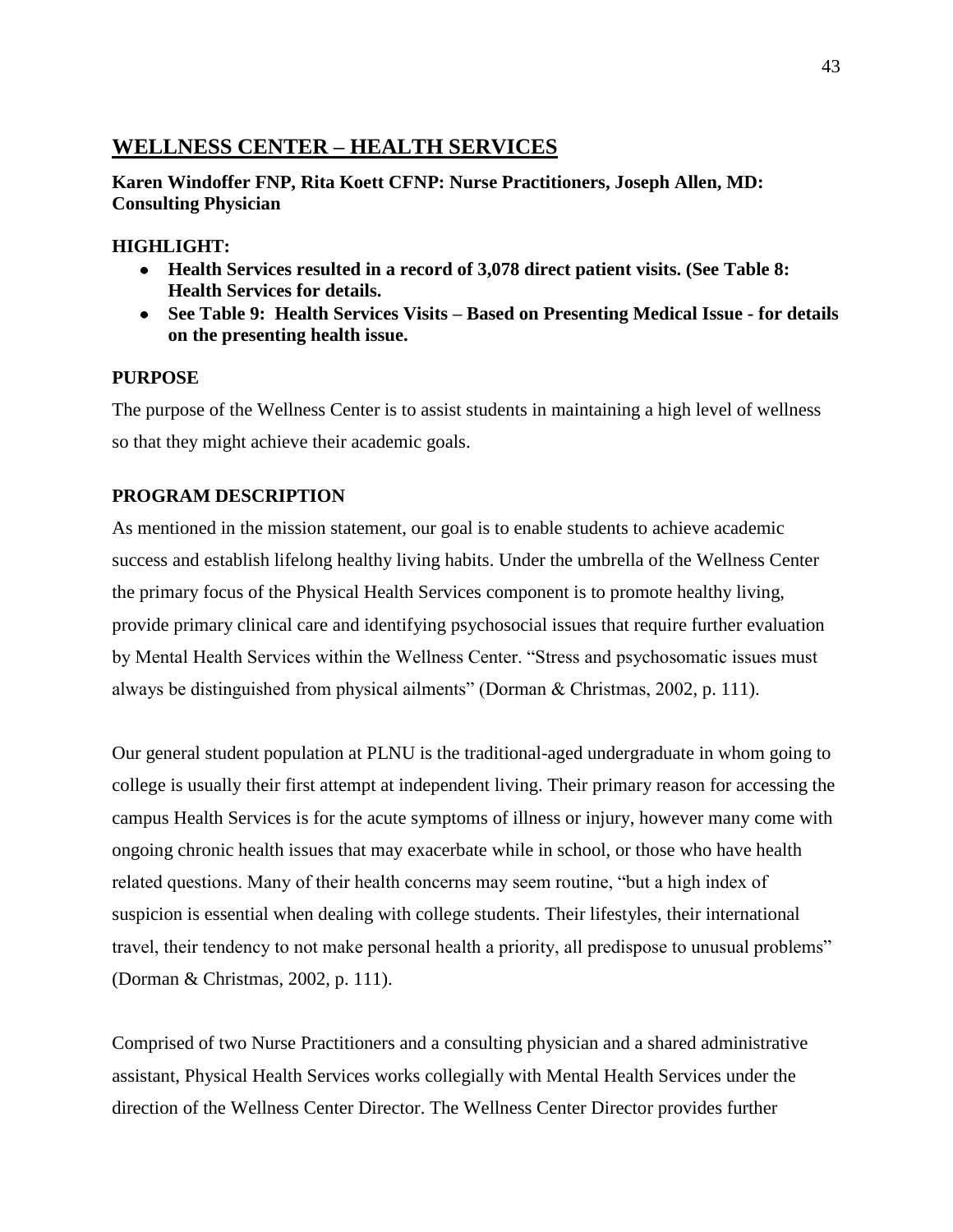interdisciplinary connectedness with various college departments to optimize physical and educational outcomes for PLNU students.

| Program                                  | <b>Outcome Domain(s)</b> | <b>Type of Assessment Data</b>       |
|------------------------------------------|--------------------------|--------------------------------------|
| <b>Physical Health Clinical Services</b> | 1, 2, 3, 4, 5, 8         | Program Data Collection              |
|                                          |                          | Survey of expectations               |
|                                          |                          | <b>Surveys of Satisfaction</b>       |
|                                          |                          | Observation                          |
| <b>Outreach Education</b>                | 1,2,3,4,5,7,8            | Program data collection              |
|                                          |                          | Survey of expectations               |
|                                          |                          | Survey of satisfaction               |
| Wellness Wednesday                       | 1,2,3,4,5,6,8            | Numerical Student Participation Data |
|                                          |                          | Survey of satisfaction               |
| Intern/MSN                               | 1,2,36,7,8               | Evaluation                           |
| <b>Students</b>                          |                          | Observation                          |
| Travel                                   | 1,2,3,4,5,6,7,8          | Numerical Participation              |
| <b>Worker Compensation</b>               | 3,4                      | <b>HR</b> Feedback                   |
| <b>Public Health Issues</b>              | 1,4,8                    | Compliance with standards            |
| <b>Interviews</b>                        | 1,2,3,4,5,6,7,8          | N/A                                  |
| (Point, Class)                           |                          |                                      |
| <b>Public Health</b>                     | 1,4,8                    | Compliance with Community Standards  |
| Depression Screening                     | 1,2,3,4,5,6,8            | Program Data Collection              |
|                                          |                          | <b>Interviews</b>                    |
| <b>Campus Activities</b>                 | 1,2,3,4,5,6,7,8          | N/A                                  |

# **AREAS OF IMPACT**

# **SUMMARY OF PROGRAM IMPACT**

The primary impact of Health Services is health promotion and disease prevention. "Nursing actions directed towards health promotion include teaching, counseling, and motivating people to develop lifestyles that include the avoidance of risky behavior and good habits of self care" (Butler, 2002, p. 147). *Healthy People 2010: Understanding and Improving Health*, identifies six priority health-risk behavior areas for college and university students: injuries, tobacco use, alcohol and illicit drug use, sexual behavior resulting in undesirable consequences, poor dietary habits, and inadequate physical activity. Opportunities for health education exist when the student accesses our facility and when we participate in various educational forums on campus.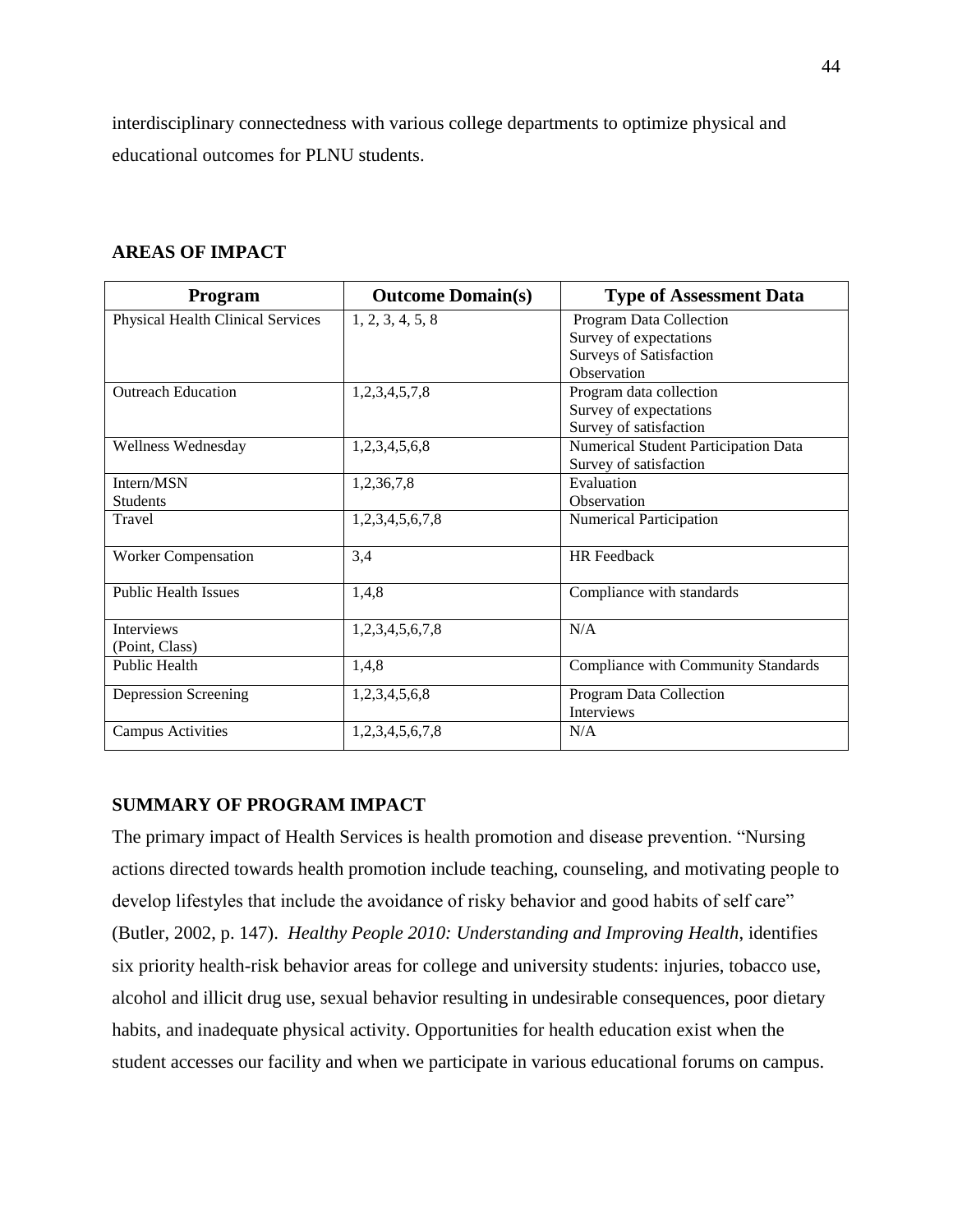Acute health problems managed by the Nurse Practitioner at our Wellness Center include but are not limited to infectious disease such as respiratory, ears/nose/throat, gastrointestinal, urologic, musculoskeletal conditions, trauma, skin infections, headaches, dermatological complaints; occasionally more serious medical conditions such as appendicitis, pneumothorax, or viral meningitis. One of the more common chronic health complaints of students presenting in Health Services is fatigue. It is rare that a physical cause can be found either on physical exam or by laboratory testing; however, anemia, hypothyroidism, or other metabolic derangements need to be considered (Dorman & Christmas, 2002). Depression is considered when these diagnoses are excluded.

For those students with health problems not responding to our preliminary plan of care or who present with physical symptoms that require more in depth assessment we refer to a network of medical providers/specialists within the community. Referrals are made at times in collaboration with our supervising physician or independently. Health insurance issues are taken into consideration and the student at times is assisted in accessing appropriate medical network systems.

Utilizing a focused history, physical assessment for the system(s) associated with the chief complaint the Nurse Practitioner formulates a plan of care based on developed process protocols. Atypical illness presentations, or those not responding as expected to therapy, are referred to appropriate health care providers for more thorough evaluations. Dorman and Christmas (2002) recognize that "two major challenges exist in dealing with the student: first, differentiating the significant illness from the minor one; and, second, explaining to them why viral infections do not need antibiotic treatment" (p. 108).

A component of all student-Nurse Practitioner interaction is education. It is essential to the college community to educate students regarding health. Optimal health outcomes are crucial to achieving the educational goals of the college system itself. Self-Care Theory by Dorothy Orem states that the individual be responsible for their health and only when unable to perform these tasks should the health care provider intervene (Butler, 2002). Providing students with knowledge about their health complaints, how to care for themselves, and when to seek medical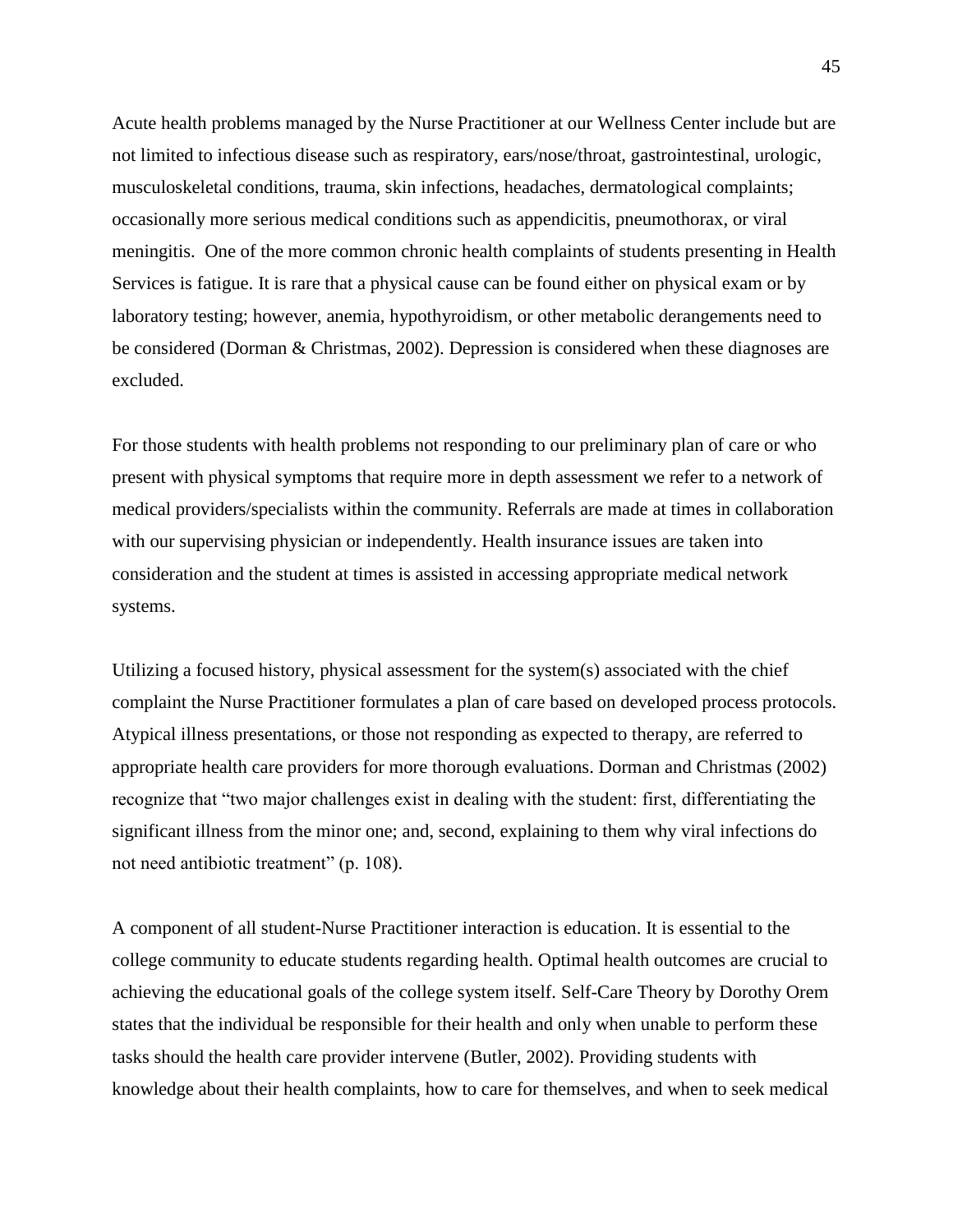assistance empowers the student. Encouraging students to dialogue to gain understanding of their health concern is essential as they themselves become consumers of health care in the community.

Providing physical exams for school related work and travel is another service students can access. Many travel abroad programs require health screening before acceptance into the program. Other students who may be traveling abroad during holiday can discuss their travel medication requirements with a Nurse Practitioner at Health Services who will provide necessary medication if appropriate. Coordination with university travel groups in providing travel medications have also been addressed by the Health Services. Skin testing for tuberculosis and recommended immunizations are both available through the Wellness Center.

Physical Health Services medical providers also participate in higher education programs such as Clinical Nurse Specialist MSN program here at PLNU and Nurse Practitioner MSN program at University of San Diego. Both these programs have utilized the Wellness Center Health Services as clinical rotation sites. This past academic year due to changes in staffing, we were only able to accommodate the MSN program here at PLNU for preceptorship.

The Wellness Center Health Services also provides first-aide care to employees of PLNU who are injured while working. Certain medications can be dispensed from our medication supplies for these employees.

Over the last 2010-2011 academic year we have re-addressed our Nurse Practitioner Protocols and developed a new format of Process Protocols that has been utilized more effectively as we continue to address the ever changing standards of care within medical practice. Specific protocols have been developed in collaboration with our supervising physician and counseling services to address and more effectively manage students who present with mental health issues who may require a thorough physical assessment including laboratory studies in order to rule out metabolic disorders and to consider implementation of pharmacotherapy. We have also worked collaboratively with our Administrative Assistant to update the Health History Form '08-'09 for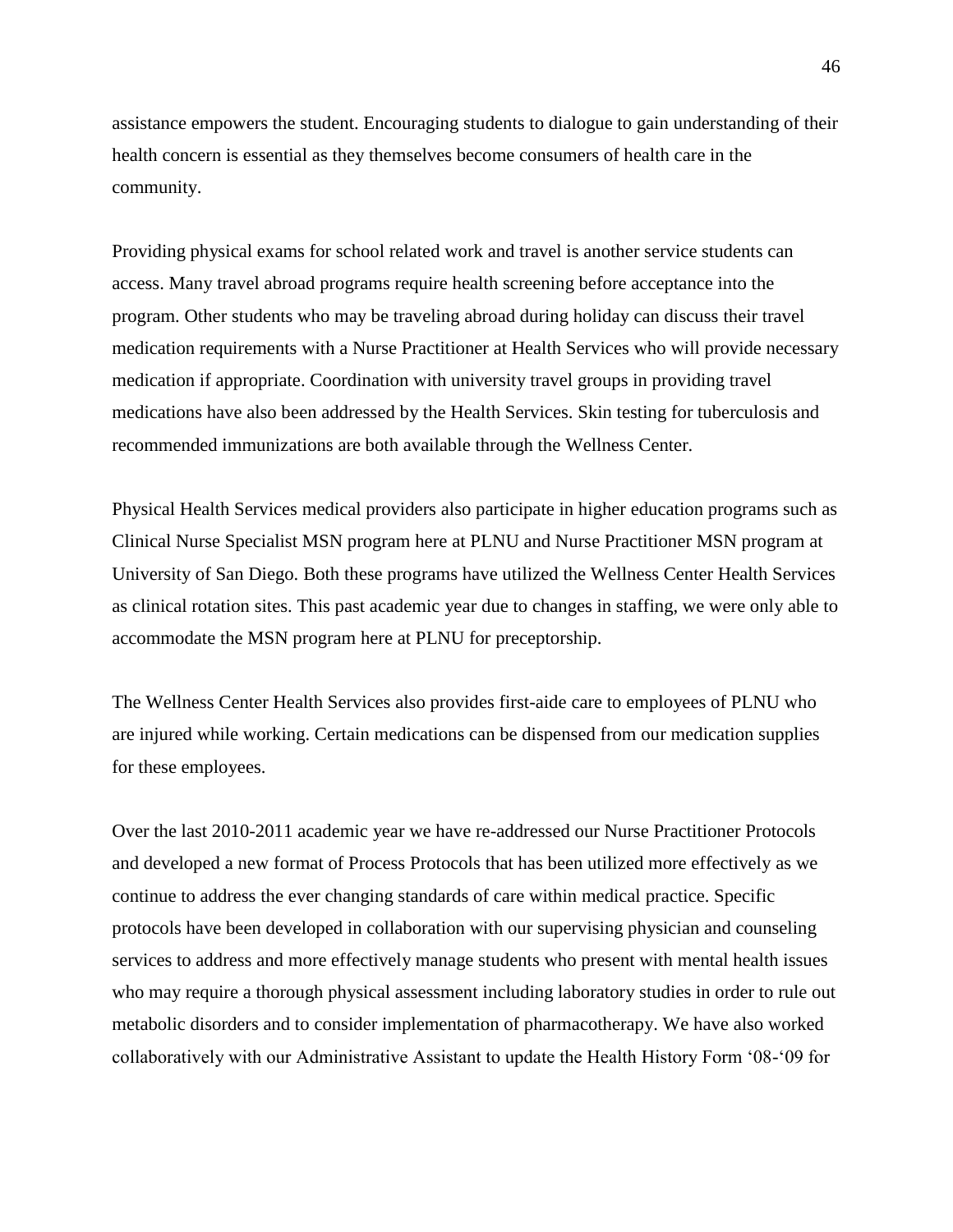incoming students and to add web access for the Consent for Treatment of a Minor forms to be included in registration paperwork when appropriate.

Regarding students accessing health services during the academic year, there have been close to three thousand nurse practitioner contacts with students here in the Wellness Center. Although a very similar number from last year's statistics, it may be attributable to limiting entered data to specifically health related visits. It came to our attention at the end of fall semester that any student, who entered the Wellness Center for any type of information, completed the half sheet intake form which was then entered into our database called the Health Visits Journal. Having increased Nurse Practitioner coverage on Monday and Tuesday mornings has improved student access, follow-up of medical concerns and allowed for opportunity for increased education. It has also decreased the number of hours Nurse Practitioners remained in the Wellness Center to complete work activities over their normal working hours. Implementing scheduled afternoon appointments continues to improve access to health services and improve student satisfaction. Morning access to Wellness Center health services has increased since this is the designated time for immunizations, tuberculosis skin testing to this time frame in addition to our walk-in services.

We have again collaborated with our administrative assistant to modify Health History forms and vaccination requirements for our incoming students. In conjunction with Spiritual Development and our administrative assistant we researched and developed a plan to provide immunizations, travel medications and health education to many of the students participating in the 2011 LoveWorks oversees missions trips.

It is our goal to continue to address the needs of Point Loma Nazarene University and its students as our university mission statement declares, "to teach, to shape and to send."

# **Table 8: Total Wellness Center Services: Health Services 2010-2011 Health Services – Total Visits for 2010-2011 Academic Year**

| Total Medical / Health Services – Patient Visits |  |
|--------------------------------------------------|--|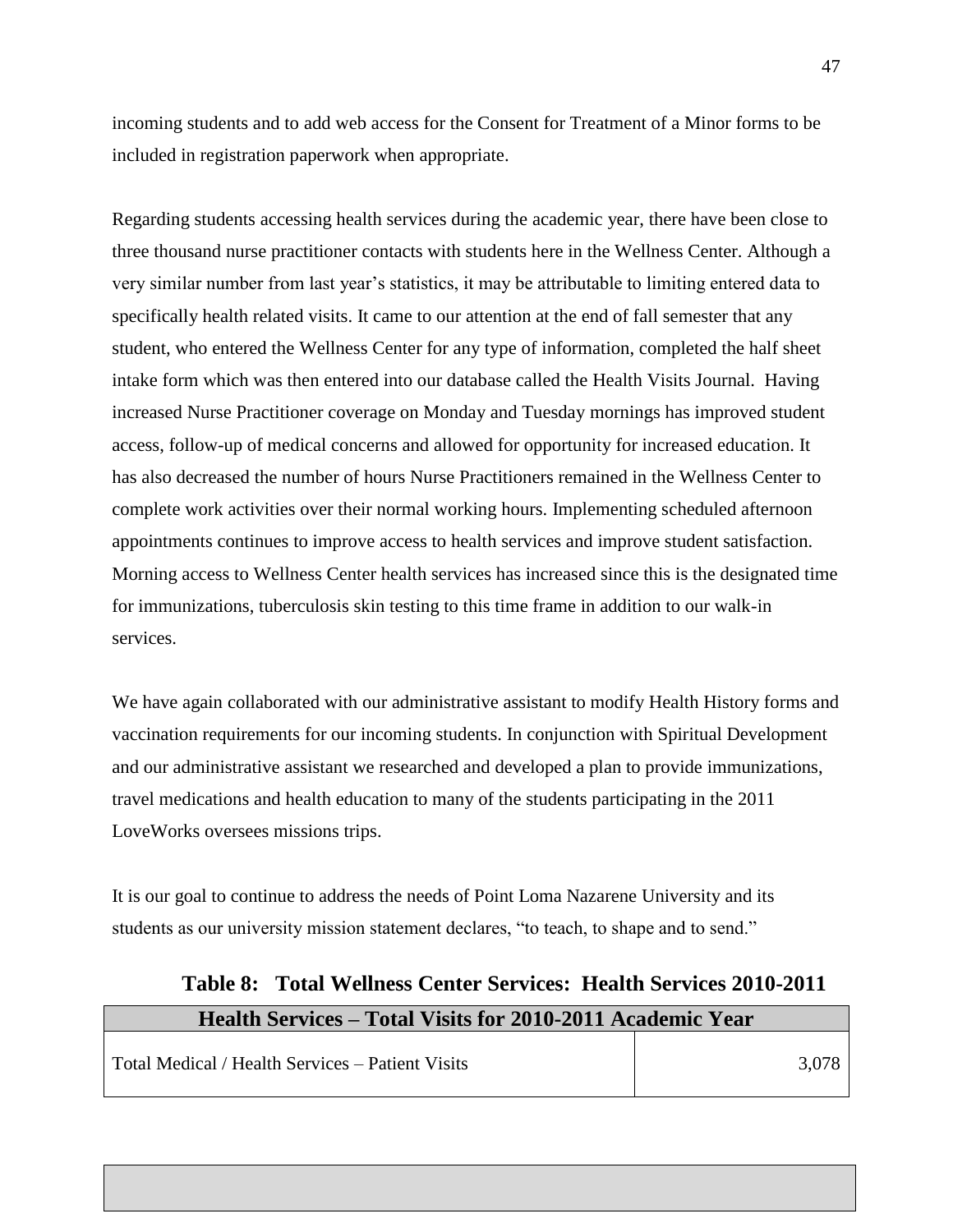| Table 9: 20010-2011 Health Services Visits by Presenting Problem $(n = 3,078)$ |                                    |              |  |
|--------------------------------------------------------------------------------|------------------------------------|--------------|--|
| <b>Presenting Problem/Condition</b>                                            | <b>Number of Visits</b>            | Percent      |  |
| <b>Allergic (Reaction)</b>                                                     | ${\bf 8}$                          | 0.26         |  |
| Assessment / Rx                                                                | $\mathbf{3}$                       | 0.1          |  |
| Cardiovascular                                                                 | 31                                 | $\mathbf{1}$ |  |
| <b>Dental</b>                                                                  | 18                                 | .58          |  |
| <b>Dermatology</b>                                                             | 313                                | 10.17        |  |
| ENT (Ear, Nose & Throat)                                                       | 757                                | 24.59        |  |
| <b>Endocrine</b>                                                               | 28                                 | 0.9          |  |
| <b>Gastrointestinal (GI)</b>                                                   | 52                                 | 1.69         |  |
| Gynecology                                                                     | 38                                 | 1.23         |  |
| Hematological                                                                  | $\boldsymbol{0}$                   | $\pmb{0}$    |  |
| <b>Infections Disease</b>                                                      | $\mathbf{1}$                       | .03          |  |
| Laboratory/ Lab Work                                                           | 14                                 | .45          |  |
| <b>LoveWorks</b>                                                               | 67                                 | 2.18         |  |
| <b>Muscular (Injury or Pain)</b>                                               | 18                                 | .58          |  |
| Neurological                                                                   | 37                                 | 1.2          |  |
| Ophthalmological                                                               | 77                                 | 2.5          |  |
| Orthopedic                                                                     | 130                                | 4.22         |  |
| Psychological                                                                  | 28                                 | 0.9          |  |
| <b>Physicals</b>                                                               | 39                                 | 1.27         |  |
| <b>Respiratory</b>                                                             | 309                                | 10.04        |  |
| <b>Referrals</b>                                                               | $\boldsymbol{4}$                   | 0.13         |  |
| <b>Trauma</b>                                                                  | 179                                | 5.82         |  |
| <b>Urological</b>                                                              | 52                                 | 1.69         |  |
| <b>Vascular</b>                                                                | $\pmb{0}$                          | $\pmb{0}$    |  |
| Well Visit / Follow up                                                         | 872                                | 28.33        |  |
| <b>Workers Compensation</b>                                                    | $\mathbf{3}$                       | 0.1          |  |
|                                                                                | <b>TOTAL Health Service Visits</b> | 3,078        |  |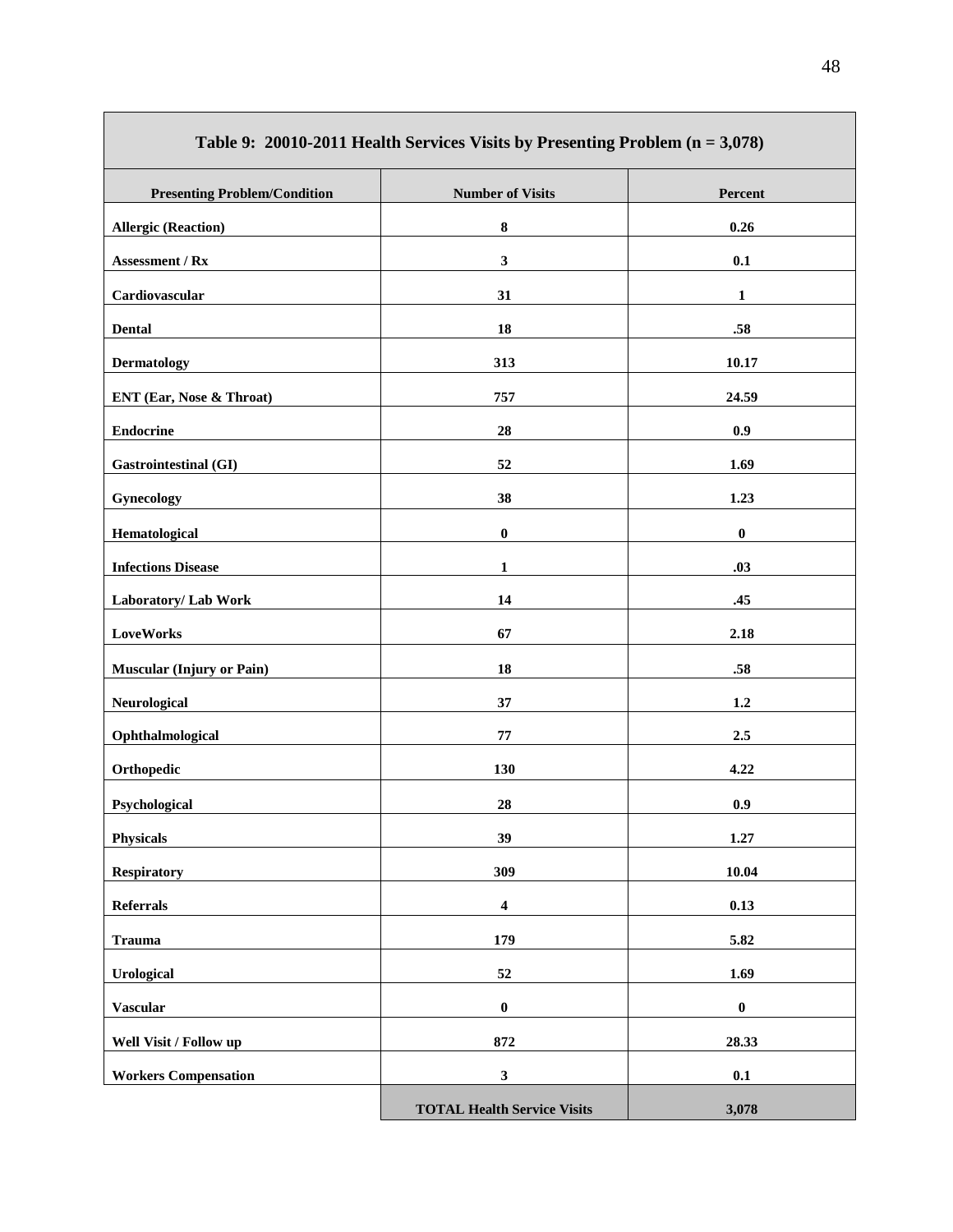# **WELLNESS CENTER – ACHIEVEMENTS & PROFESSIONAL GROWTH 2010-2011**

- 1. Reviewed of severity of mental health issues and trends within higher education.
- 2. Assisted Residential Life in providing alcohol and substance abuse screening and evaluations.
- 3. Reviewed and formalize evaluation and plan for students with potential suicide risk.
- 4. Reviewed and developed quality assurance plan for all health records
- 5. Implemented outcome evaluation tool for mental health visits.
- 6. Updated Nurse Practitioner Process Protocols.
- 7. Developed clear guidelines for travel accommodations for physical health visits.
- 8. Implemented and improved LoveWorks travel medication protocol.
- 9. Developed counseling wait list procedures, screening and triage materials.
- 10. Refined contract and referral systems.
- 11. Visit mental health agencies to establish community ties and establish network to assist in the hospitalization of students at risk. Encourage SD to put outcome survey on line for students.
- 12. Implemented counselor satisfaction surveys.
- 13. Refined method to assure timely payment for consulting physician.

#### **Professional Growth for 2011-2012 will include the following:**

- 1. Evaluation and extension of MFT intern program. Recruitment of four MFT interns to increase counseling services and hours of operation.
- 2. Continuation of methods of quality control evaluations.
- 3. Revise Counseling Manual.
- 4. Implement counseling chart review and audit procedures.
- 5. Evaluate electronic medical record software that will improve documentation and record accurate utilization of health services and counseling services – utilizing and electronic datatbase and templates for record keeping, charting, storage/archives.
- 6. Develop memorandums of understanding with local hospitals requiring them to inform the university of students admitted to their facility.
- 7. Increase outreach programming by collaboration with the Department of Spiritual Development.